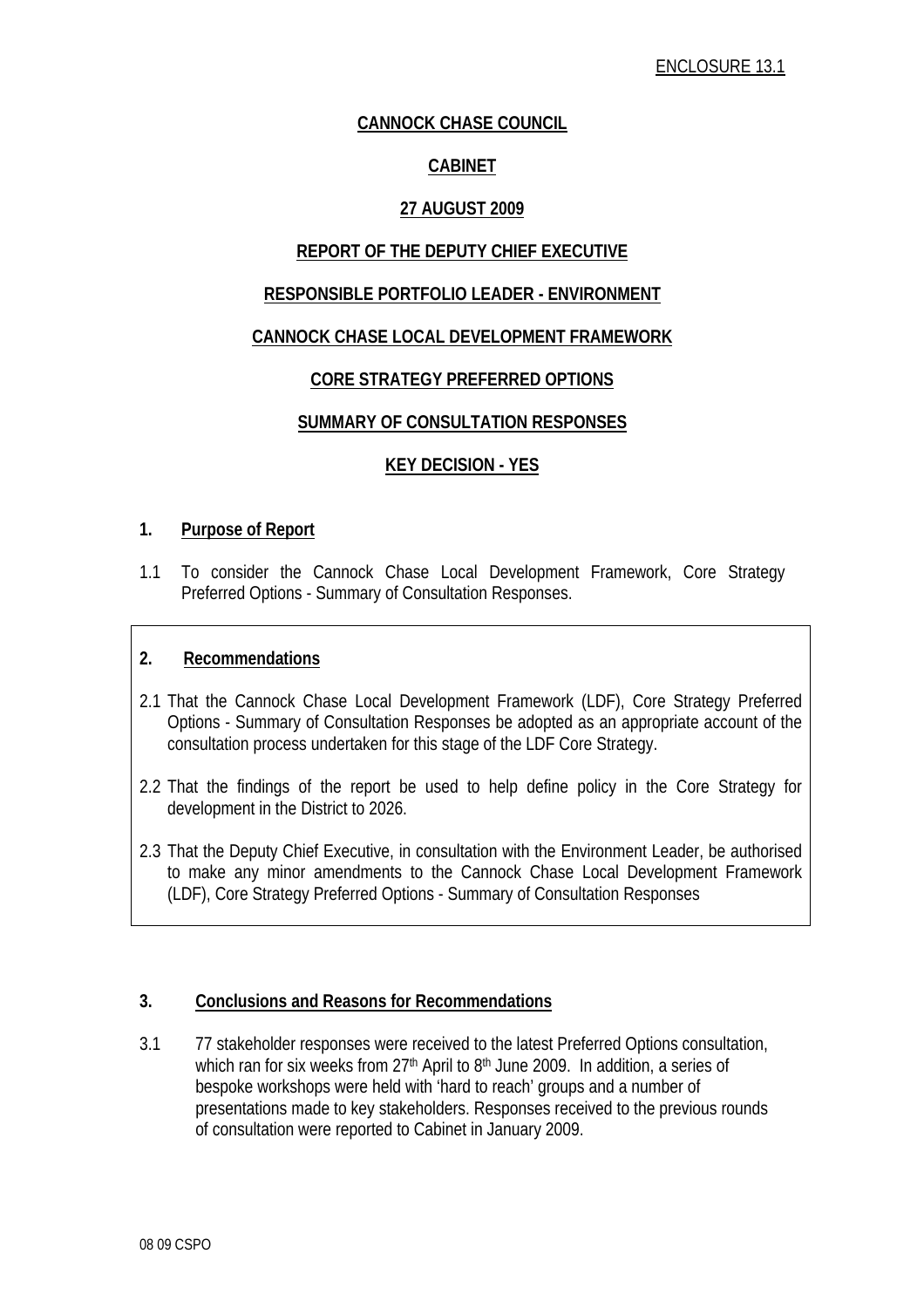- 3.2 The outcomes of this consultation can be summarised as follows:
	- Continued broad support for the vision with some suggested minor amendments;
	- Broad support for the principles of the strategic approach but less consensus on the way it should be delivered, particularly with reference to overall levels of housing/employment land provision and which specific strategic sites should be chosen;
	- Broad support for the policy subject areas with key observations and objections focused on the evidence to support the policies which contain targets e.g. affordable housing or renewable energy.

#### **4. Key Issues**

- 4.1 Responses have been received from a cross section of the District's residents and visitors as well as key stakeholders, including developers and their agents. A report attached as annex 1 sets out the methods used to consult and summarises the responses received. The LDF consultation process differs from that under the former Local Plan system in that a summary report for Members is considered sufficient by Government and the Planning Inspectorate rather than a comprehensive response to each individual representation. However, an outcome to every response will still be made available on the Council's website.
- 4.2 The Core Strategy Preferred Options document built on earlier debate and consultation responses by setting out the previously agreed Preferred Strategic Approach of dispersed development across all urban communities and identifying the way in which this might be best achieved. Details were reported to Cabinet in May 2009. Views on further options about the balance of future housing around Cannock/Hednesford/ Heath Hayes and the scale of development at Norton Canes were particularly invited.
- 4.3 The headline responses for the vision, strategic approach and policy areas are summarised below:
	- Continued broad support for the vision with some minor amendment
	- Broad support for the principles of the strategic approach with less agreement on the way it is delivered. Developers and agents are advocating approaches which favour their particular site interests.
	- Broad support for proposed policy areas. Key observations/objections based around ensuring a robust evidence base for policies and for setting the levels that will be required in targets, for example affordable housing and renewable energy.
- 4.4 The report at annex 1 is an important element in the ongoing process of community engagement designed to contribute towards effective plan making for the Local Development Framework Core Strategy.
- 4.5 In moving towards a finalised Core Strategy a further round of consultation with key stakeholders, including Government Agencies, sub-regional partners, infrastructure providers and developers/agents will be held. This next round of consultation will focus on policy definition and delivery (including standards) and infrastructure delivery. In order to help this process a sub-group of the Local Strategic Partnership was approved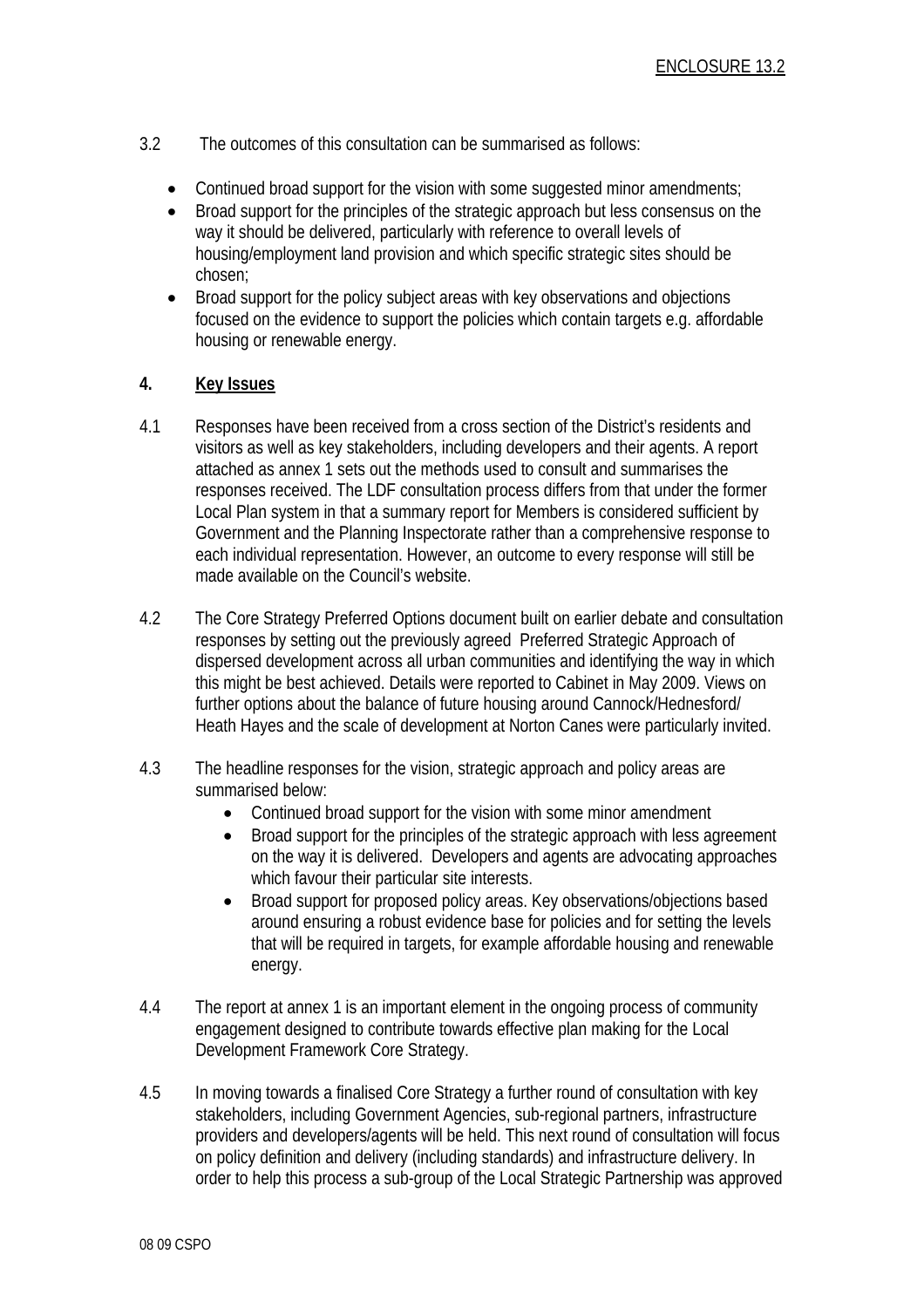by the Local Strategic Partnership Strategic Board on 24 June 2009 as a channel for involving sub-regional partners. On completion of these further consultations the Core Strategy will then be presented for Publication (currently timetabled for December 2009). This stage is statutory and will require Council approval.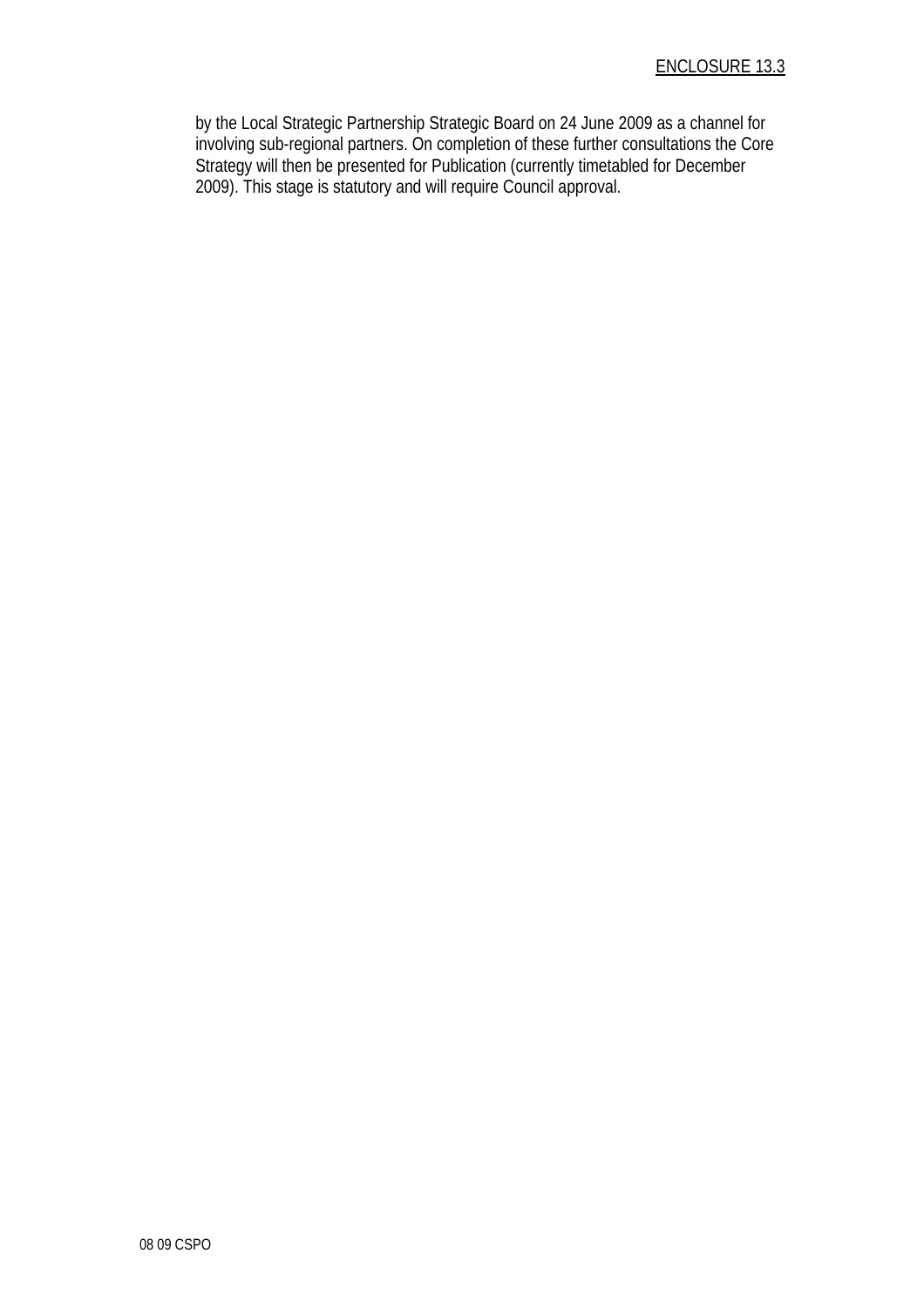## **REPORT INDEX**

| Background                                                                                             | Section 1         |
|--------------------------------------------------------------------------------------------------------|-------------------|
| Details of Matters to be Considered i.e. Options Considered, Outcome Section 2<br>Of Consultations etc |                   |
| <b>Contribution to CHASE</b>                                                                           | Section 3         |
| <b>Financial Implications</b>                                                                          | Section 4         |
| <b>Human Resource Implications</b>                                                                     | Section 5         |
| <b>Legal Implications</b>                                                                              | Section 6         |
| Section 17 (Crime Prevention)                                                                          | Section 7         |
| <b>Human Rights Act Implications</b>                                                                   | Section 8         |
| <b>Data Protection Act Implications</b>                                                                | Section 9         |
| <b>Risk Management Implications</b>                                                                    | Section 10        |
| <b>Equality and Diversity Implications</b>                                                             | Section 11        |
| <b>Other Options Considered</b>                                                                        | Section 12        |
| <b>List of Background Papers</b>                                                                       | Section 13        |
| Annexes to the Report i.e. copies of correspondence, plans etc                                         | Annex 1, 2, 3 etc |
| Report Author Details: (name, title and extension number)                                              |                   |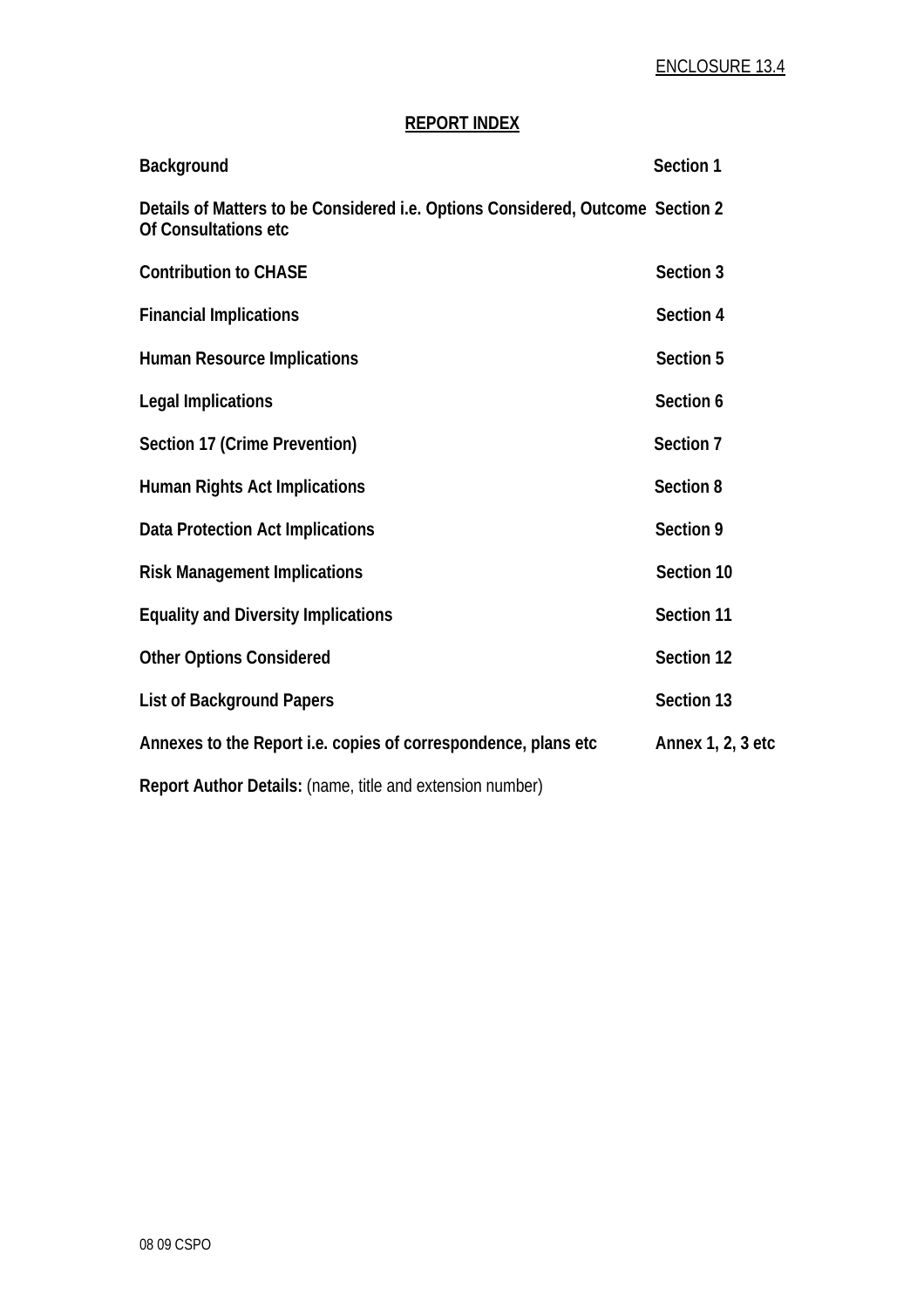#### **Section 1**

#### **Background**

The Cannock Chase Local Development Framework (LDF) will eventually replace the 1997 Cannock Chase Local Plan in setting planning policy for the future of the district. The Core Strategy will form the central part in a suite of documents and will provide the strategic planning policy approach for Cannock Chase District to 2026.

In contrast to the Local Plan which was primarily concerned with the use of land, the LDF is more a process of responding to the range of strategies and programmes being delivered in the district and ensuring the availability of land and infrastructure for their delivery. The LDF process also places a much greater emphasis on identifying, and resolving where possible, key issues early in the plan making process in order to make the examination process less confrontational than was the case with Local Plans.

In order to generate debate and identify issues early in the preparation of the Core Strategy a series of consultations were undertaken between 2006 and 2008 based around Issues and Options. These informed the Preferred Options 2009 consultation which set out the implications of the Preferred Strategic Approach across the District and sought more views and preferences on new locations to meet this approach for housing provision in Cannock, Hednesford and Heath Hayes. It also sought confirmation of development options at Norton Canes, given the availability of land and the scope for additional provision where this could be used to achieve improvements to local services in the village centre. Consultation also sought views on potential policy areas which might be developed under the Core Strategy's eight objectives and on the way delivery of the plan can be monitored.

Consultation took the form of written correspondence with stakeholders, partners and parties who have already expressed an interest in the process together with meetings and media coverage using the local press. Particular use was made of electronic consultation where possible to increase efficiency and help reduce costs.

#### **Section 2**

#### **Details of Matters to be Considered**

Annex 1 provides a summary of the consultation process. 77 stakeholder responses were received to the latest Preferred Options consultation, which ran for six weeks from 27<sup>th</sup> April to 8th June 2009. In addition, a series of bespoke workshops were held with 'hard to reach' groups and a number of presentations made to key stakeholders.

The main responses for the vision, strategic approach and policy areas are summarised below:

*Vision* 

o Broad support for the vision, although requests were made for greater recognition of some key characteristics (e.g. recreation facilities, the historic environment); greater prominence of climate change issues; and Regional Spatial Strategy targets. The extent to which the Green Belt and AONB should be a constraint on development in the District was debated.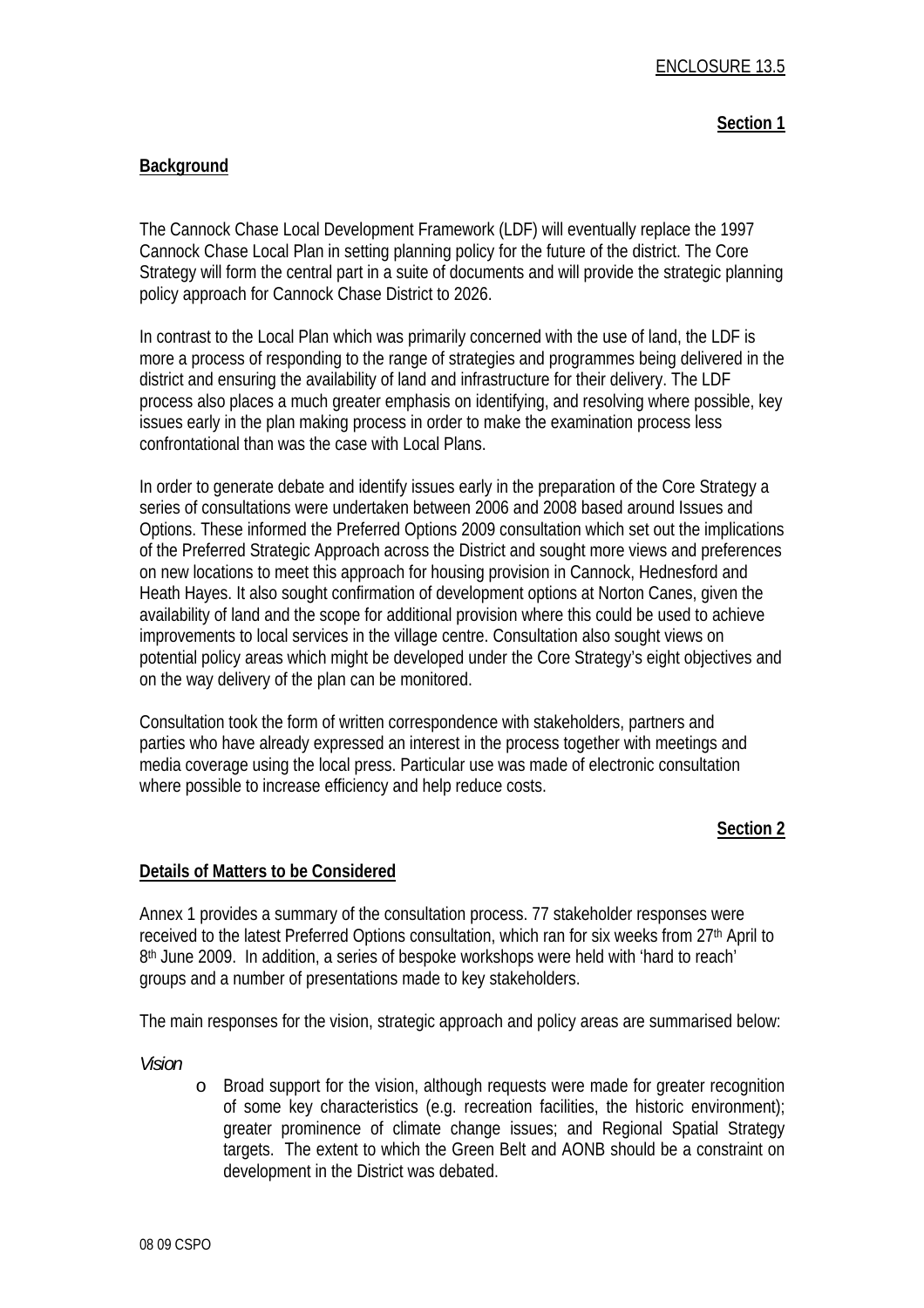#### *Strategic Approach*

- o The strategic approach was more contested, with broad support for the principles and less agreement upon the levels of provision. There were key points of contention in terms of the potential use of Green Belt land. Whilst some respondents supported the proposed sites (particularly the Greyhound Stadium in Norton Canes) others argued in favour of utilising the non-Green Belt 'saved' Local Plan C7 sites to their maximum potential; in Rugeley both residential and employment uses were put forward as the most appropriate for the Armitage Lane Green Belt site. It was argued that Norton Canes and the Cannock urban areas' provision could increase as a result of some of these recommendations.
- o The reliance upon Lichfield DC to provide for Rugeley's needs and the subsequent impact upon the overall housing distribution was questioned, with some respondents suggesting under-utilised employment land and urban extensions should be considered in Rugeley to fulfil its requirements within CCDC boundaries. However support for the cross-boundary working principle was forthcoming, subiect to some clarification on the housing figures. Arguments were put forward for both lower and higher levels of provision across the District, but respondents also noted the need to take into account results of the Appropriate Assessment for Cannock Chase SAC to ensure adverse effects upon the ecology were avoided/minimised.
- o Some respondents queried the levels of employment land provision being too low and there were mixed views on the appropriate location of such uses e.g. some respondents supported provision along the M6 Toll/A5 corridor whilst others raised concerns.

#### *Policy Areas*

- o Overall, many of the proposed policy areas received broad support with key objections/observations being predominately based upon the evidence base for such policies and the levels that will be required in targets (e.g. affordable housing or renewable energy generation). Key observations were made in terms of appropriately managing tourism in the District; the need for increased recognition of historic environment, community and cultural issues (with the appropriate accompanying evidence base for these); increased consideration of flooding issues; further work on sport and recreation provision to be included (via forthcoming studies); greater recognition of strategic waste and mineral issues. Additional recommendations were made to make the policy areas robust and stakeholders welcomed the opportunity to develop more detailed policy wording prior to Publication.
- o In terms of key objections, the Police raised the issue of appropriate developer contributions towards the provision of extra services to support growth in the District; respondents queried the housing distribution policies (in line with strategic approach comments outlined above); some respondents queried the levels of employment land provision, arguing for higher levels; and there were mixed views on the degree to which landscape and other environmental considerations, including climate change, should limit development in the District.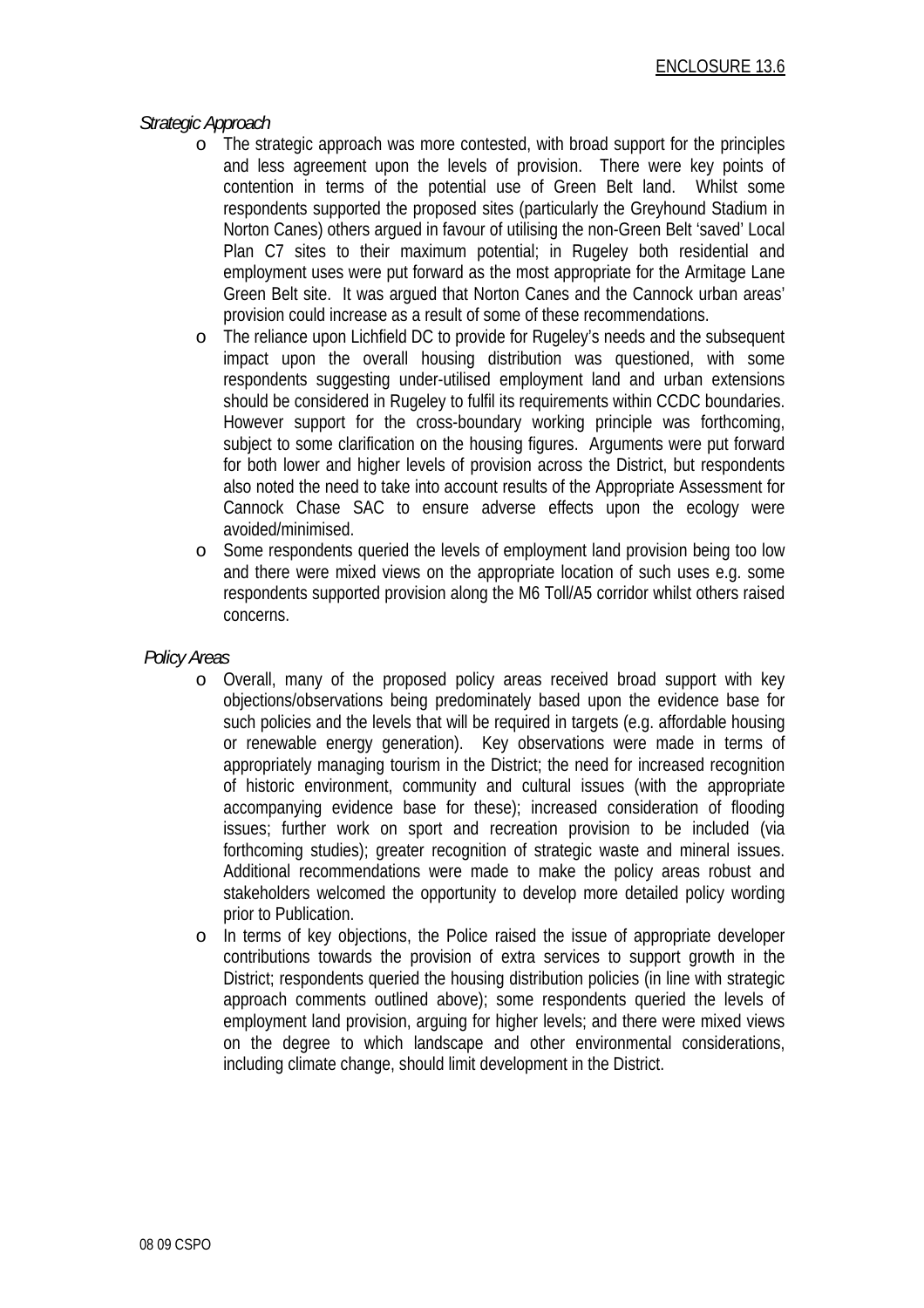## ENCLOSURE 13.7

## **Section 3**

**Section 4**

#### **Contribution to CHASE**

The production of a Local Development Framework Core Strategy for the District, is in part driven by the delivery of CHASE and therefore fully supports and develops all CHASE objectives.

#### **Financial Implications**

There are no direct financial implications for the Council as a result of this report; any costs associated with this report will be contained within existing budgets.

#### **Human Resource Implications**

There are no identified implications.

#### **Legal Implications**

The Council has a statutory duty to prepare a Local Development Framework. The Core Strategy is the central document of the Framework. It must be subject to rigorous procedures of community involvement, consultation and independent examination by a planning inspector to test the soundness of the document.

#### **Section 7**

## **Section 17 (Crime Prevention)**

The production of the LDF Core Strategy will provide policy to help to reduce crime and antisocial behaviour.

#### **Section 8**

#### **Human Rights Act Implications**

There are no identified Human Rights Act implications identified in the report.

#### **Section 9**

## **Data Protection Act Implications**

There are no identified implications in respect of the Data Protection Act arising from this report.

# **Section 5**

## **Section 6**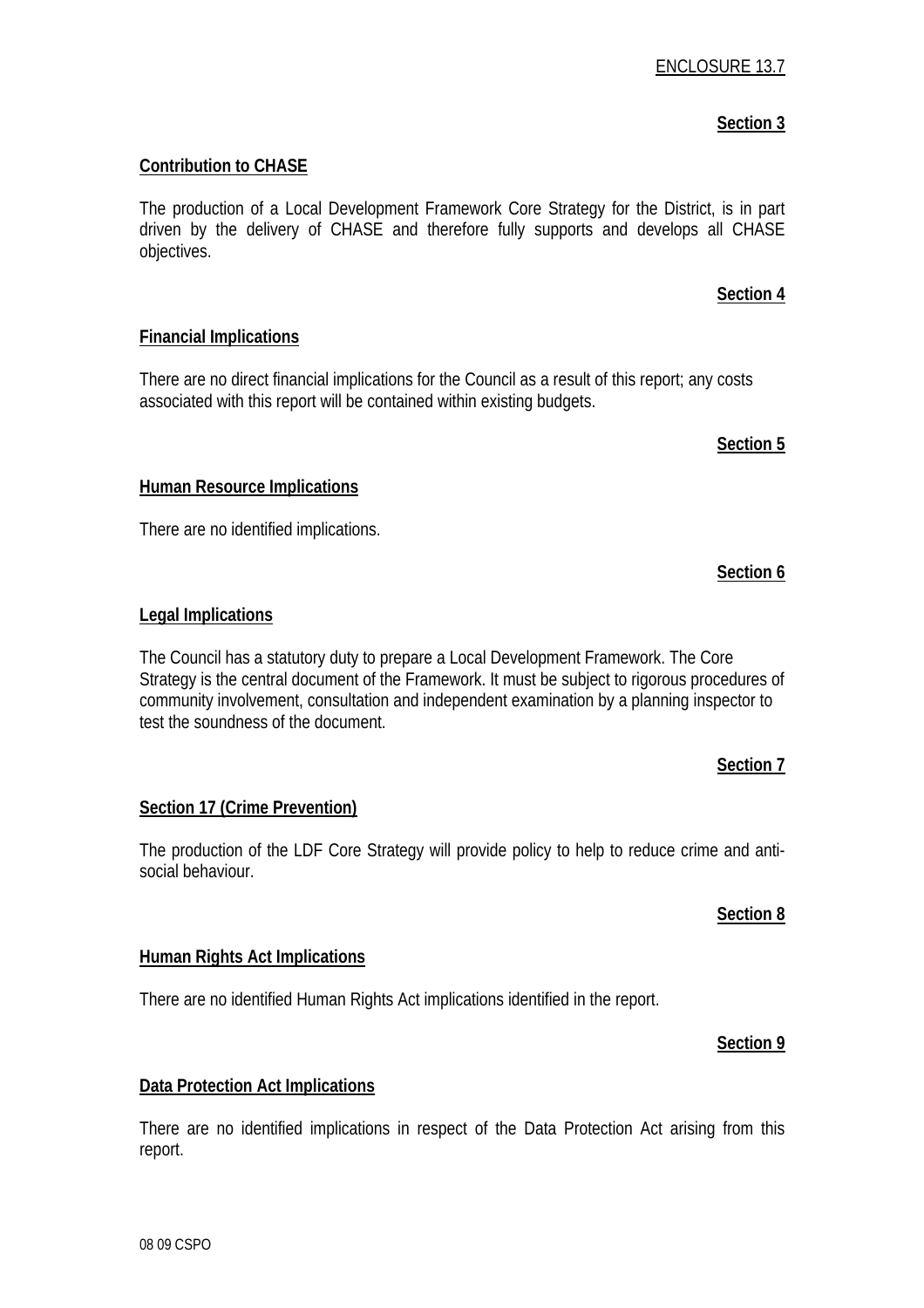#### **Section 10**

#### **Risk Management Implications**

The Council's Local Development Framework has to take account of opinion from the local community and stakeholders. Failure to achieve this could result in the Council's spatial plans being found unsound at any subsequent examination.

#### **Section 11**

#### **Equality and Diversity Implications**

No specific implications raised by the recommendations of this report. An Equality Impact assessment is accompanying the production of the LDF Core Strategy.

#### **Section 12**

#### **Other Options Considered**

Effective consultation and reporting of responses is a key requirement of the LDF process in order to be found sound at examination. Not consulting is therefore not a viable option.

#### **List of Background Papers**

Cannock Chase Local Development Framework, Core Strategy Preferred Options 2009 Consultation.

#### **Annexes**

Annex 1 Cannock Chase Local Development Framework, Core Strategy Preferred Options 2009 Consultation – Report of Consultation.

#### **Report Author Details**

Antony Lancaster Planning Policy Manager x4481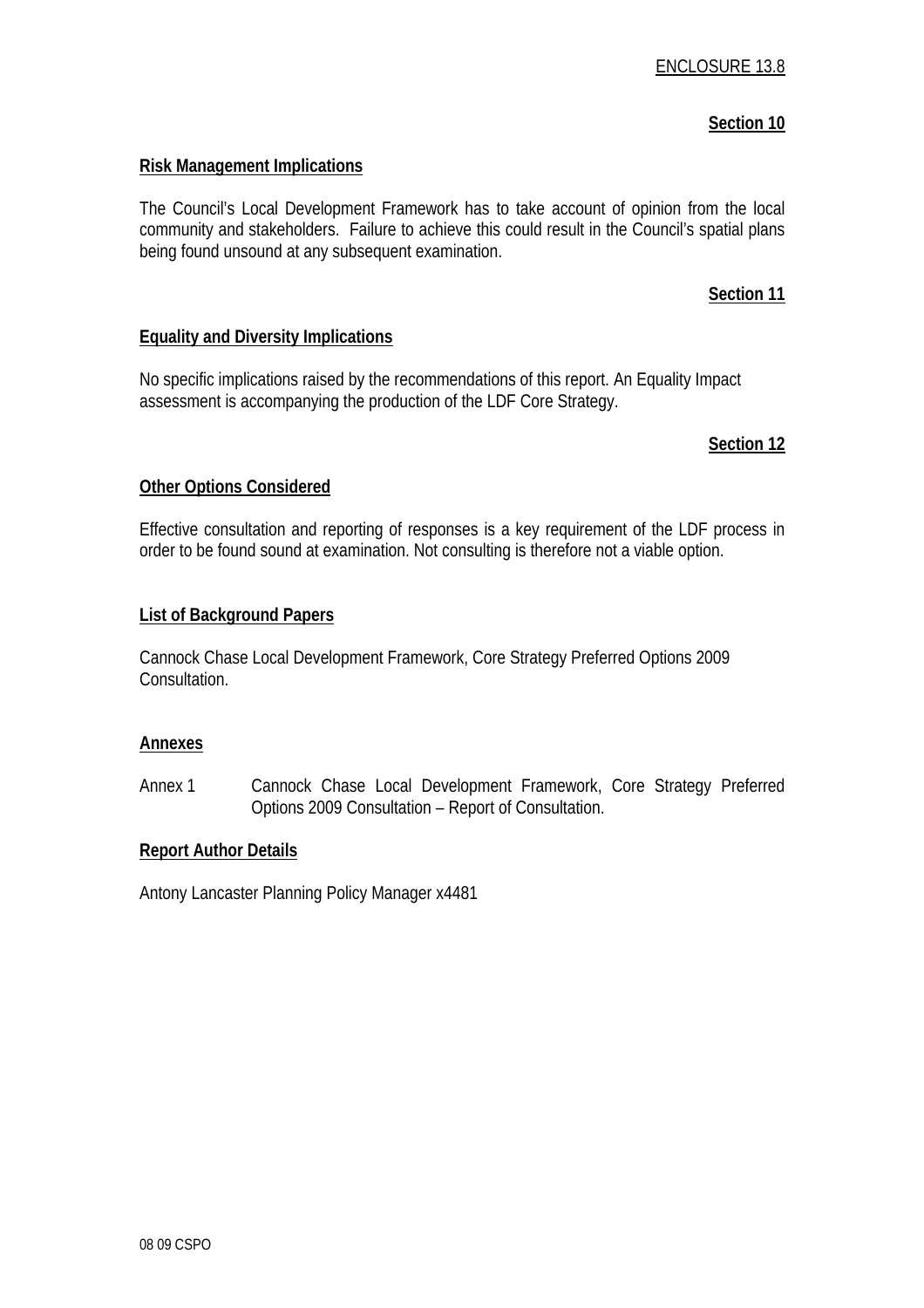## **Annex 1**

**Core Strategy Preferred Options Summary and Analysis of Consultation Responses** 

## **Contents**

| 1. Introduction                                                                         | 1              |
|-----------------------------------------------------------------------------------------|----------------|
| 2. Executive Summary                                                                    | $\overline{2}$ |
| 3. Who was consulted and how?                                                           | 5              |
| 4. Formal Responses                                                                     | 6              |
| 4.1. General Reponses                                                                   | 6              |
| 4.2. Context Responses                                                                  | 6              |
| 4.3. Portrait Responses                                                                 | 6              |
| 4.4. Vision and Preferred Strategic Approach                                            | $\overline{7}$ |
| 4.5. District-wide Objectives                                                           | 8              |
| 4.5.1. General Comments                                                                 |                |
| 4.5.2. Objective 1Promote pride in attractive, safe, local communities                  |                |
| 4.5.3. Objective 2 Create healthy living opportunities across the District              |                |
| 4.5.4. Objective 3 Provide for housing choice                                           |                |
| 4.5.5. Objective 4 Encourage a vibrant local economy and workforce                      |                |
| 4.5.6. Objective 5 Encourage sustainable transport infrastructure                       |                |
| 4.5.7. Objective 6 Create attractive town centres                                       |                |
| 4.5.8. Objective 7 Provide well managed and appreciated environments                    |                |
| 4.5.9. Objective 8 Support a greener future                                             |                |
| 4.6. Area Implications                                                                  | 14             |
| 4.6.1. General Comments                                                                 |                |
| 4.6.2. Urban Cannock, Hednesford and Heath Hayes                                        |                |
| 4.6.3. Rugeley and Brereton                                                             |                |
| 4.6.4. Norton Canes                                                                     |                |
| 4.6.5. Cannock Chase AONB and the Rural North (including Rawnsley, Hazelslade, Prospect |                |
| Village, Cannock Wood and Slitting Mill)                                                |                |
| 4.6.6. The Rural South                                                                  |                |
| 4.6.7. Cross Boundary Considerations                                                    |                |
| 4.6.8. Summary of Housing Distribution                                                  |                |
| 4.7. Plan, Monitor and Manage                                                           | 19             |
| 4.8. Background Evidence Base                                                           | 19             |
| 4.9. Infrastructure Requirements                                                        | 19             |
| 5. Workshop Events Consultation Responses                                               | 20             |
| 6. Summary of consultation                                                              | 26             |
| Appendices                                                                              |                |
| Appendix 1- Key Consultees                                                              |                |
| Annopoliu 2 Liet of Conquitation Eugenie                                                |                |

Appendix 2- List of Consultation Events Appendix 3- Summary of Young Chamber Consultation Events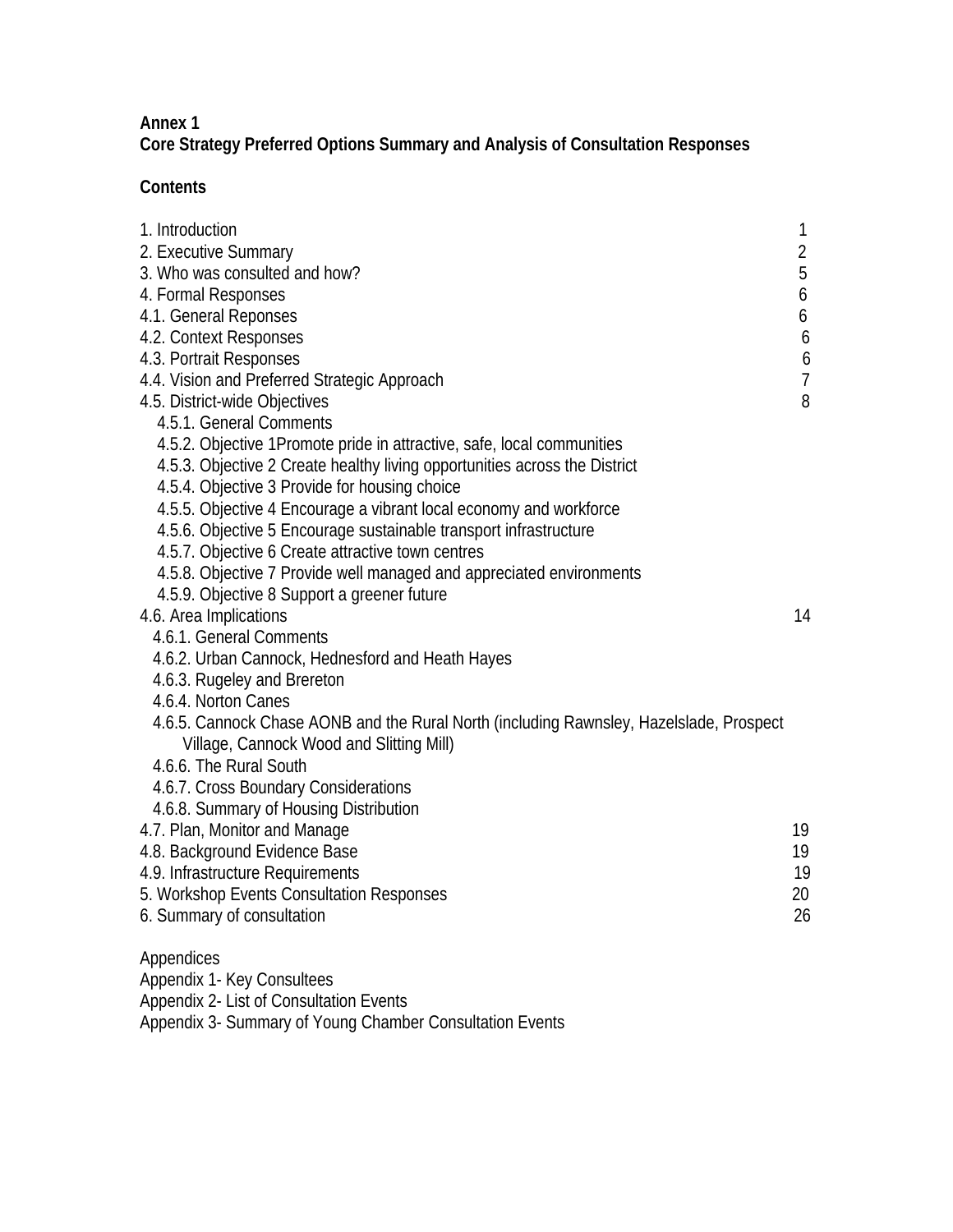#### **1. Introduction**

This report seeks to compile a range of responses from different sources to the Core Strategy Preferred Options 2009 Consultation, which follows on from the previous Issues and Options Consultation Report Analysis in 2008. Responses to the Preferred Options were collected in a variety of different ways, as set out in Section 3, from online responses to stakeholder workshops and this report aims to synthesise these in order to provide a clear picture of areas of support and potential issues arising.

The structure of the analysis follows the order of the Preferred Options document by chapter. The full consultation reports and comments have been collated into a supporting compendium to this summary report. A copy of this compendium is publicly available and can be viewed on request to the Planning Policy Team.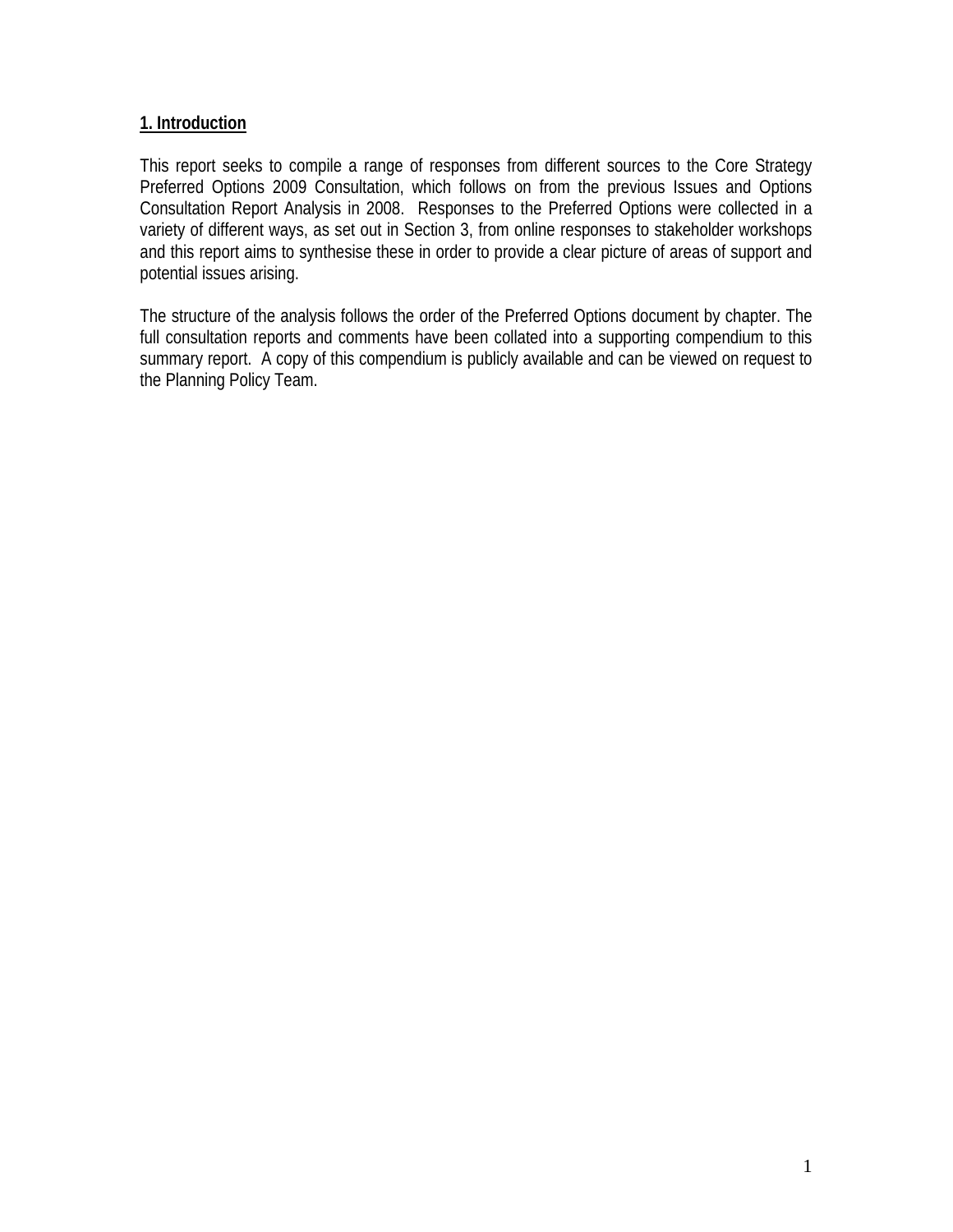## **2. Executive Summary**

The Core Strategy is the main document in the Local Development Framework. It will determine where development will go until 2026: not on a site by site basis (except for very large developments), but in broad strategic terms. This means that it will determine what proportions of new development will be located where in Cannock Chase District, and what kinds of development should be considered so that it is relevant to the needs and aspirations of those who live and work in the different communities across the area.

Following on from the Issues and Options consultation in summer 2008 (the largest exercise ever undertaken by the Council) this Preferred Options consultation represented the Council's response to comments made by the public and other stakeholders on the issues facing the District and the most appropriate options for tackling them. The Preferred Option consultation ran for six weeks from the 27th April-8th June 2009.

The Issues and Options 2008 consultation had identified a broad preference for Strategic Spatial Option 2: Disperse development across all urban communities. The Preferred Options 2009 consultation therefore took this forward as the preferred strategic spatial option. The implications of this approach for each area of the District were further brought out, with specific implications for cross-boundary working at Rugeley and potential urban extensions or Green Belt releases in the Cannock, Hednesford and Heath Hayes area.

Following on from high levels of support for the eight District-wide objectives suggested in the Issues and Options 2008, the Preferred Options 2009 took these forward as the basis for developed specific policy areas. The eight objectives are:

- Objective 1: Promote pride in attractive, safe local communities
- Objective 2: Create healthy living opportunities across the District
- Objective 3: Provide for housing choice
- Objective 4: Encourage a vibrant local economy and workforce
- Objective 5: Encourage sustainable transport infrastructure
- Objective 6: Create attractive town centres
- Objective 7: Provide well managed and appreciated environments
- Objective 8: Support a greener future

Under each objective specific policy areas to guide the future development of the District were prepared, taking into account previous consultation comments from the Issues and Options 2008. A total of 21 Policy Areas were suggested, with the specific wording of these policies to be further consulted upon with key stakeholders prior to Publication in December 2010.

77 responses were received in 2009, the majority being from developer interests or statutory agencies, however there were responses from members of the public. Key points arising from the consultation are summarised below: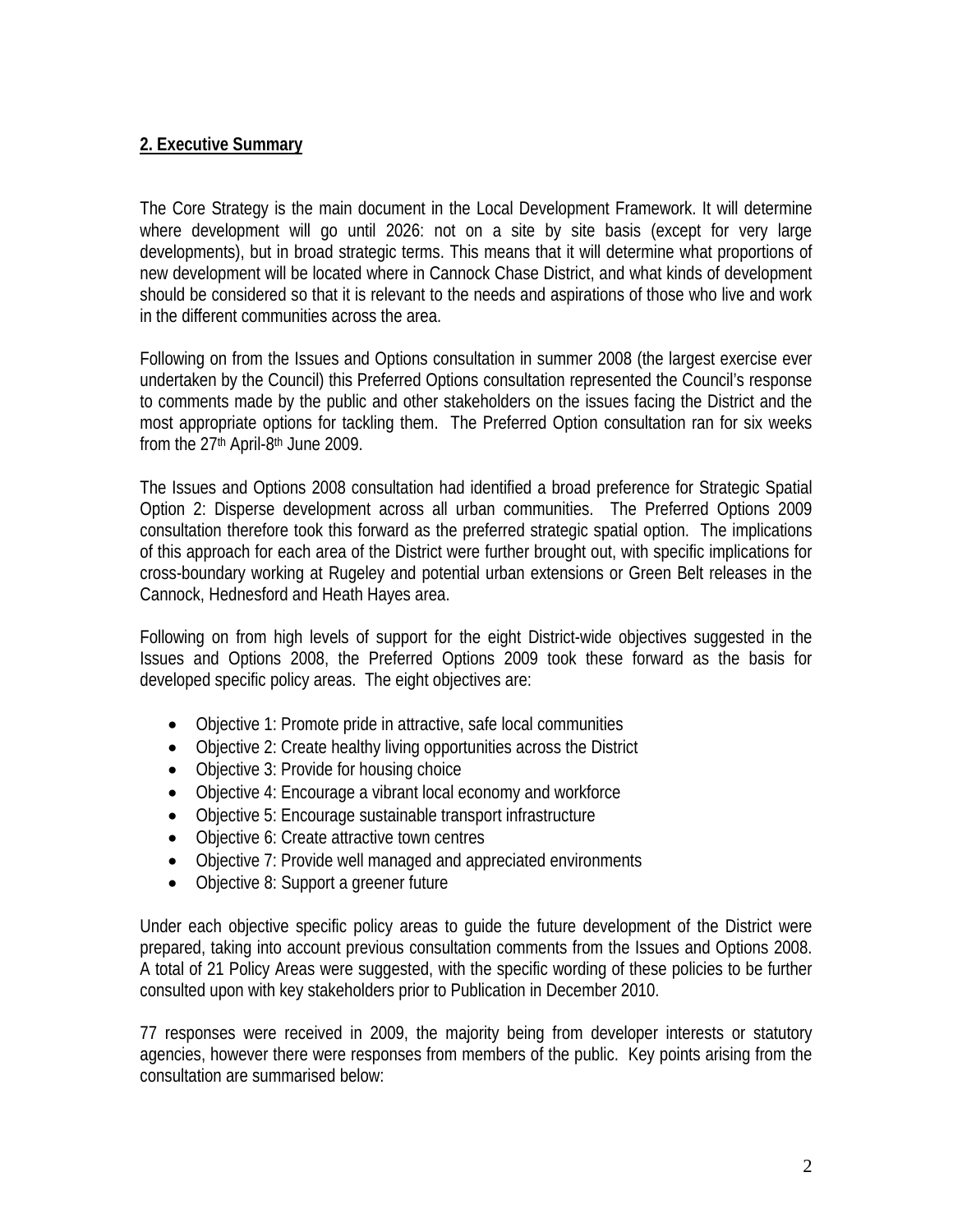#### *Vision*

o **Broad support for the vision, although requests were made for greater recognition of some key characteristics (e.g. recreation facilities, the historic environment); greater prominence of climate change issues; and Regional Spatial Strategy targets. The extent to which the Green Belt and AONB should be a constraint on development in the District was debated.** 

## *Strategic Approach*

- o **The strategic approach was more contested, with broad support for the principles and less agreement upon the levels of provision. There were key points of contention in terms of the potential use of Green Belt land. Whilst some respondents supported the proposed sites (particularly the Greyhound Stadium in Norton Canes) others argued in favour of utilising the non-Green Belt 'saved' Local Plan C7 sites to their maximum potential; in Rugeley both residential and employment uses were put forward as the most appropriate for the Armitage Lane Green Belt site. It was argued that Norton Canes and the Cannock urban areas' provision could increase as a result of some of these recommendations.**
- o **The reliance upon Lichfield DC to provide for Rugeley's needs and the subsequent impact upon the overall housing distribution was questioned, with some respondents suggesting under-utilised employment land and urban extensions should be considered in Rugeley to fulfil its requirements within CCDC boundaries. However support for the cross-boundary working principle was forthcoming, subject to some clarification on the housing figures. Arguments were put forward for both lower and higher levels of provision across the District, but respondents also noted the need to take into account results of the Appropriate Assessment for Cannock Chase SAC to ensure adverse effects upon the ecology were avoided/minimised.**
- o **Some respondents queried the levels of employment land provision being too low and there were mixed views on the appropriate location of such uses e.g. some respondents supported provision along the M6 Toll/A5 corridor whilst others raised concerns.**

#### *Policy Areas*

- o **Overall, many of the proposed policy areas received broad support with key objections/observations being predominately based upon the evidence base for such policies and the levels that will be required in targets (e.g. affordable housing or renewable energy generation). Key observations were made in terms of appropriately managing tourism in the District; the need for increased recognition of historic environment, community and cultural issues (with the appropriate accompanying evidence base for these); increased consideration of flooding issues; further work on sport and recreation provision to be included (via forthcoming studies); greater recognition of strategic waste and mineral issues. Additional recommendations were made to make the policy areas robust and stakeholders welcomed the opportunity to develop more detailed policy wording prior to Publication.**
- o **In terms of key objections, the Police raised the issue of appropriate developer contributions towards the provision of extra services to support growth in the**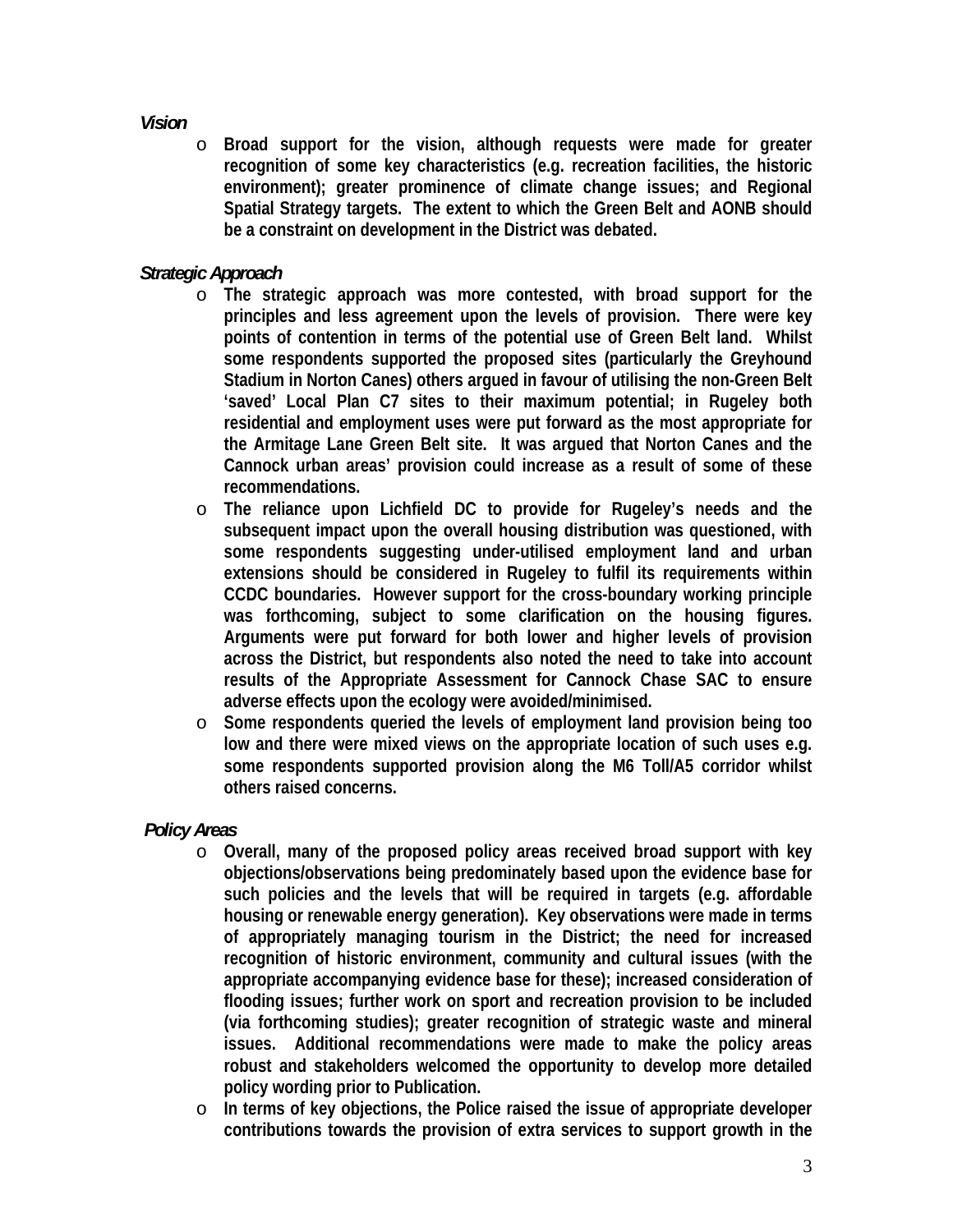**District; respondents queried the housing distribution policies (in line with strategic approach comments outlined above); some respondents queried the levels of employment land provision, arguing for higher levels; and there were mixed views on the degree to which landscape and other environmental considerations, including climate change, should limit development in the District.**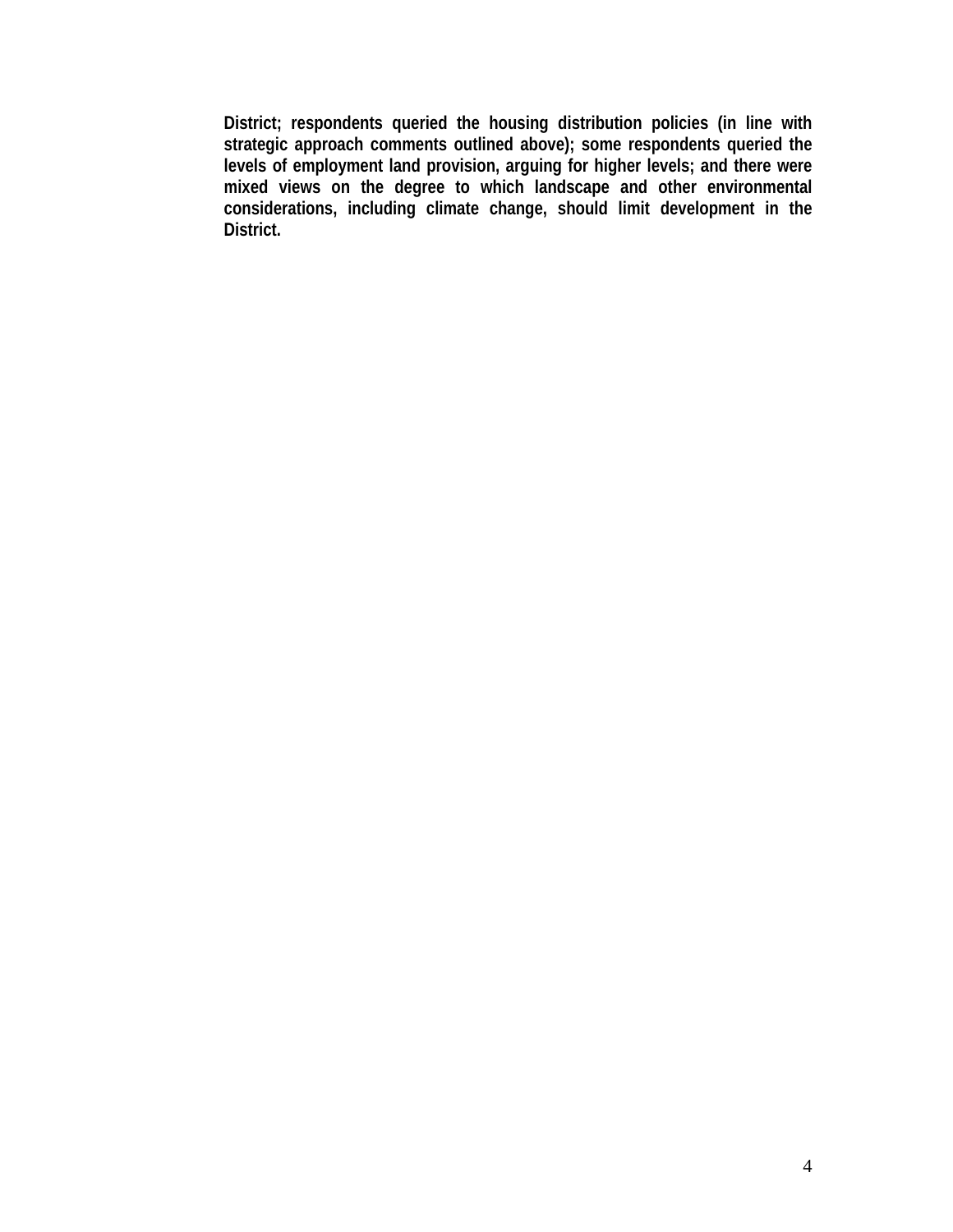#### **3. Who was consulted and how?**

The Core Strategy Preferred Options 2009 consultation was formally launched on the 27<sup>th</sup> April 2009. A variety of methods were employed in order to both raise maximum stakeholder and public awareness of the consultation and to continue to engage productively with the hard to reach groups (as defined in the Council's Statement of Community Involvement 2006).

The detailed Preferred Options 2009 was made available via the Council's web site using Limehouse software for online consultation. It was also made available as a hard copy in the Council offices and public libraries across the District. Copies of the full document were sent to the key statutory consultees (see Appendix 1). All of the consultees on the Council's Core Strategy database were sent a copy alerting them to the consultation dates and where to access the information (online or hard copies on request).

Given the length and sometimes technical nature of the detailed Preferred Options consultation document, a summary leaflet was produced in the format of a four-page newspaper special article distributed through The Chronicle local free newspaper. This was intended to make the strategic and technical nature of the Core Strategy more accessible to a wider audience. It also drew upon some issues raised by local residents in the Issues and Options 2008 consultation regarding the availability of information and it was highlighted that The Chronicle newspaper had the most reliable and wide-reaching circulation. Alongside this summary leaflet, the Council advertised a series of consultation events where residents could visit Council officers to discuss the matters in more detail and obtain copies of the detailed Preferred Options consultation document. The consultation events were held in the District's leisure centres, community halls and libraries (see Appendix 2). Press articles advertising the events were posted in The Chronicle, The Mercury and The Chase Post local newspapers.

The Planning Policy team presented the Core Strategy Preferred Options to the Local Strategic Partnership Board and the Local Strategic Partnership Theme Groups where issues were felt to be of particular relevance. In recognition of the difficulty that hard to reach groups may have in accessing the document, the Council's Disability and Equality Forum was revisited and a presentation made to raise awareness of the document, its purpose and relevance to the group. Following on from the success of the forums held in summer 2008 and requests from stakeholders to be continually involved in the process, another bespoke workshop was held for the community and voluntary sector as part of this consultation. This workshop was organised in collaboration with the Chase Voluntary Service in order to give the event a sense of neutrality and all voluntary groups listed on the Chase Voluntary Service and Council databases were invited. Young people were again specifically engaged through the South Staffordshire Chamber of Commerce via their Young Chamber programme with the Council jointly conducting workshops at Fair Oak High School and Cannock Chase High School.

In total, 74 individual stakeholders responded to the Preferred Options 2009. Approximately 134 members of the public and other stakeholders attended the public consultation events for further information; a further 100 people participated in the consultation process via the LSP Theme Groups, the voluntary sector workshop and the South Staffordshire Young Chamber events. The following sections bring together the various strands of the consultation in summary form in order to provide an overview of the key issues. The formal responses made directly to the Preferred Options are summarised first, followed by a summary of the workshop events consultation.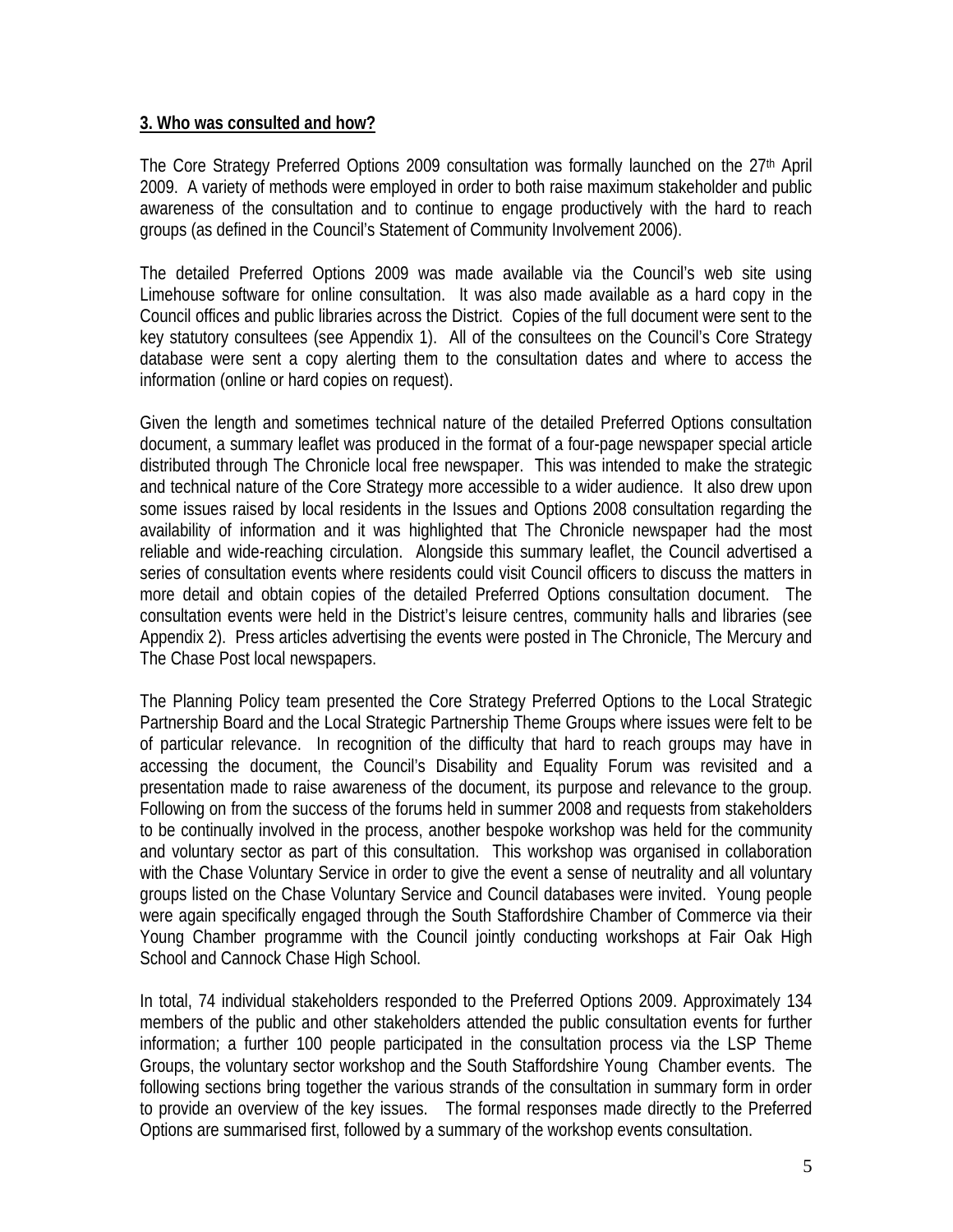#### **4. Formal Responses**

#### **4.1. General Reponses**- *4 respondents Campaign to Protect Rural England; Network Rail; Walsall Council; Staffordshire Police.*

Network Rail expressed no comments, but wished to remain informed on the process; Walsall Council expressed concern over the Council acting against RSS objectives in terms of undermining the urban renaissance principles and not fully considering the cross-boundary implications; Staffordshire Police highlighted the need for the Core Strategy to consider the long-term implications of growth for the provision of Police services in the District; the Campaign to Protect Rural England commented on the understating of the implications of climate change and resource depletion in the vision and document overall suggesting that inconsistencies between national, regional and local policy/desires should be recognised particularly, in relation to the Green Belt.

**4.2. Context Responses***- 11 respondents British Waterways; Mr. M. Brothwell; Mr. & Mrs. D. H. Dale; English Heritage; Government Office for the West Midlands; Planning Inspectorate; Somerfield Stores; Sport England; Staffordshire County Council; Walsall Council; West Midlands RSL Planning Consortium.*

The majority of comments related to support for references made and the need for additional references/updated information. Comments included the need to ensure the appropriate PPG17 evidence base was completed and translated into policy; encouraging greater recognition of role of canals within the District; clarification of Regional retail floorspace requirements; further clarity needed on the status of the RSS Phase Two revision; additional reference should be made to Cannock and Rugeley's designation in the RSS as areas for waste management facilities; recognition needed that the RSS Phase Two revision figures may change and are considered too generous to areas outside the Major Urban Areas; recommendations that the Council should object to the development of waste-energy facilities proposed at Kingswood Lakeside; reference should be made to the Cannock Chase- Sutton Park Biodiversity Enhancement Area Action Plan; concerns raised about the robustness and independence of appraisals and assessments used, particularly relating to environmental matters; clarity required on historic environment evidence base and additional sources of information were recommended.

**4.3. Portrait Responses-** *24 respondents AONB Unit; Brereton and Ravenhill Parish Council; British Waterways; Mr Simon Boardman-Weston; Campaign to Protect Rural England; Centro; Mr F Dorsett; English Heritage; GOWM; Inglewood Investments; Inland Waterways Association; Landor Society; Marstons PLC; Natural England; Newlands Consortium; Persimmon and Bloor Homes; Rugeley Power Ltd; Somerfield Stores; Sport England; St Modwen Developments; Staffordshire County Council; Staffordshire Police; West Midlands RSL Planning Consortium; Wyrley Estates.*

There was general support with recommendations made for alterations to some references and additional information required. Comments included the need for greater recognition of the limited range of housing available in the area; the need for family style accommodation specifically at Cannock; greater recognition of transport and work area links to the West Midlands conurbation; of the leisure/tourism/climate change/transport benefits of the canals; Cannock's status in the RSS as an other large settlement; the multi-functional role of the Green Belt; the accessibility of the District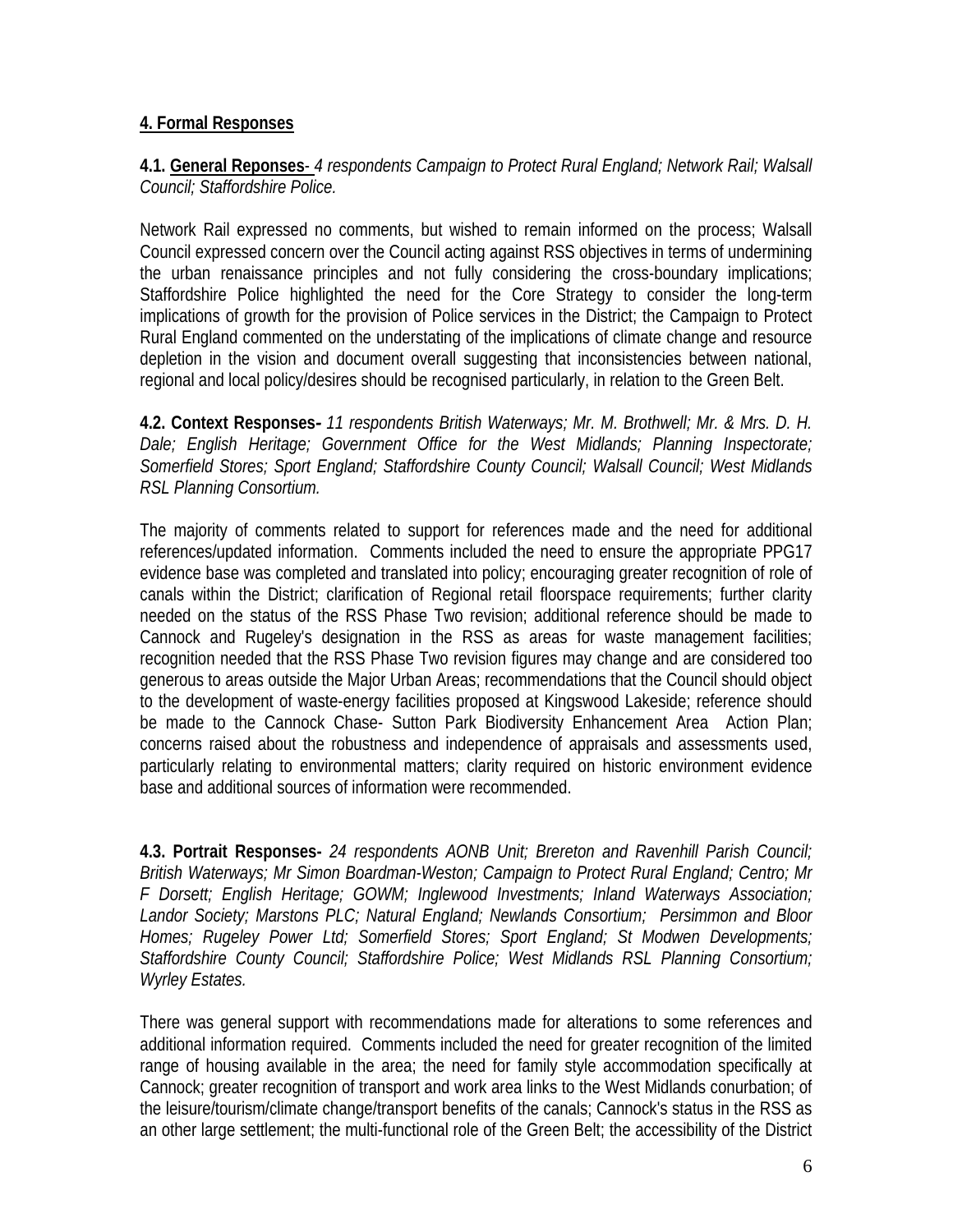via public transport and the role of the Forest of Mercia. Additional information was requested on historic assets; the employment/economic position of Rugeley and Brereton; reference to recent housing developments in Rugeley; underutilized employment land in the area; updates to household projections and it was noted that up date to sport and recreation existing situation may be required following PPG17 assessments. The use of Census figures could be considered to be out of date.

Other comments included a need to recognise that the Green Belt coverage should not be expanded; any expansion of the retail offer of the town and district centres should be of a scale appropriate to the role and function of the centre in the retail hierarchy; surplus land at Rugeley Power Station could accommodate some of the housing requirements for Rugeley on previously developed land within the Rugeley urban area. It was also considered that the portrait map could be amended to better reflect the District's features.

One respondent (Persimmon and Bloor Homes) objected overall on the basis that whilst the portrait is an improvement, it is still not robust enough. It should contain a clearer picture of the individual settlements and address the underlying causes of deprivation in the District. Another respondent argued that the portrait was inadequate and required further information on commuting patterns, employment zones, public support for countryside protection, declining bus services, effectiveness of rail services, countermeasures for high levels of deprivation, the proportions of housing types, justification for retail growth and access to the countryside (including areas outside Cannock Chase District).

**4.4. Vision and Preferred Strategic Approach-***37 respondents Mr George Adamson; Advantage West Midlands; AONB Unit; British Waterways; Mr Simon Boardman-Weston; Campaign to Protect Rural England; A B Carpenter; CENTRO; Mr F Dorsett; English Heritage; Environment Agency; Fresh Space Developments Ltd; Government Office for the West Midlands; Harper Brothers Ltd; Inglewood Investments; Inland Waterways Association; JJ Gallagher Ltd; Landor Society; Marstons PLC; Mr and Mrs Matthews; Morston Assets; Natural England; Newlands Consortium; Persimmon and Bloor Homes; Rugeley Power Limited; Somerfield Stores; Sport England; St Modwen Developments; South Staffordshire District Council; Staffordshire County Council; Staffordshire Police; The Coal Authority; The Theatres Trust; UK Architectural Antiques; West Midlands RSL Planning Consortium; West Midlands Regional Assembly; Wyrley Estates.*

Overall support for style and content of vision specifically in relation to climate change adaptation, transport, retailing, historic environment and the Biodiversity Enhancement Area. Some additional specific inclusions were recommended including increased coverage of community and cultural facilities (particularly theatres); priority being the provision of an adequate amount of housing, not necessarily that which is built at the highest sustainability standard; sensitive developments at edge of Area of Outstanding Natural Beauty being permitted and more positive wording to allow this in the vision; reference should be made to the existing accessibility and quantity of leisure and recreation facilities; a specific reference to the RSS figures and a review of the Green Belt to allow settlements to grow sustainably should be made; reference to ensure appropriate level of funding for Police services required; alterations to canal references; inclusion of protection of urban and rural landscapes; an explicit reference to the Forest of Mercia; alterations to Biodiversity Enhancement Area reference; alterations to reinforce tighter control of Green Belt required; and positive management of the provision for day and other visitors in the AONB. It was suggested that climate change should be given a higher priority in the vision.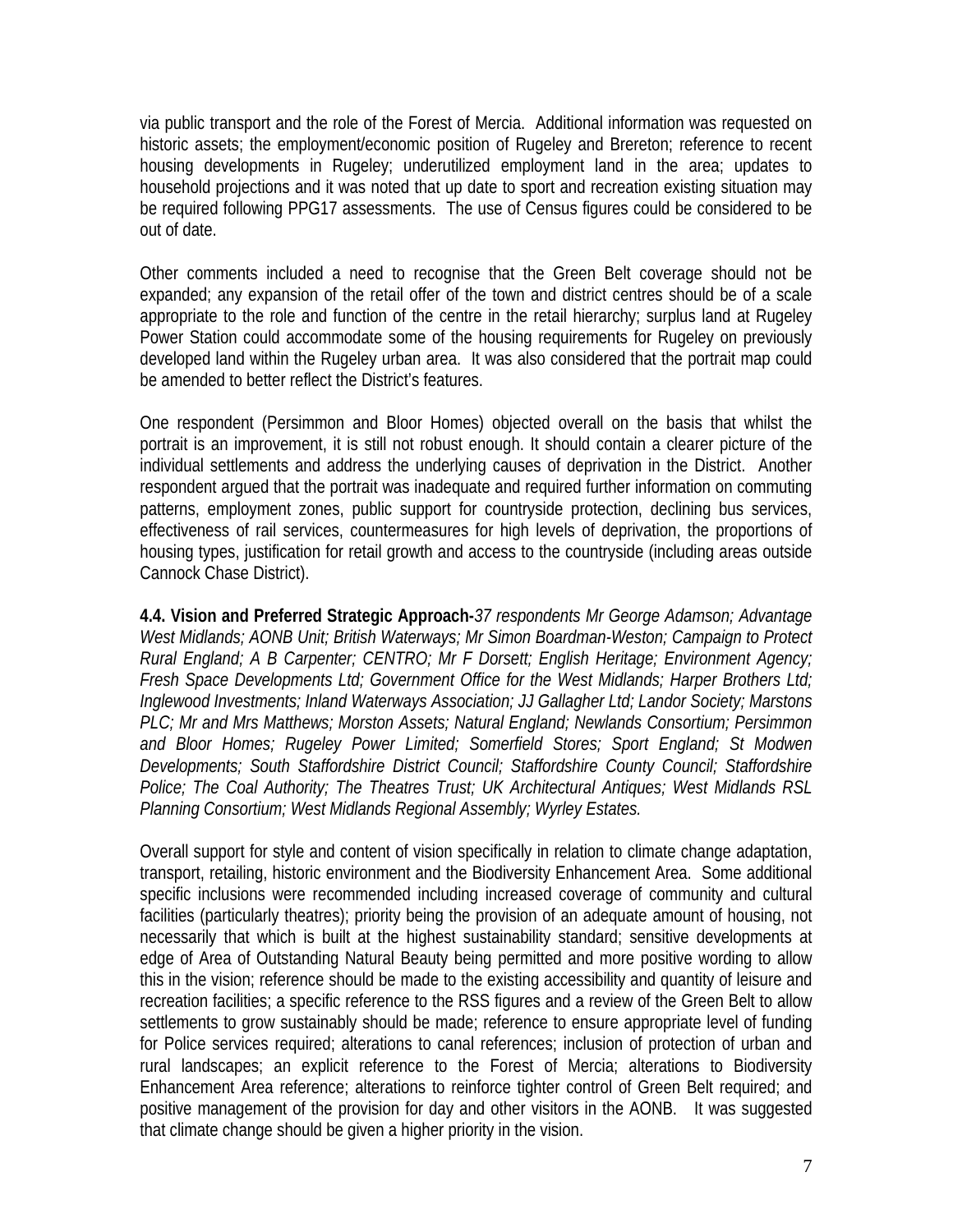An overall objection was made in terms of the need for greater recognition of longer term climate change and resource implications and it was noted that the vision is very general and so receives good public support but this might not be the case once the detail is developed.

There were mixed views on the strategic approach. In general terms the principles of the approach were supported but amendments were recommended in terms of the levels of provision in each settlement- it was suggested that higher proportions of housing in the AONB and rural settlements could increase the capacity of the District. Respondents also highlighted the need to consider flood alleviation/SUDs in new developments upstream of Mill Green and limited development in the Ridings Brook catchment; town centre living above shops and offices; refurbishment of existing old housing stock; providing housing for pensioner's close to local shops/facilities; additional references to the multi-functional role of the Green Belt and its future protection. It was noted that the strategic approach should indicate whether growth proportions are for housing development only or employment too and that the approach should not prejudice the development of Brownfield sites which should be the priority for redevelopment first. Concerns were raised regarding Rugeley and Brereton as separate entities of the C3 Housing Market Area and one respondent highlighted the need to ensure surface coal or clay resources were not being 'sterilised' as a result of the development options. One respondent expressed concern that the strategic approach could lead to the erosion of the countryside in practice. One respondent supported cross-boundary provision at South Staffordshire.

Objections to the strategic approach were based upon preference for maximising C7 sites; the impact of the credit crunch; any potential cross boundary employment provision in South Staffordshire; levels of employment provision and its location; the prescriptive and simplistic nature of the approach based on fixed proportions for each settlement without a robust evidence base; the need for lesser amounts of development in Rugeley (20%) and Norton Canes (5%) and a greater amount of development to Cannock/Hednesford/Heath Hayes (75%); a specific objection to the approach in Rugeley- the oversupply of historic employment land in the area should be given over to housing rather than provision in Lichfield District; no more development in Norton Canes and no strategic urban extensions South Of Lichfield Road A5190 or East of Wimblebury Road/South of Littleworth Road. Greater clarity on cross-boundary implications was requested from several respondents, particularly in relation to Stafford Growth Point and Lichfield.

In terms of conformity with the RSS it was noted that there was broad conformity at present but that the policy areas needed expanding; possible detail for retail phasing and a greenbelt policy/objective could be included. The need to consider mitigation measures for the Chase/SACs to avoid the adverse impacts of development was highlighted and more detailed evidence is required to support the need for out-of-centre office development. More detailed comments are discussed under Area Implications.

#### **4.5. District-wide Objectives**

*4.5.1. General comments- 4 respondents Fresh Space Developments Ltd; Government Office for the West Midlands; Staffordshire Police; The Theatres Trust* 

General comments included development control policies should be minimal and focus should be on strategic matters; the document is lengthy and could be summarized for publication; no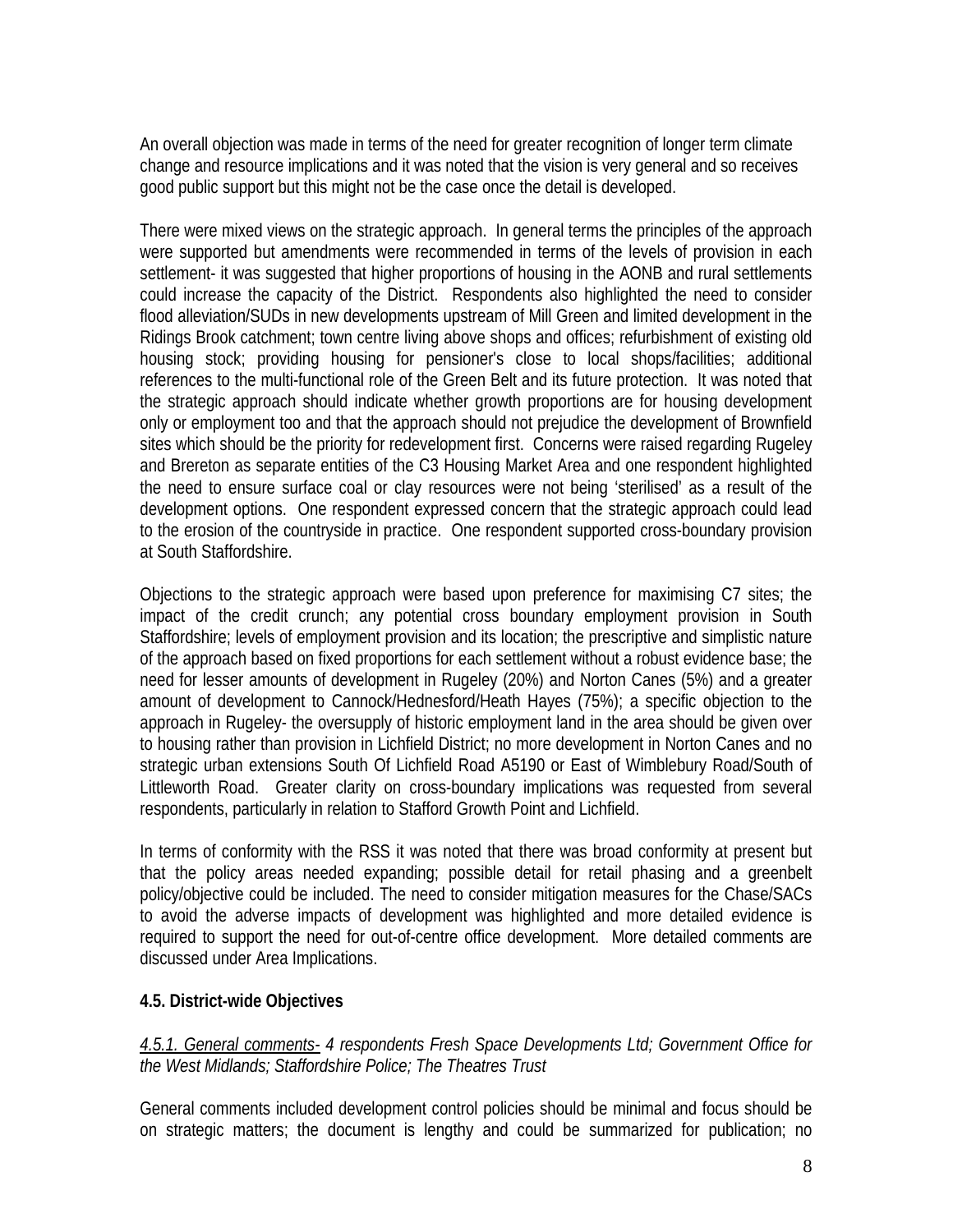guidance on developer contributions; unclear policies on how cultural/community facilities will be protected and enhanced.

One respondent had broad reservations regarding all of the Strategic Objectives and the issue of local distinctiveness; alterations were subsequently recommended for the structure of the document to address concerns e.g. Chapter 2 "Spatial Vision" and Chapter 4 "Strategic Objectives" could be amalgamated and a simple table setting out the objectives stemming from the Core Strategy Spatial Vision could then be included. Staffordshire Police set out justifications for Secured by Design principles to be incorporated across policy and for the seeking of Section 106 contributions towards police services in the District to cover the increased demand as a result of growth.

*4.5.2. Objective 1 Promote pride in attractive, safe, local communities- 13 respondents Advantage West Midlands; British Waterways; Mr M Brothwell; Campaign to Protect Rural England; English Heritage; Inglewood Investments; Marstons PLC; Natural England; Sport England; St Modwen Developments; Staffordshire Police; Staffordshire County Council; Wyrley Estates.* 

There was overall support for the principles, subject to design guidance not being overly prescriptive; further reference to the role of historic environment and local ecological/natural environment characteristics; reference to 'Active Design' to encourage layouts etc. which provide the best opportunities for people to be physically active. Separate guidance was felt to be appropriate.

Objections were raised in terms of the Core Strategy should advance policies to ensure appropriate funding for Police services as redesigning 'hot spots' is not enough; more specific detail should be in the Core Strategy rather than a Supplementary Planning Document and it was felt that there is too much emphasis on combating crime when it is the underlying problems that need addressing.

It was noted that high quality design should be suited to the context of the area; should take into account the amount and type of green infrastructure required; policy should recognise that larger, master planned developments offer greatest opportunity to integrate with their surroundings, rather than dispersed development proposals and it was suggested that reference be made to the encouragement of volunteers to assist in the amelioration of the local environment.

*4.5.3. Objective 2 Create healthy living opportunities across the District- 15 respondents Advantage West Midlands; British Waterways; Campaign to Protect Rural England; CENTRO; Mr F Dorsett; English Heritage; Inglewood Investments; Inland Waterways Association; Newlands Consortium; Sport England; St Modwen Developments; Staffordshire Police; Staffordshire County Council; West Midlands RSL Planning Consortium; Wyrley Estates.* 

There was overall support for policy areas subject to further reference to the role of historic environment; open space provision should being carefully designed to link in with the attractive environments around Cannock; updating of the Council's Leisure Strategy via a revised PPG17 assessment and priorities/policies being developed to reflect its conclusions.

It was suggested that the mental health benefits of open spaces and recreation should be recognized; that Policy Areas 2 and 3 should be combined; the role of the creation of new open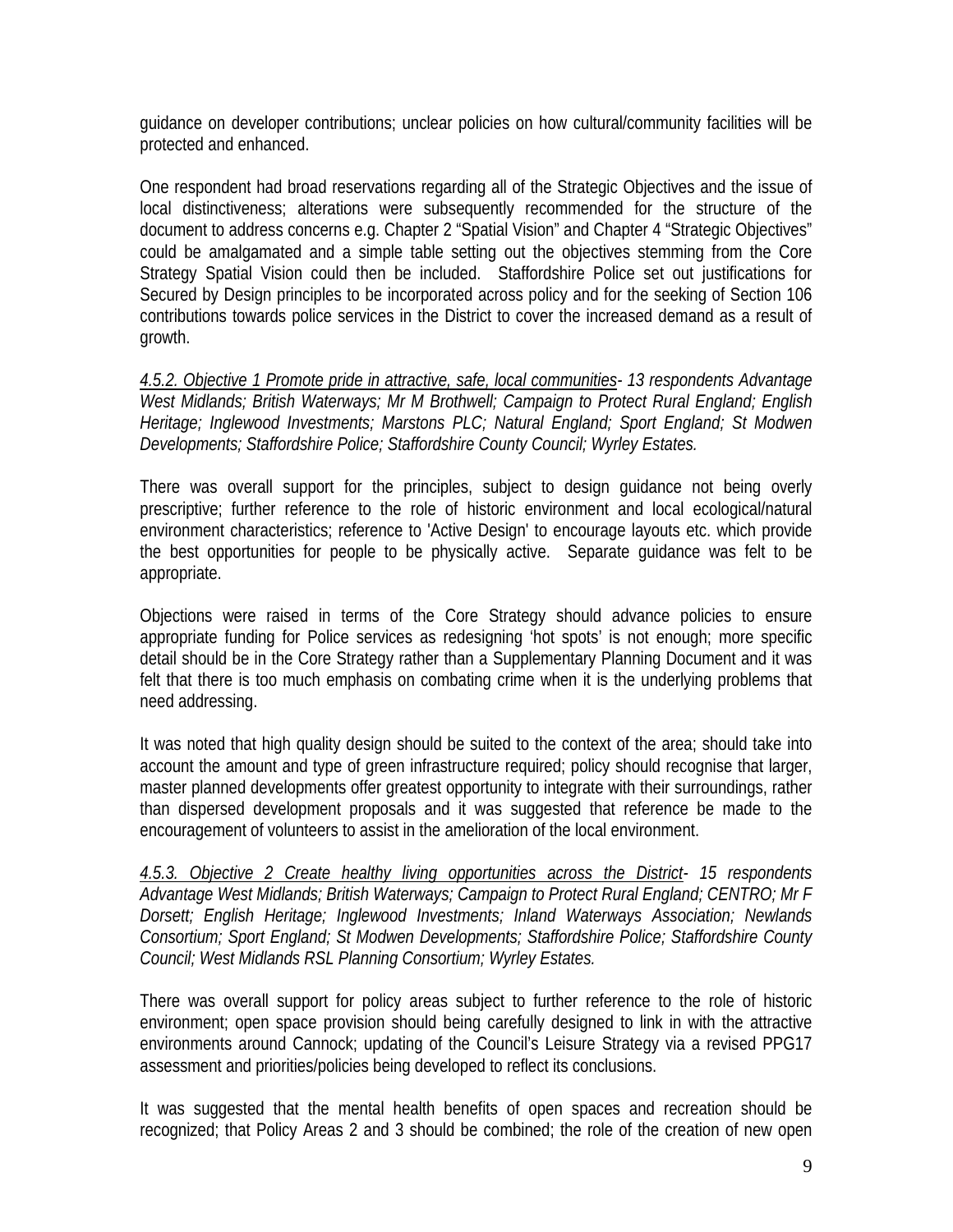spaces as part of large scale housing developments should be recognized; all developments should incorporate private and public amenity space; references should be made to include housing choice for the elderly, support for older people living independent lives in their own homes, sheltered housing, extra care housing, residential care homes and continuing care retirement communities as a separate policy area.

*4.5.4. Objective 3 Provide for housing choice-22 respondents Advantage West Midlands; AONB Unit; Campaign to Protect Rural England; Mr F Dorsett; English Heritage; Environment Agency; Derbyshire Gypsy Liaison Group; Friends, Families and Travellers; Government Office for the West Midlands; Inglewood Investments; Inland Waterways Association; Landor Society; Marstons PLC; McCarthy and Stone PLC; Newlands Consortium; Rugeley Power Ltd; St Modwen Developments; South Staffordshire Council; Staffordshire County Council; Walsall Council; West Midlands RSL Planning Consortium; Wyrley Estates.* 

There was support for the policy areas and housing distribution, in particular the cross boundary working with Lichfield DC; prioritising development on Brownfield sites (so long as they are in sustainable locations); affordable housing (provided that the maximum level of 36% on sites of 15 or more is not exceeded) and that 'needs match provision'; aspirational housing (provided no maximum levels of provisions are set); the Gypsy, Traveller and Show-people policy area (subject to further consultation with interest groups); the work of Housing Associations; and the proposed review of Green Belt at Rugeley Eastern by-pass (Armitage Lane).

Objections were made to some of the policy areas on the basis that the current District Housing Strategy will have expired before the Core Strategy is adopted so is not suitable evidence; that contradictory affordable housing level requirements are put forward; and reference to Stafford Borough helping meet some of Cannock Chase District's unmet need. There were also objections in terms of the inclusion of an extra 2,200 houses into the provision targets and that Rugeley's development needs should not rely on land within Lichfield District Council's area as there are suitable sites on the south western side of Rugeley. There were conflicting views regarding the level of housing provision with some respondents arguing the figures for housing are too high and that the Council should be resisting these whilst others suggested that the figures should be higher, particularly for affordable housing needs to be met. One respondent objected to the reference of low support for aspirational housing – it was argued that this was supported and required based upon the needs of the housing market area. However, other respondents raised concerns about the potential conflict between aspirational housing and conservation ambitions.

It was noted that the policy areas omit other housing standards, such as development densities; that housing figures will need to take into account the RSS revision and SAC Appropriate Assessment outcomes; in respect of cross-boundary working attention should be paid to Stafford and Lichfield's historic environment evidence base; Policy Area 6 should accord with aims for sustainable mixed communities; more private rented sector housing should be provided; and that accommodation for Gypsies, travellers and Travelling show-people policy requires a new assessment of the occupational and social infrastructure requirements for this group. It was suggested that Policy Area 7 and 20 should be combined; that unmet need will require Green Belt release, and priority should therefore be edge of urban sites; that greater clarity is required on the use of the Green Belt land alongside the Rugeley Eastern Bypass at Brereton, which should allowed for development; that an affordable housing rural sites exception policy should be in place; that the Council work with RSLs and the Gypsy and Traveller community to identify and enable the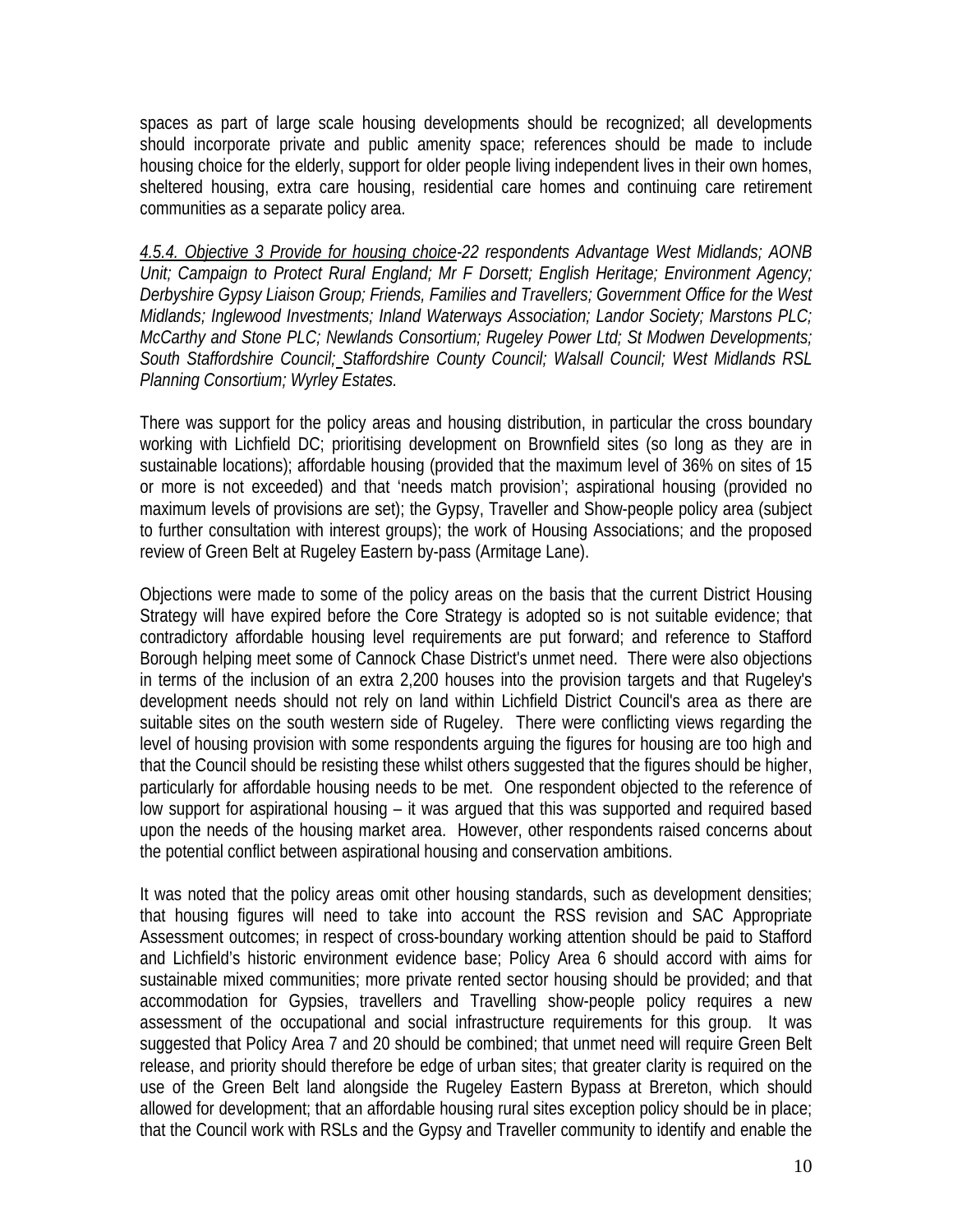provision of traveller sites and should consider producing a 'Gypsy and Traveller accommodation Site Allocation DPD', considering Green Belt sites for such uses where appropriate. It was suggested that in order to meet the specific needs of the elderly and those in need of care a separate policy area should also be established to complement health-driven objectives. One respondent noted the need to balance new housing at Norton Canes with sufficient employment provision.

*4.5.5. Objective 4 Encourage a vibrant local economy and workforce-16 respondents Advantage West Midlands; AONB Unit; Campaign to Protect Rural England; English Heritage; Environment Agency; Fresh Space Developments Ltd; Government Office for the West Midlands; Inglewood Investments; Landor Society; Marstons PLC; Newlands Consortium; Rugeley Power Ltd; St Modwen Developments; Walsall Council; WM Morrisons; Wyrley Estates.* 

There was support for the broad policy approaches particularly Policy Area 13 in terms of low key tourism (especially within the AONB); employment land provision as part of urban extensions near main population centres; employment land provision at Norton Canes; positive management of the provision for day and other visitors, which should be referred to as part of the vision and objectives.

Objections were made in relation to the potential option for 'no further significant employment land need for Rugeley'- this should be deleted; Policy Area 10 as it is 'vague and imprecise' and should not seek to discourage legitimate employment uses which are appropriate for employment areas; specific reference should be made to Rugeley Power Station site in Policy Area 10; references to cross boundary working to secure sufficient employment land provision should be deleted; reference to proposed out of centre office provision is conflict with national, regional and local policy and should be removed. One respondent recommended that a higher level of employment land provision should be set at 100ha, based on RSS levels being indicative only and additional evidence base including the regeneration ambitions of the District. Existing and under-used employment sites should as far as possible be protected for this use.

It was noted that national policy guidance requires local authorities to undertake an assessment of existing and allocated employment land sites and that there was no mention of the RSS rolling reservoir of employment land requirements; any deviation from national and regional policy should be justified in respect of Policy Area 10. It was noted that retail development allocations should have an up to date assessment of retail need, as required by PPS6 and address key retail tests of scale, sequential approach, retail impact and accessibility; Policy Area 13 Rural Economy should take account of emerging evidence base work from the County Council on traditional farmsteads; concerns raised in terms of evidence base used to justify developments within sensitive areas, particularly AONB.

*4.5.6. Objective 5 Encourage sustainable transport infrastructure-15 respondents Advantage West Midlands; British Waterways; Campaign to Protect Rural England; CENTRO; Mr and Mrs Dale; Inglewood Investments; Inland Waterways Association; Mr M Lomas; London Midland; Marstons PLC; Newlands Consortium; St Modwen Developments; Staffordshire County Council; Walsall Council; Wyrley Estates.* 

There was overall support for the measures and policy areas subject to the use of maximum parking standards for residential development being carefully managed; furthers amendments to the explanatory content for greater accuracy; provided that employment uses are concentrated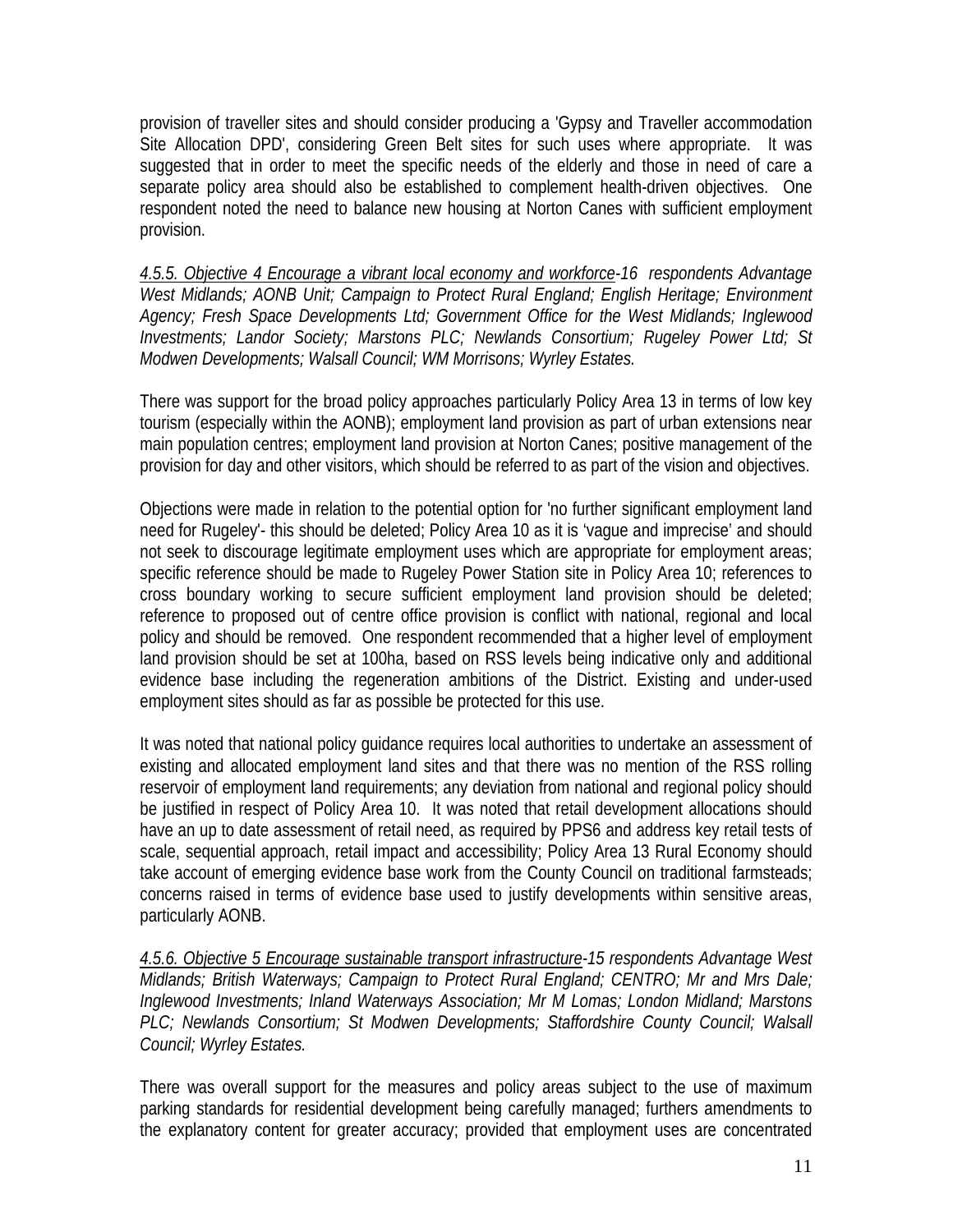together near to town centres and that housing developments should have good infrastructure e.g. transport links; the M6 Toll remaining as a movement corridor and not being considered a growth corridor; improved access to rail stations via walking or cycling; safeguarding of the Hatherton Canal route; and existing and redundant rail lines being protected for the sustainable transport of minerals. Respondents largely supported the need for a review of the proposed Winchester Road Extension.

Objections were made in terms of considering mountain bike trails in same context as cycle waysthe former are much more destructive; the use of maximum car parking and charging regimes that discriminate against those outside public transport routes; the omission of Public Rights of Way (the County welcome opportunity to work with the District to address this transport network).

It was suggested that more clarity could be given under 'area implications'; that barriers to sustainable means of travel can be over come by larger development sites along good quality public transport corridors; that Rugeley town centre can be made more attractive through continuing to incorporate the canal assets within the regeneration schemes; that development needs to be supported by a high quality public transport system from the outset and focused on those areas with existing connections; there is a need to ensure compatibility with regional transport policy and the West Midlands Local Transport Plan and sufficiently address crossboundary considerations as Cannock Chase lies within the West Midlands 'travel to work' area.

*4.5.7. Objective 6 Create attractive town centres- 9 respondents Advantage West Midlands; British Waterways, Campaign to Protect Rural England; English Heritage; Somerfield Stores Ltd; St Modwen Developments; Staffordshire Police; The Theatres Trust; Walsall Council* 

There was broad support for the measures proposed subject to more consideration of enhanced police provision and developer funding of this; the historic environment; the overall quality of the environment as a whole in the District; the creation of a strong link between the proposed Tesco store and Rugeley town centre, with the use of S106 contributions for canal moorings. There was particular support for Hednesford's and Rugeley's regeneration with respondents suggesting that the expansion of Hednesford should be supported by assessments of need rather than restricting regeneration unnecessarily.

There were objections to the weak wording of Policy Area 16 as it was considered that greater recognition needed of cultural and community facilities, particularly theatres, was required. An objection was made to provision of additional retail floorspace in Cannock town centre before 2021.

*4.5.8. Objective 7 Provide well managed and appreciated environments - 15 respondents Advantage West Midlands; AONB Unit; Campaign to Protect Rural England; Mr and Mrs Dale; Mr F Dorsett; English Heritage; Inglewood Investments; Inland Waterways Association; Lichfield District Council; Marstons PLC; Newlands Consortium; St Modwen; Staffordshire County Council; Walsall Council; Wyrley Estates.* 

There was broad support for the measures and policy areas suggested subject to them reflecting the fact that environments change over time (some development in the Green Belt surrounding the AONB will be needed); altered landscape interpretation in policy wording to better reflect the historic environment; further evidence base work been drawn upon in relation to the historic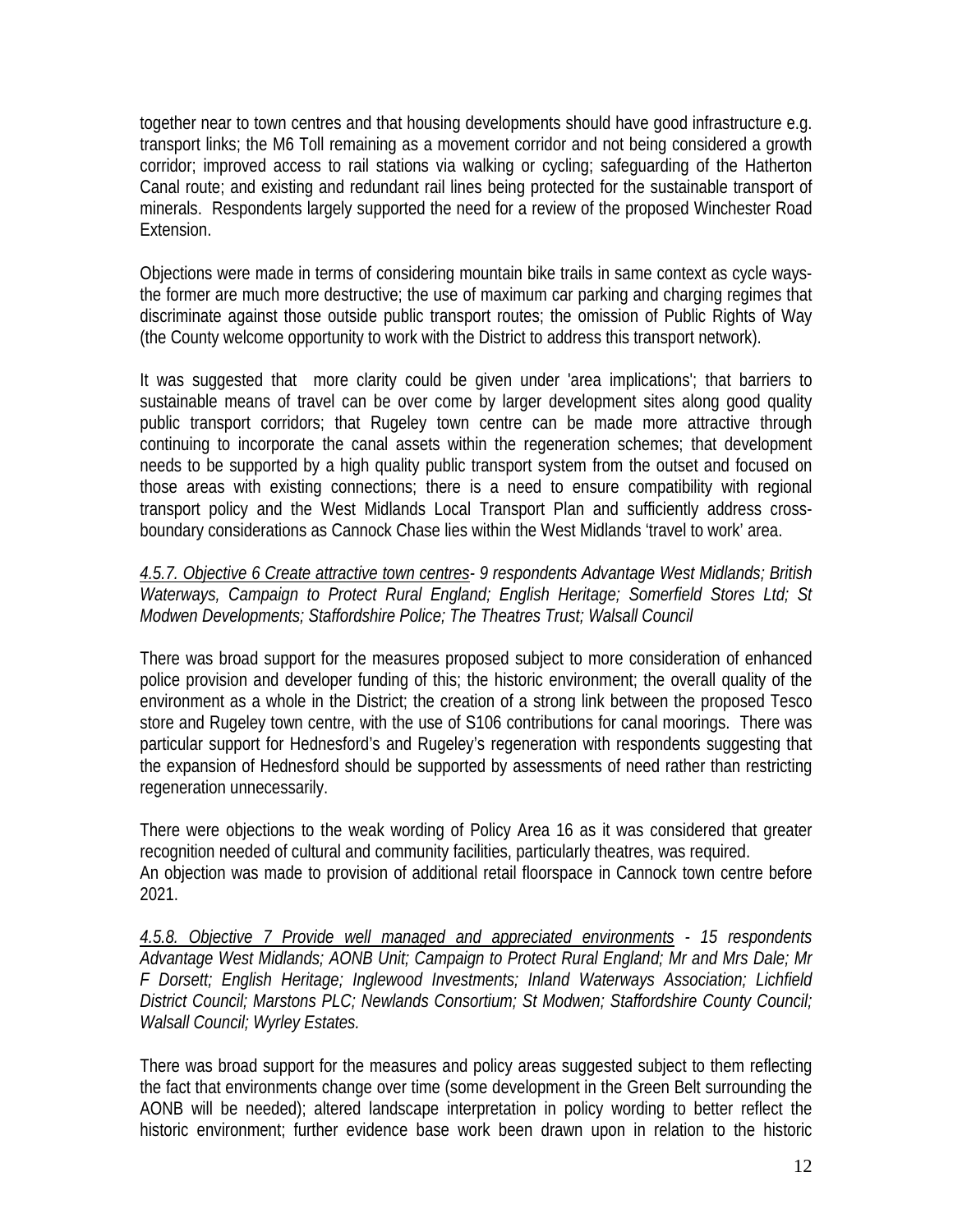environment. There was support for future joint working in relation to the Cannock Extension Canal SAC and support for the role of Chasewater and green networks linking to the AONB for sport, leisure and recreation.

Objections were raised in relation to concerns regarding the evidence base used in Policy Area 18 e.g. the AONB Management Plan; the lack of recognition of the Forest of Mercia; the AONB policy being too negatively worded and concern about the use of the AONB Management Plan in future decision-making; the absence of any "thrust towards achieving environments in new development which compare with the best of older cherished historic urban groupings whilst incorporating modern facilities"; and an objection to landscape definition applied- further detail was recommended for inclusion.

Respondents noted that the removal of some Green Belt land is not necessarily harmful to the principles of this objective, whilst others disagreed. Respondents suggested the strengthening of Policy Area 17 to ensure landscape enhancement is paramount, recognizing the role of the Green Belt in this regard. One respondent advised that Landscape Character could be a policy area of its own, if not greater reference to the developing evidence base should be included. It was noted that these policies should not be deficiency-led i.e. improvements to open spaces etc should only be related to mitigation and enhancement required directly as a result of the development. Some respondents noted that further information on the Regional Biodiversity Enhancement Area should be provided in the submission document. One respondent highlighted the need to consider former coal mining areas as ones with the opportunity to preserve and enhance the natural environment.

*4.5.9. Objective 8 Support a greener future*-*14 respondents Advantage West Midlands; Biffa Waste Services; British Waterways; British Wind Energy Association; Campaign to Protect Rural England; Environment Agency; Marstons PLC; Natural England; Newlands Consortium; Peel Holdings (Energy) Ltd; Richborough Estates; St Modwen; Staffordshire County Council; The Coal Authority*

There was broad support for the measures proposed subject to more detail the level of water conservation to be achieved through the Code for Sustainable Homes and BREEAM; not going beyond national requirements; use of the Level 2 SFRA for Rugeley; consideration of the costs and impact upon the viability of schemes; appropriate measures to support the use of recycled materials in construction with monitoring; expanding of the policy to other mitigation and adaptation considerations e.g. beyond flooding; specific recognition of the potential role of the waterway in water management for both flood control and drought management and in relation to sustainable urban drainage solutions; greater recognition of protected and enhanced green networks to support climate change measures and an indication of the amount, type and location of the green infrastructure required being brought out further. It was suggested that more detail could be added to this section in terms of future renewable energy generation, energy standards and recycling in new developments and that management plans are needed to maintain green/blue environments.

There was support for Policy Area 21 given the recognition that this proposed policy area gives to the issue of mine water contamination issues but the omission of wider mining legacy considerations was highlighted. It was recommended that the policy be expanded to deal with ground stability considerations (as per PPG14). There was an objection to the policy area on the basis that it was too narrowly focused upon air pollution.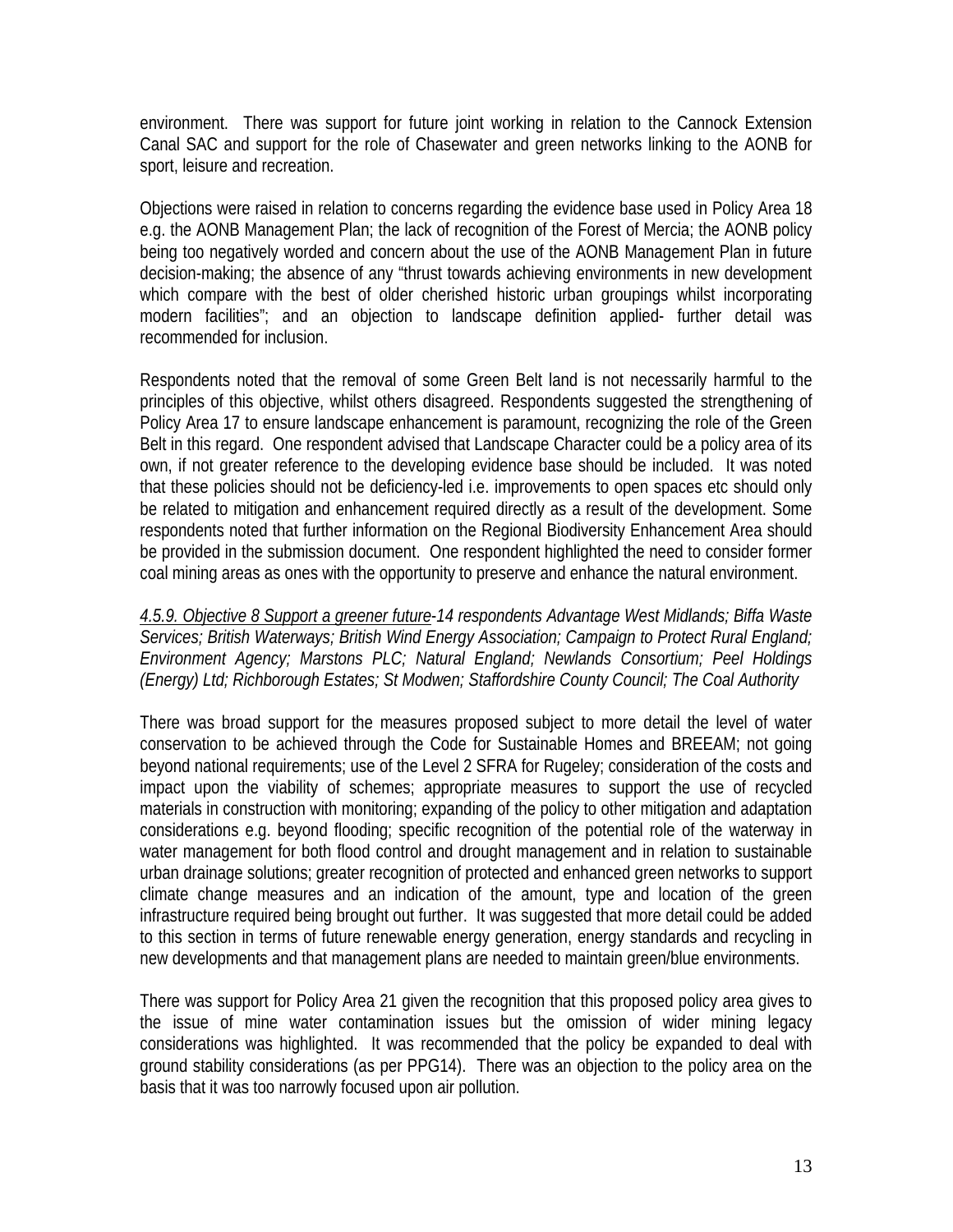There were objections to Policy Area 20 on the basis on that it does not give enough emphasis to the waste arising from new built development. Reference could be made to local recycling targets, local facilities needed to enable new communities and businesses to recycle, and also the sub regional facilities needed in Cannock and Rugeley (WMRSS Phase 2 policy W3). It was also suggested that the Core Strategy does not sufficiently promote renewable energy and green technology to the extent required by the RSS and PPS22- clearer policies and an SPD should be produced.

It was noted that climate change is likely to have a far wider-reaching impact than already envisaged and one respondent raised concerns in terms of resource use, particularly future food shortages. It was argued that the global responses to climate change are inadequate; the Council's approach is adequate within the information currently available but this is not considered to be correct in a wider context. It was suggested that Policy Areas 7 and 20 should be combined due to their overlap.

## **4.6. Area Implications**

## *4.6.1. General comments*- *5 respondents Biffa Waste; English Heritage; Inland Waterways; Natural England; Sport England;*

There was support for reference to the Staffordshire Waste Core Strategy and possible new waste facilities at Poplars/KingswoodLakeside as well maintaining the land designation for employment/industrial uses. In conjunction with these proposals it was argued that development of Heath Hayes towards Poplars should be avoided.

It was suggested and noted that growth in areas should be informed by detailed historic environment assessments and data; a reduction in Rugeley/Brereton's proportion due to constraints and impact upon Green Belt locations elsewhere; the need for green space and for additional spaces will be guided by the Habitats Regulation Appropriate Assessment; incursions into the Green Belt should be considered carefully given its role within the BEA in particular; the implications will require updating with the PPG17 assessment and the loss of sports facilities would not be supported for housing.

*4.6.2. Urban Cannock, Hednesford and Heath Hayes*- *25 respondents Mr George Adamson; AONB Unit; Campaign to Protect Rural England; Mr A B Carpenter; Mrs D Crombwell; English Heritage; Environment Agency; Fresh Space Developments Ltd; Government Office for the West Midlands; Great Wyrley Parish Council; Hawksmoor; Heath Hayes and Wimblebury Parish Council; Inland Waterways Association; Mr M Lomas; Morston Assets; Newlands Consortium; Marstons PLC; The Coal Authority; The Theatres Trust; Mr Peter Sidgwick; Mrs Sue Smith; Somerfield Stores Ltd; Sport England; St Modwen Developments; Staffordshire County Council* 

There was broad support for the Cannock, Hednesford and Heath Hayes vision and strategic approach from some respondents subject to the housing allocation remaining at 68% of the allocation figure should RSS figures increase; support for out of centre office growth, but this should be provided as part of a 'hub' e.g. in neighbourhood centres and at Kingswood Lakeside; and support for the emphasis upon reinforcing the town centre. Some respondents broadly supported the approach but considered that employment land should be provided as part of urban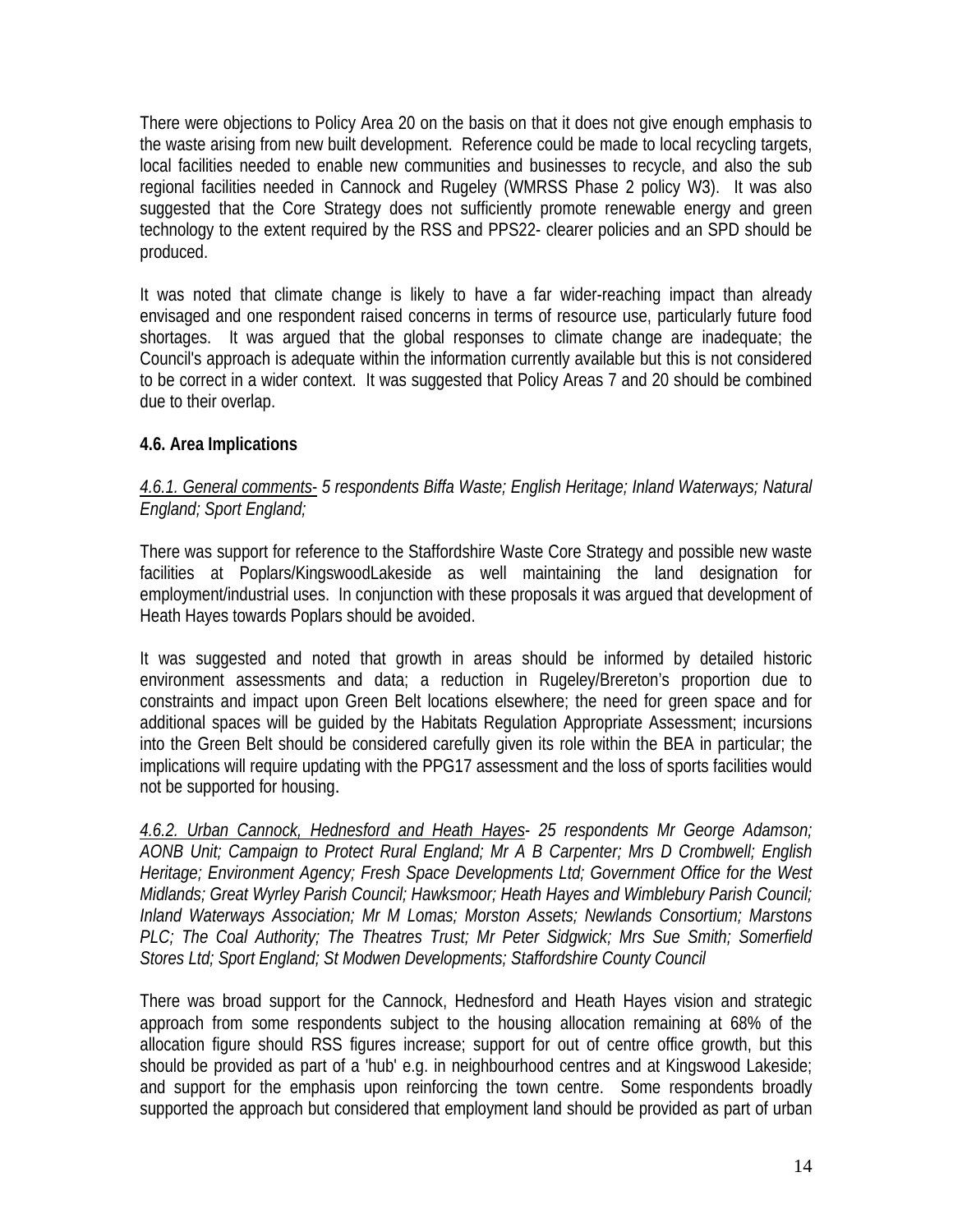extensions to enhance sustainability and that higher levels of development in Cannock should be pursued to reflect its sustainability and importance.

Objections were made to the levels of provision being either to high or low; the retention of the Winchester Road Extension Scheme; any potential development of the land between Cannock and Great Wyrley, especially Green Belt and open space; continued building where large housing sites already exist; a lack of infrastructure which is needed alongside new development including open spaces, improved roads, schools and GP practices; and to the unclear vision for Cannock theatres. It was considered that the retail figures used put forward a contradictory approach, particularly in relation to Hednesford, and it was queried where the figures had come from.

It was noted that the overall approach to the Cannock/Hednesford/Heath Hayes area needs to be informed by evidence base and clarification is required on the evidence base in progress; the Council's views on minerals and waste issues should be clearly stated; any spatial distribution of development chosen for Cannock Chase (particularly at Heath Hayes) should take into account the prior extraction of the surface coal resources and clay resources, as MPS1 indicates; consideration needs to be given to the expansion of waste facilities in this area and their long-term restoration plans; additional employment provision at Kingswood needs to take account of SBIs; and reference to Sport and Recreation instead of health (& recreation) at para 6.8 should be made. It was noted that further detail was needed in relation to the impacts of developments upon the Ridings Brook; that increasing densities within the existing built-up area should not be pursued at the expense of local character, distinctiveness and environmental quality; that housing sites should be well related to employment areas and sustainable transport routes; further development in Cannock should not be on green spaces and only open spaces that can be readily accessed should be counted towards the District's provision; and graveyard space is running out at Norton Canes and Heath Hayes. One respondent noted that the final spatial strategy will need to specify locations in more detail including broad locations and possibly strategic sites; some respondents put forward specific development sites for consideration.

In terms of the urban extension options there were mixed views. Some respondents suggested that Cannock, Hednesford and Heath Hayes should be allocated higher levels of growth overall and the respective developer interests for each proposed strategic site put forward cases for the appropriateness of their proposals over alternative options. Some respondents suggested that the areas removed from the Green Belt under the Local Plan and currently subject to safeguarding policy should be reassessed through the LDF but there were also particular objections to using Green Belt land south of Heath Hayes and east of Wimblebury Road. It was argued that land west of Pye Green Road should not be developed based upon sustainability and landscape assessments; only part of the land west of Pye Green Road should be developed to protect the northern section for environmental and landscape reasons; there should be no review of Green Belt around Cannock- the safeguard Local Plan sites are considered appropriate including the whole of land west of Pye Green Road (additions to vision for the area were recommended to reflect specific sites and Green Belt retention); that significant parcels of land within and on the edge of Cannock Town Centre could be identified; that the Mill Green site should be allocated as mixed use development for employment, residential and education; and the finding of alternative developments must include joint working with South Staffordshire District Council.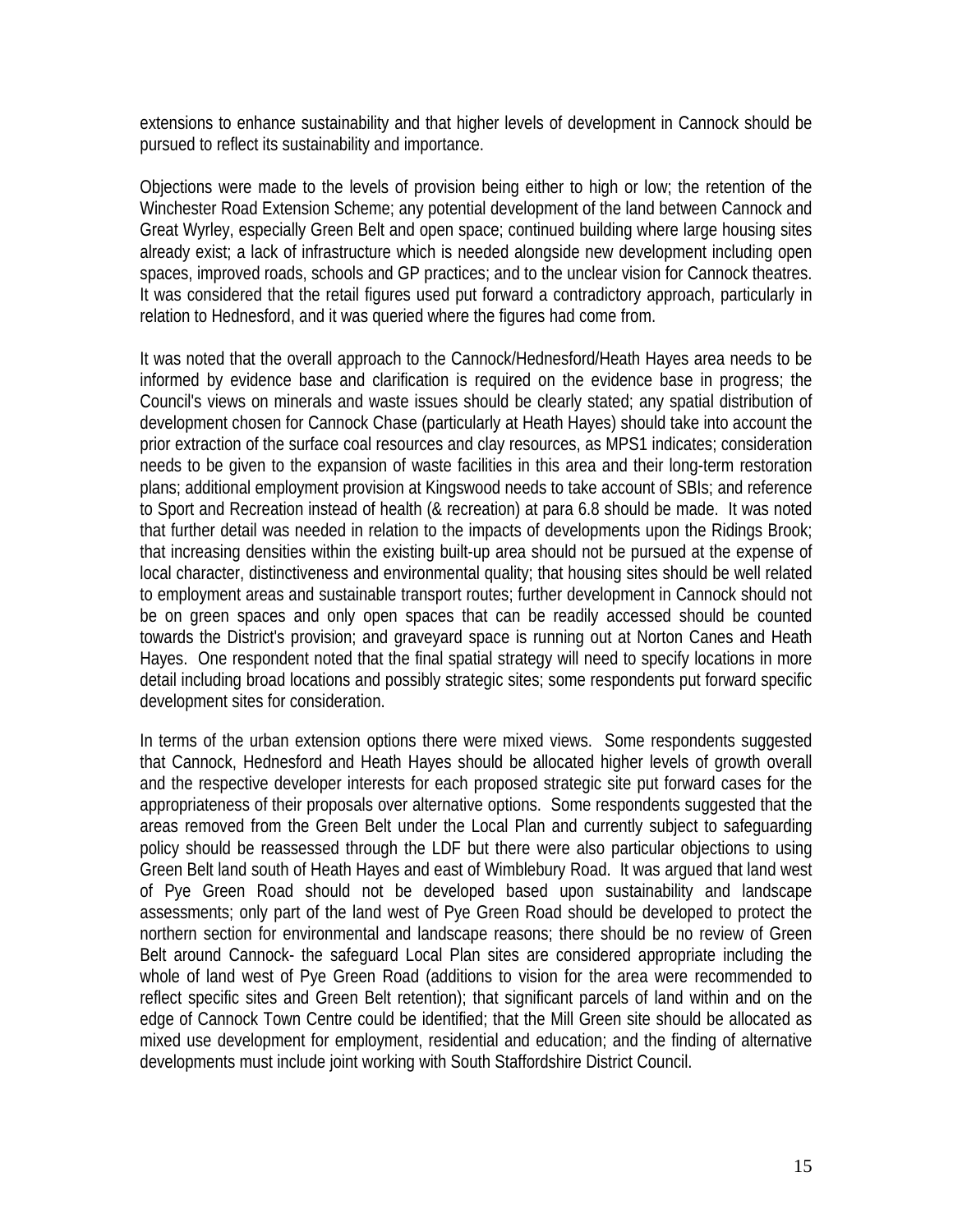*4.6.3. Rugeley and Brereton-14 respondents AONB Unit; W Boardman-Weston Grandchildren's Trust; Brereton and Ravenhill Parish Council; English Heritage; Friel Homes; Government Office for the West Midlands; Inglewood Investments; Inland Waterways Association; Landor Society; Marstons PLC; Newlands Consortium; Rugeley Power Ltd; Sport England; Stockland* 

There was broad support for the vision, particularly in terms of the town centre regeneration aims and additional retail investment; the development of a mix of high quality housing to be located to the edge of Brereton within Lichfield District; the review of Green Belt boundaries for land at Armitage Land. Some respondents supported the approach subject to recommended changes in line with aspirations for a greater proportion of employment provision; the housing requirement being reduced to constitute 20%, not 25%; development to the south east of Brereton within the A513 boundary; references to support a specific towpath proposal at Brereton; and the approach being informed by evidence base on the historic environment.

Objections were made to the reliance on Lichfield District to provide much of the allocated housing and employment land as this is contrary to the Preferred Strategic approach- all of Rugeley / Brereton's need should be met from within Cannock Chase District Council's boundaries and Greenbelt outside of the AONB should be used to create sustainable urban extensions; the level of development proposed in the area being too high due to physical constraints; the need for an additional option for Rugeley and Brereton to meet the housing requirements which states that the Council will encourage the development of under utilised, previously developed land for housing; the contradiction between meeting existing service needs and those needed for new sustainable housing in relation to cross-boundary provision; and the need to consider employment use on land at Armitage Lane.

It was noted that the Core Strategy should provide a strong framework for each town centre and the Rugeley Town Centre Area Action Plan; more explanation is needed of the housing figures for clarity; greater reference to PPS25 should be made; sports facilities/playing fields may need planning before the 'super school' is committed to; reference to the "protection and enhancement of the AONB" in the vision for Rugeley and Brereton should be included and there must be some recreational space very close to new homes to help address any further recreational pressure on the AONB (the AONB/green belt boundaries on the Rugeley and Brereton Spatial diagram should also be clarified).

*4.6.4. Norton Canes- 22 respondents Mr J S Bridgen; Mr M Brothwell; Campaign to Protect Rural England; Mr A Coleman; English Heritage; Environment Agency; Mr J Ellis; Estate of Mabel Meacham deceased; Mr F Dorsett; Mrs C Footman; CA Harrington; Harper Brothers Ltd; Hawksmoor; Inland Waterways Association; Marstons PLC; Newlands Consortium; Persimmon and Bloor Homes; St Modwen Developments; Mr A Silvester; The Coal Authority; Mr A Webster; Wyrley Estates.* 

There was support for the Preferred Option including developing the Norton Canes greyhound stadium Green Belt site, Local Plan site at Burntwood Road and the safeguard site north of M6 Toll/A5, subject to a selective Green Belt review, careful design and landscaping. Some respondents supported the level of growth but felt that development should be employment-led, particularly on the safeguarded site. However, some respondents felt that more housing could be accommodated in Norton Canes than proposed. It was felt that population statistics were out of date (2001 Census) and housing demand should be met to remain sustainable - Cannock's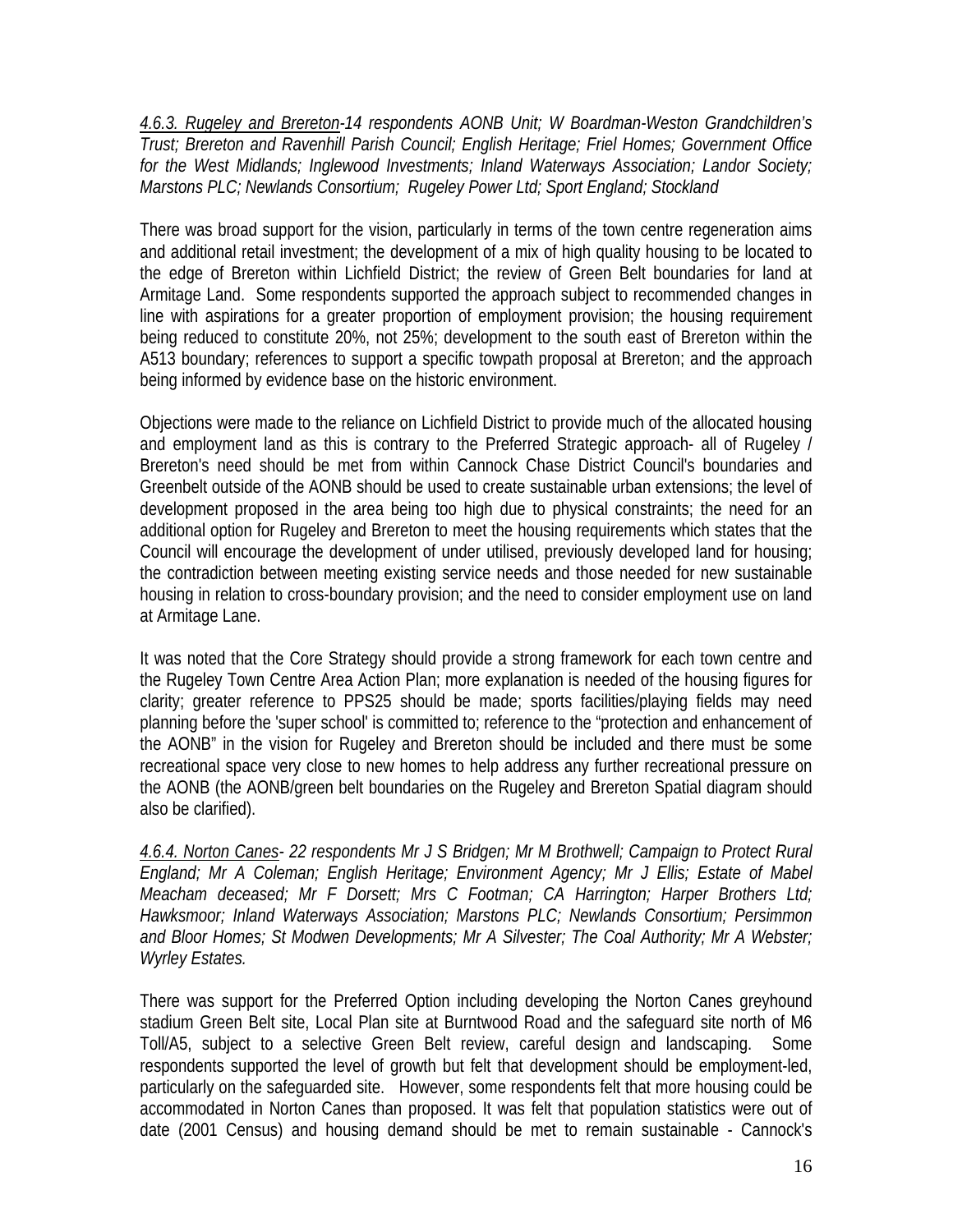housing needs can be met without expanding into the Stafford growth point area. There was support for more houses that will enhance the sustainability of the retail centre.

Objections were made to the principle of Norton Canes accommodating Rugeley/Brereton's 'overspill' in housing; employment development in any Norton Canes extension; intrusion into Green Belt, particularly at the Greyhound Stadium when the safeguarded C7 site could accommodate this growth alone; the need for Norton Canes to be identified for a significantly larger degree of housing growth to sustain the settlement encourage increased infrastructure provision; the need for growth in Norton Canes to be kept to a minimum and the Green Belt between Norton Canes and Kingswood Lakeside protected. There were a number of local resident objections to the development of a potential site at Norton Springs proposed as part of the 2007 Site Allocations consultation; however the Council is not considering this site as part of the Core Strategy process.

It was suggested that land at the junction of Burntwood Road/Norton East Road and Green Belt release for development north of Hednesford Road could provide additional growth. It was noted that open space/play areas in new developments should be provided; that appropriate infrastructure should be in place for new developments including schools, traffic calming and improvements to public transport Norton Canes; that any proposals for additional development in Norton Canes lies on the surface coal resource and the prior extraction of the surface coal resource should be considered as MPS1 indicates; the habitat regulations may force development towards Norton Canes to reduce the impact on the Chase; that affordable housing needs will be challenging to meet; and that sites put forward in Site Allocations DPD 2007should be noted.

*4.6.5. Cannock Chase AONB and the Rural North (including Rawnsley, Hazelslade, Prospect Village, Cannock Wood and Slitting Mill)* – *10 respondents Campaign to Protect Rural England; Mr and Mrs D H Dale; English Heritage; Hazelslade and Rawnsley Community Association; Howkins and Harrison; Marstons PLC; Newlands Consortium; St Modwen Developments; Staffordshire County Council; West Midlands RSL Planning Consortium;* 

There was broad support for the approach and vision subject to the adoption of a rural exceptions policy to allow for 100% affordable housing development to meet local needs; no development taking place unless there is an overwhelming justification related to agricultural need; the approach not prejudicing the need to release land adjacent to the built-up area of Rugeley and Brereton to meet the development needs of these settlements; the 'assessment of local need' including the needs of all the community in all settlements

It was suggested that the AONB Management Plan should not be relied upon too much and other environmental protection organisations should also be consulted; that the land between Rawnsley Road and Rugeley Road should be designated part of the AONB (or as Green Belt) and the land at The Bungalow, 34 Rugeley Road, Hazelslade should be considered for development. It was noted that clarification is needed on the scope of the landscape character analysis 2008 with regard to its incorporation of relevant historic environment data on the AONB fringe and that the Appropriate Assessment needs to inform policy for this area.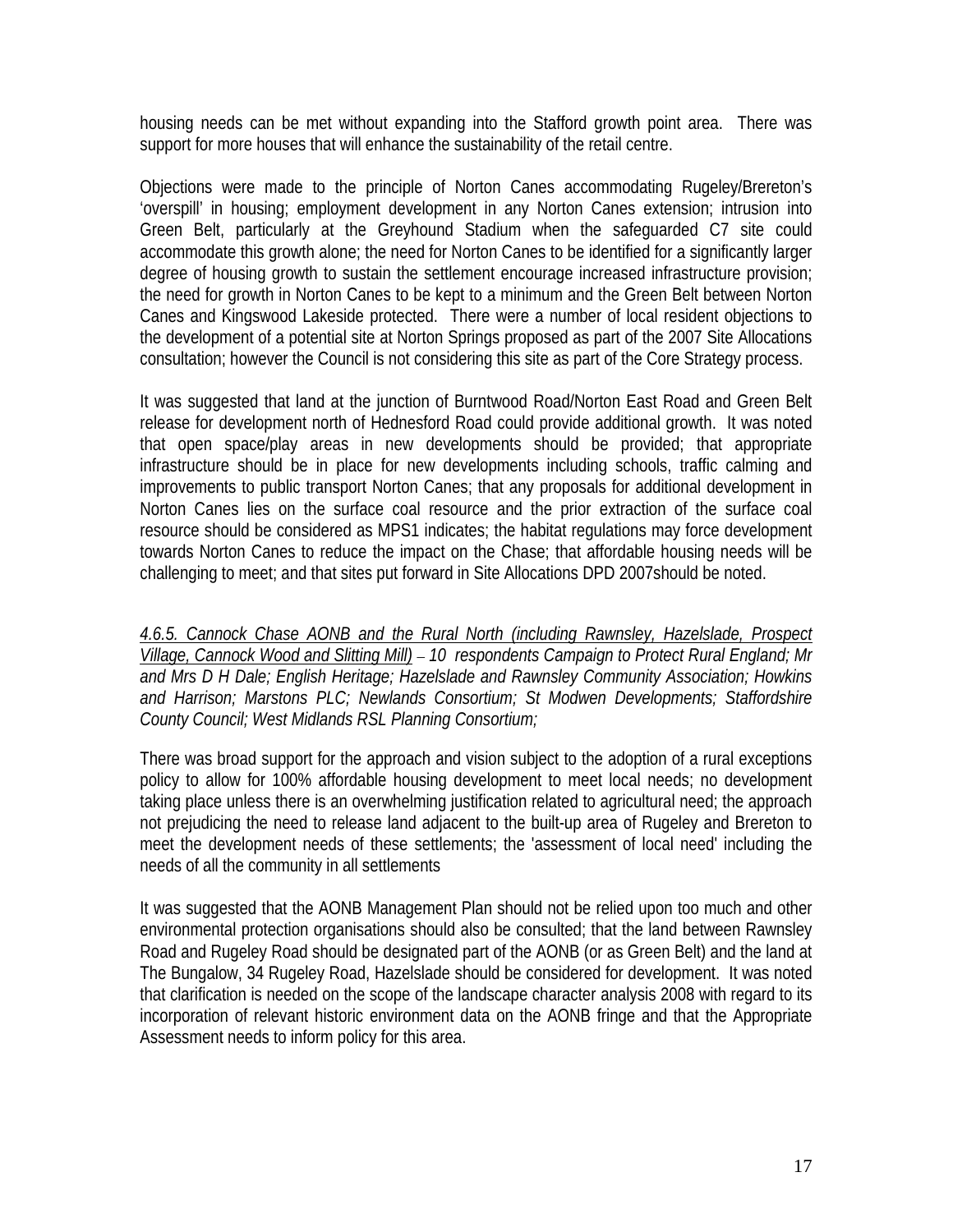*4.6.6. The Rural South - 6 respondents Campaign to Protect Rural England; English Heritage; Hawksmoor; Inland Waterways; Marstons PLC; Staffordshire County Council* 

There were mixed views in relation to the use of Green Belt, as related to the proposed extensions at Cannock/Hednesford/Heath Hayes. There was some support for the expansion of employment uses along the A5/M6 Toll; however concerns remained regarding issues of traffic congestion and ribbon development

There were some concerns in relation to whether the Council has enough evidence to support its proposals for Gypsies and Travellers, although there was some support for provision around the A5 and M6 Toll. It was noted that clarification is needed on the scope of the landscape character analysis 2008 with regard to its incorporation of relevant historic environment data and that a reference should be added to ensure the Hatherton Canal route protection. It was suggested that the vision could be altered to better reflect the issues covered.

## *4.6.7. Cross Boundary Considerations- 10 respondents Advantage West Midlands; AONB Unit; Campaign to Protect Rural England; Fresh Space Developments Ltd; Inglewood Investments; Marstons PLC; Natural England; Newlands Consortium; Sport England; St Modwen Developments*

There was support for Lichfield/Rugeley cross boundary working, however some respondents argued that provision should count towards Cannock Chase Council's targets. Objections were made to the expansion of the A5 employment corridor as it is not sustainable and it severs the Green Belt; that the Preferred Strategic Approach should be entirely achievable within the boundaries of Cannock Chase District even if this requires selective Green Belt release; any provision of Cannock Chase 'unmet need' in housing via Stafford Growth Point.

There was further clarification requested on the Cannock Chase-Sutton Park BEA proposals. It was noted that there might be some cross boundary issues which arise out of the PPG17 assessment which will need to be included (for example that a significant amount of demand for indoor sports facilities appears to be imported); that cross boundary working will help disperse the housing allocation into districts also incorporating and bordering parts of the AONB-therefore the overall impact will not be reduced in terms of recreational and commuter pressures and account should be taken of this impact (the Appropriate Assessment work may assist to provide further guidance on this).

#### *4.6.8. Summary of Housing Distribution - 4 respondents Campaign to Protect Rural England; Inland Waterways Association; Lichfield District Council; St Modwen Developments*

It was suggested that the summary highlights the departure from fundamental planning policies as a result of imposed regional targets and that a reduction at regional level is thus required; that the housing figures are excessive, inconsistent and allocations should not include any significant Green Belt incursions. One respondent provided an alterative proposal for increased housing provision in the District, with support for land West of Pye Green Road for development. Clarity was sought upon the Rugeley/Lichfield cross-boundary figures, but the approach was supported in principle.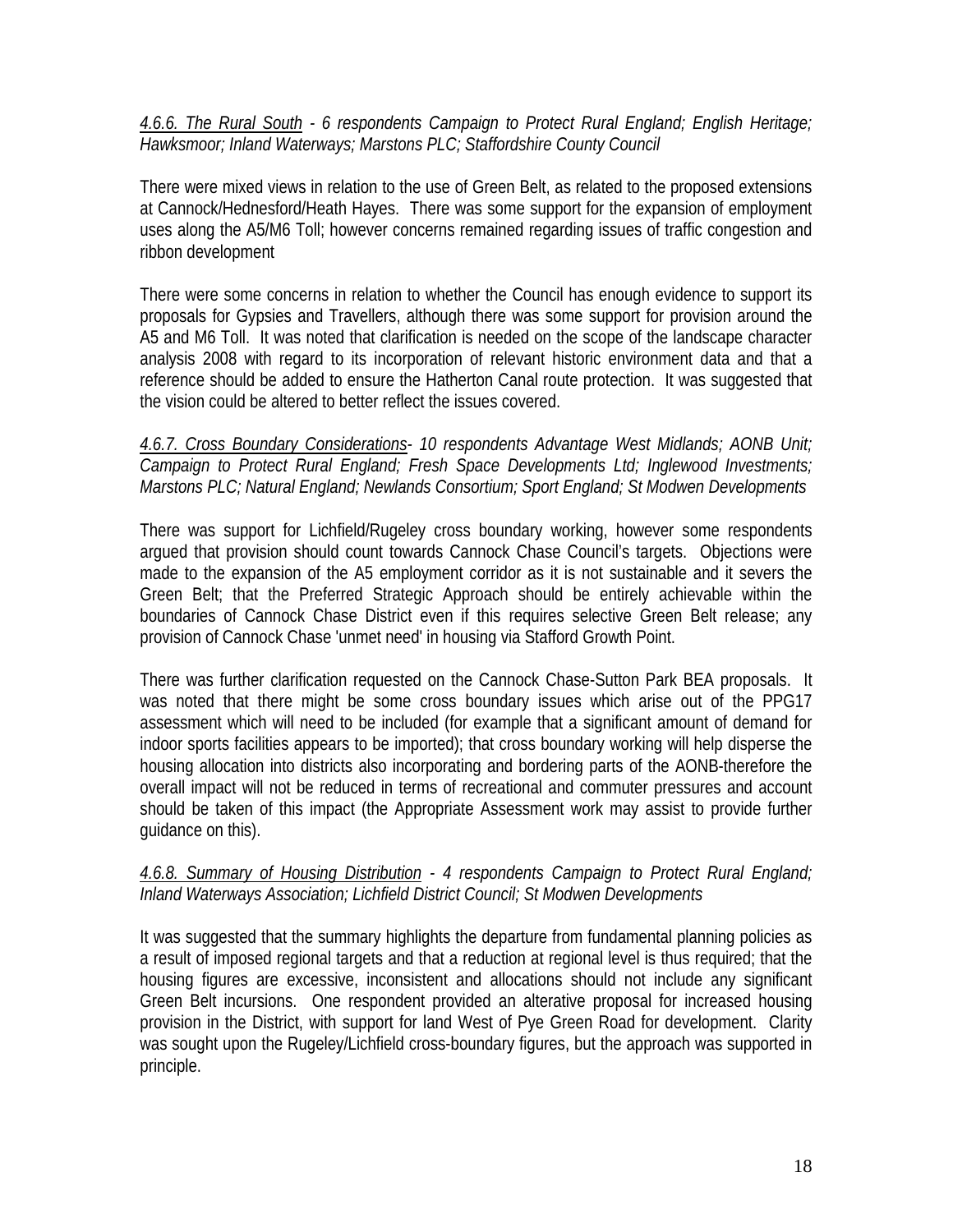**4.7. Plan, Monitor and Manage***- 7 respondents Campaign to Protect Rural England; Mr and Mrs D H Dale; English Heritage; Government Office for West Midlands; Landor Society; Natural England; West Midlands RSL Planning Consortium.*

There was support for the proposal to monitor the number of new developments incorporating Sustainable Urban Drainage Systems.

Additional indicators were recommended in relation to Objective 7, specifically the historic environment and biodiversity. It was recommended that monitoring be developed to inform elderly housing choice, affordable and special needs housing.

Comments included the need to recognise that the quality of the environment is vital and should be accounted for; recognising the issue of housing deliverability in Rugeley; recognising that the Core Strategy will need to demonstrate delivery and have appropriate monitoring in place, including the need to consider how potential changes to the RSS requirements could be accommodated; concerne about potential lack of outside specialist input in relation to evidence for Objective 7.

#### **4.8. Background Evidence Base***- 1 respondent Environment Agency (other references to evidence base made implicitly throughout responses)*

West Midlands Climate Change Adaptation Strategy needs to be included in the evidence base and further reference should also be made to the relevant Catchment Flood Management Policy Unit or Policy.

**4.9. Infrastructure Requirements***- 10 respondents AONB Unit; Environment Agency; English Heritage; Inland Waterways; Mrs J Lee; National Grid; Mr I Price; Mrs R Robinson; Sport England; The Theatres Trust*

There was support for the inclusion of Environment Agency comments related to water use, drainage and flooding (particularly green roofs); support for improved Council services, public transport, education facilities, flooding mitigation measures and recycling initiatives; support for improving rural services; improvements to the Trent & Mersey Canal and restoration of the Hatherton Canal.

Additional references were requested in relation to the historic environment; theatres; traffic calming on Norton Hall Lane and Church Road if 340 new houses are built; improved facilities for walking and cycling; further work on the AONB infrastructure, within the framework of the Cannock Chase AONB Management Plan, and recognition of the desire to include Hednesford Hills within the AONB.

Comments included a need for recognition that abstraction of water to fill the Lichfield and Hatherton canal - if restored - will require an Environment Agency licence and there is no guarantee this can be issued; infrastructure requirements will need to be updated pending the outcomes of the PPG17 assessment and Leisure Strategy; during the next 20 years the national gas and electricity network will need updating and whilst the National Grid network should be able to cope with the development currently proposed in Cannock Chase District, further consultation on specific proposals will be required; energy projects will need to take account of visual impact and landscape character.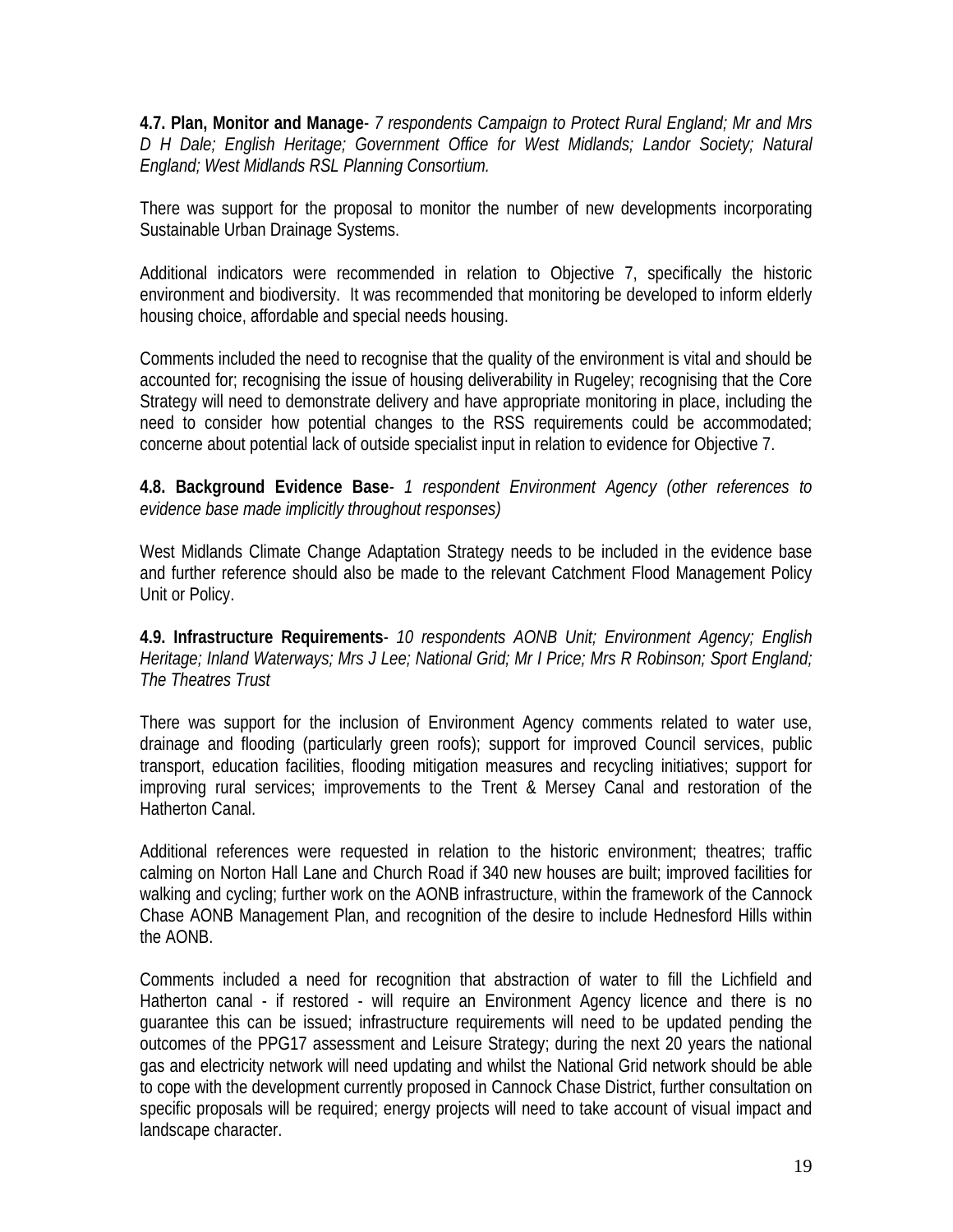## **5. Workshop Events Consultation Responses**

In addition to the formal stakeholder representations a series of more informal workshop events were held for the more 'hard to reach' groups. The Young Chamber workshops held at Fair Oak and Chase High highlighted differing views amongst the students in terms preferred directions of growth and priorities. For instance in Cannock there was a sense that the area was already too over developed and that more houses should be directed towards Rugeley- some students questioned the actual need for further houses in the area. In terms of commonalities all of the students expressed concern at the levels of provision in their respective town centres and the difficulties in travelling to nearby larger centres (with costs being the most prohibitive issue in most cases). Many students also emphasised the need to protect the natural environment in their areas and increase provision for young people (please see Appendix 3 for full consultation summaries).

At the Voluntary Sector workshop there was more emphasis upon the policy areas proposed. Those present at the workshop were divided into three groups. Each group was, in turn and with a facilitator from the Planning Policy team, to look at the policies which were being proposed under key themes to see whether they agreed with them and whether they were relevant and workable from a voluntary and community sector perspective. The themes were: Economy, Housing, and Environment / Health and Wellbeing.

To assist with the discussion, each facilitator had a matrix which set out the relevant policy areas to the topic. It was divided into the following sections: 'who is the plan likely to affect / benefit?'; 'Are there any potential negative impacts? How could these be overcome?' 'Resources required to implement the plan effectively', 'please specify any activities to be delivered / supported by the Third Sector' and 'effects of the economic downturn'. The results of these workshops are summarised below:

#### **Housing workshop comments**

Who is the plan likely to affect / benefit?

- Some need for aspirational housing linked to business need
- Needs to focus on dealing with empty homes before building new ones
- Carbon friendly development new and old housing
- Help needed for those not on benefits (e.g. Bevan Lee)
- Designing out crime
- Parking is a problem, car reduction isn't working
- Beneficiaries for 'affordable needs'
- Provide for a wide range of people
- Lifetime homes: scope needed for adaptation, location is important. Cost implications.
- Size standards for all developments
- Need to allow for downsizing (lifetime homes)
- Bevan Lee has a community room: good practice
- Perception that there are too many houses which are empty or run down
- Heath Hayes is full of commuters not spending money in local shops
- 'Hidden households' (e.g. multiple occupation, adults still living with parents etc)
- Generation wants something nice to live in instantly, don't want to wait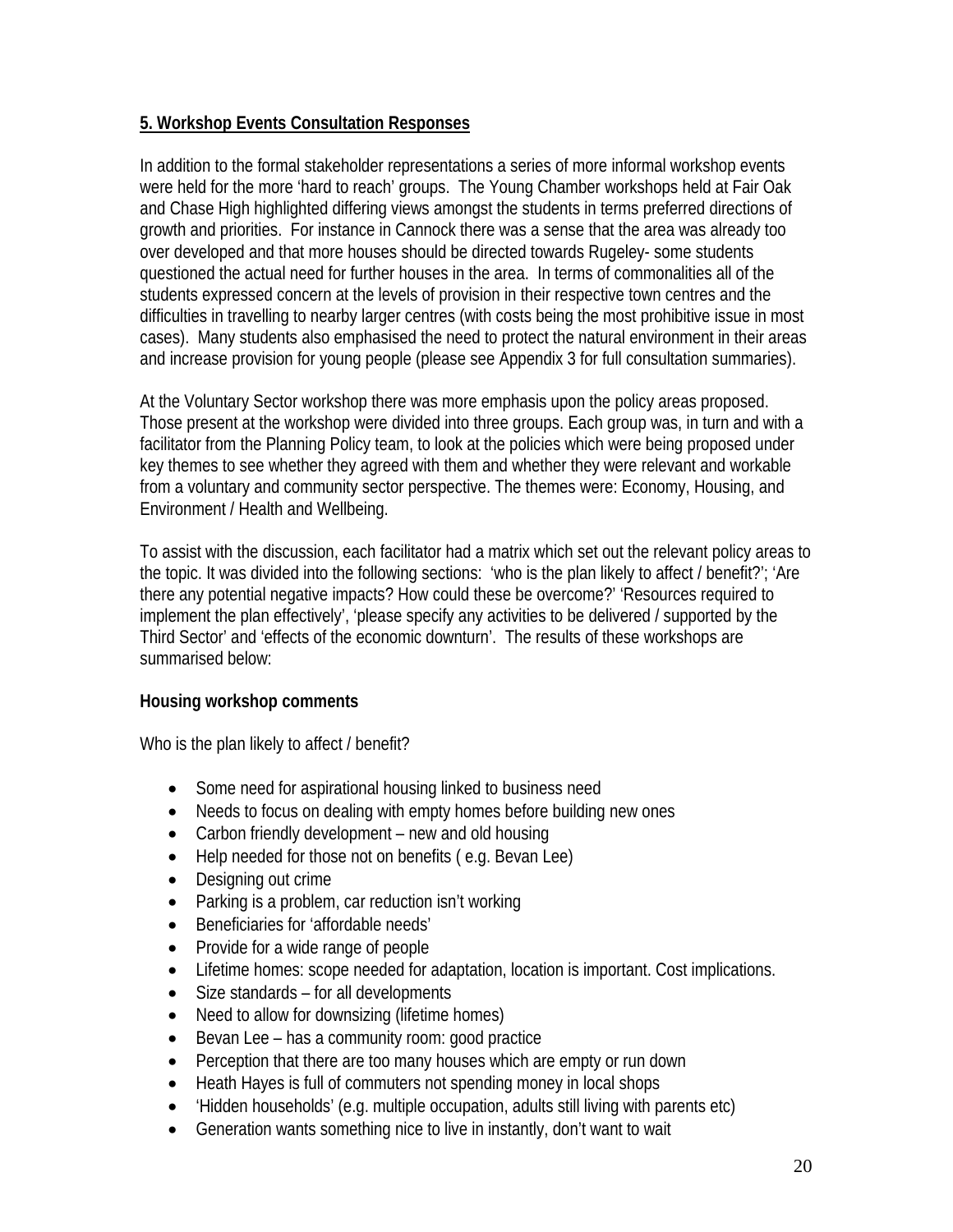- Some have to find cheapest available accommodation e.g. those on incomes <20k p.a.
- Elderly in inappropriate housing
- CAB seeing high levels of bankruptcy: houses that have been repossessed are sitting empty
- Scepticism about ability of lifetime homes to cater for more than one generation
- Extra Care at Bridgtown is a good idea

Are there any potential negative impacts? How could these be overcome?

- Affordable houses for first time buyers
- Affordable houses for established families then scale down later in life
- Scepticism about 'Lifetime Homes' people may want to move out, the houses themselves must be suitable, the idea isn't working in Cannock
- Garden space is needed to 'chill out'
- Community facilities needed as part of new housing developments
- There is a glut of apartments and possibly a shortage of larger houses
- Should return to bungalows, but 1 bedroom bungalows are being sold off
- Problems with mix of elderly / young people
- Should de-categorise 'categorised' schemes
- Sheltered schemes are too small to downsize
- Standards need to be improved with sheltered schemes
- More flexibility needed with sheltered schemes for the disabled
- Need more choice with sheltered accommodation as needs can change quickly

Resources needed to implement the plan effectively

- Re Gypsies and Travellers There should be officer contact at District level; transit sites should be kept separate to permanent residential pitches; re - education of the public is needed
- Funding for third sector for community facilities / projects
- Community room provided in consultation with CVS (recognises range of needs)

Please specify any activities to be delivered / supported by the Third Sector

- Community Payback help with garden care
- Community pride generated via new community facilities library. Heath Hayes has no new facilities
- Youth clubs / school facilities / extensions / skate parks / car parks / access
- More press releases from the voluntary sector to promote work / involvement
- Community forums to involve local people in planning issues
- Realities and perceptions of the immigration issue (channel for communication)
- Bevan Lee leads by example flag up successes and celebrates

Effects of economic downturn

• Affordable housing needs increasing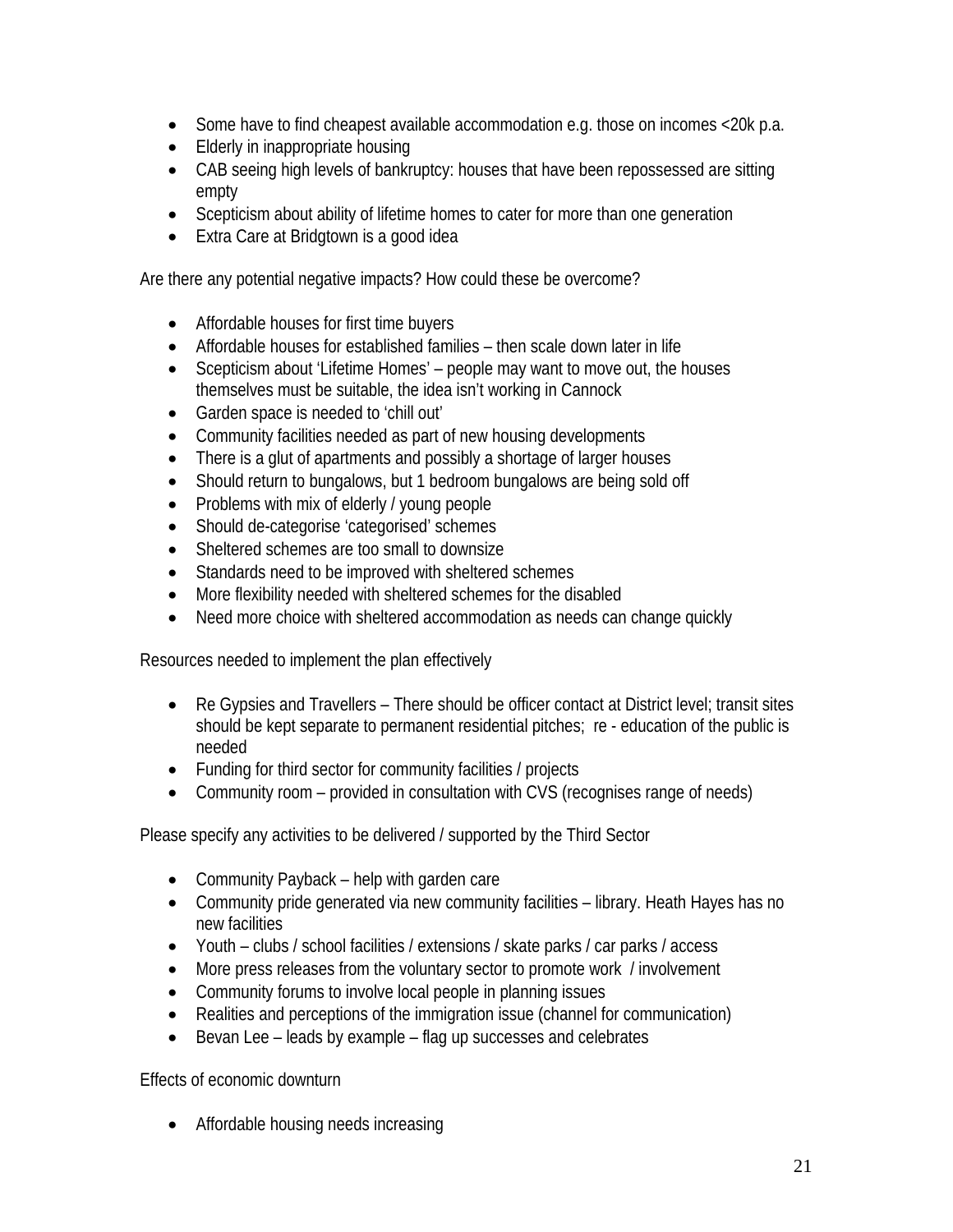- People losing homes
- Need community support
- Private landlords benefiting
- Very little emergency accommodation
- Having to relocate to the Black Country
- Costs of energy efficiency / fuel poverty issues
- House needs to become a home: interest free loans needed for furnishings e.g. carpets
- Money lender issues
- Residential / nursing homes for the paying population
- People have children to get benefits
- Extensions to homes for elderly relatives need to be flexible links with lifetime Homes.
- (additional comment via flipchart) homeowners hit by economic downturn, not able to maintain

## **Health / wellbeing and environment workshop comments**

Who is the plan likely to affect / benefit?

- Private sector should be addressed in same way as public sector in terms of climate change policy
- Need to address car parking issues for fear of crime at the hospital
- Mental health benefits of the Chase and green areas
- Target people to visit the Chase to build the economy cafes etc
- Carers support needs to be higher on the agenda e.g. sitting services
- CCTV etc works if it's subtle
- Lifetime homes standards issues of disabled access under Policy area 1

Are there any potential negative impacts? How could these be overcome?

- Cost prohibitive for renewable energy / sustainable construction
- Promotion of approach to renewable energy and people's attitudes
- 're use before recycling'
- Car parking facilities at the hospital are inappropriate
- Costs of public transport are prohibitive
- Cost of Chase Leisure Centre fees
- Provision of appropriate facilities for voluntary sector organisations
- Promoting use of the Chase for more activities waste facilities to tackle littering/pollution
- Security issues around the Chase and with allotments vandalism
- Lack of provision of facilities and open spaces within some urban areas
- Concern over change of character re the Chase
- Are allotments a 'phase'? Risk of over-provision
- Appropriate landscaping so doesn't interfere with CCTV etc
- Negative equity of existing properties for those who can't afford to maintain them
- Lifestyle reducing reliance on private transport i.e. cars difficult to overcome
- Sustainable Urban Drainage Systems issue of utility companies not adopting them and charging residents extra fees for water surface drainage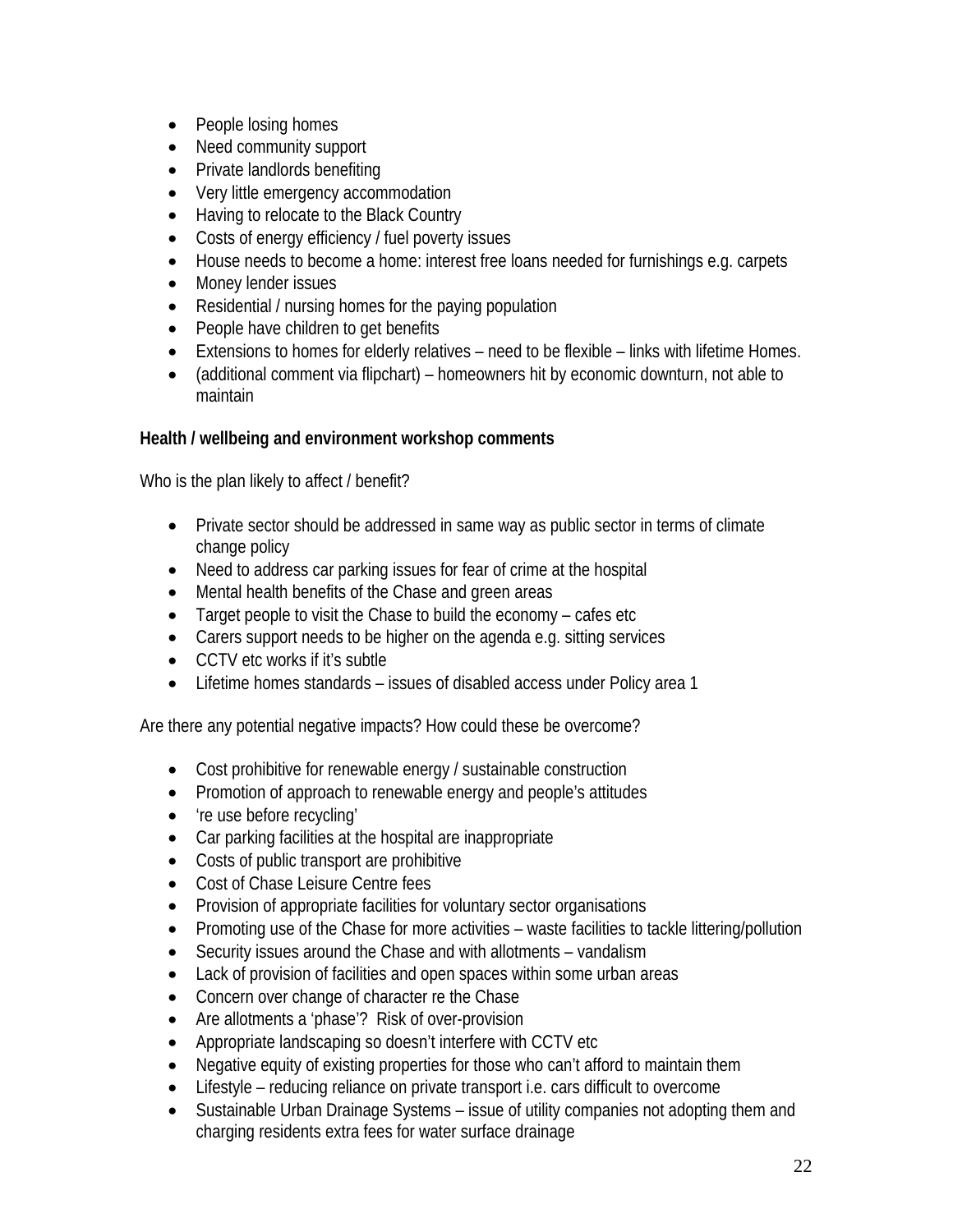- Historic environment need appropriate balance between conservation and re use. Need to be looking at other benefits of regenerating historic buildings/areas.
- Centralisation of health facilities as planned via Cannock Health Centre could be detrimental to some.

Resources required to implement the plan effectively

- Art facilities / agenda needs to have higher profile
- Transport to Stafford Hospital from rural areas
- Improved cycle routes between urban areas to AONB (not safe at present). Cycling proficiency tests needed
- Lack of / poor quality football pitches
- Awareness raising of impacts on the Chase e.g. signs re litter
- Linking the Chase via Hednesford more formal organised facilities e.g. picnic areas, and create a better 'flow' through the areas. Friends of Hednesford Park
- Growing demand for allotments
- Greater provision of cycle routes across District that are safer
- Concessions for carers at Leisure Centres for swimming etc
- CCTV had benefits for town centres and Chadsmoor reduces the need for police patrols and improved safety
- Are the PCT health centre plans taking into account access to this new centre via bus routes etc as GP services closing may reduce access for communities
- Appropriate funding particularly in respect of Code For Sustainable Homes
- Skills to manage policies
- Outreach services to rural areas and suitable transport connections
- Dial-a-ride buses not necessarily suited to local needs. People now don't receive tokens for taxis and the bus is not always at appropriate times. Free bus passes – what times do these cover?

Please specify any activities to be delivered / supported by the Third Sector

- Reuse and recycle
- Sports quality of pitches, cost of renting school pitches
- Activities for people recovering from hip replacements/arthritis but high cost of financing facilities in hospital
- Friends of Cannock Chase utilise the Chase for family / health benefits
- Friends of Hednesford Park activities at the Museum
- Brereton Gardeners allotments
- Supporting carers via sitting services
- AONB management, natural environment sector in promoting 'green' activities, transport services (e.g. volunteer car scheme in Uttoxeter)

Effects of economic downturn

• No comments made via the workshops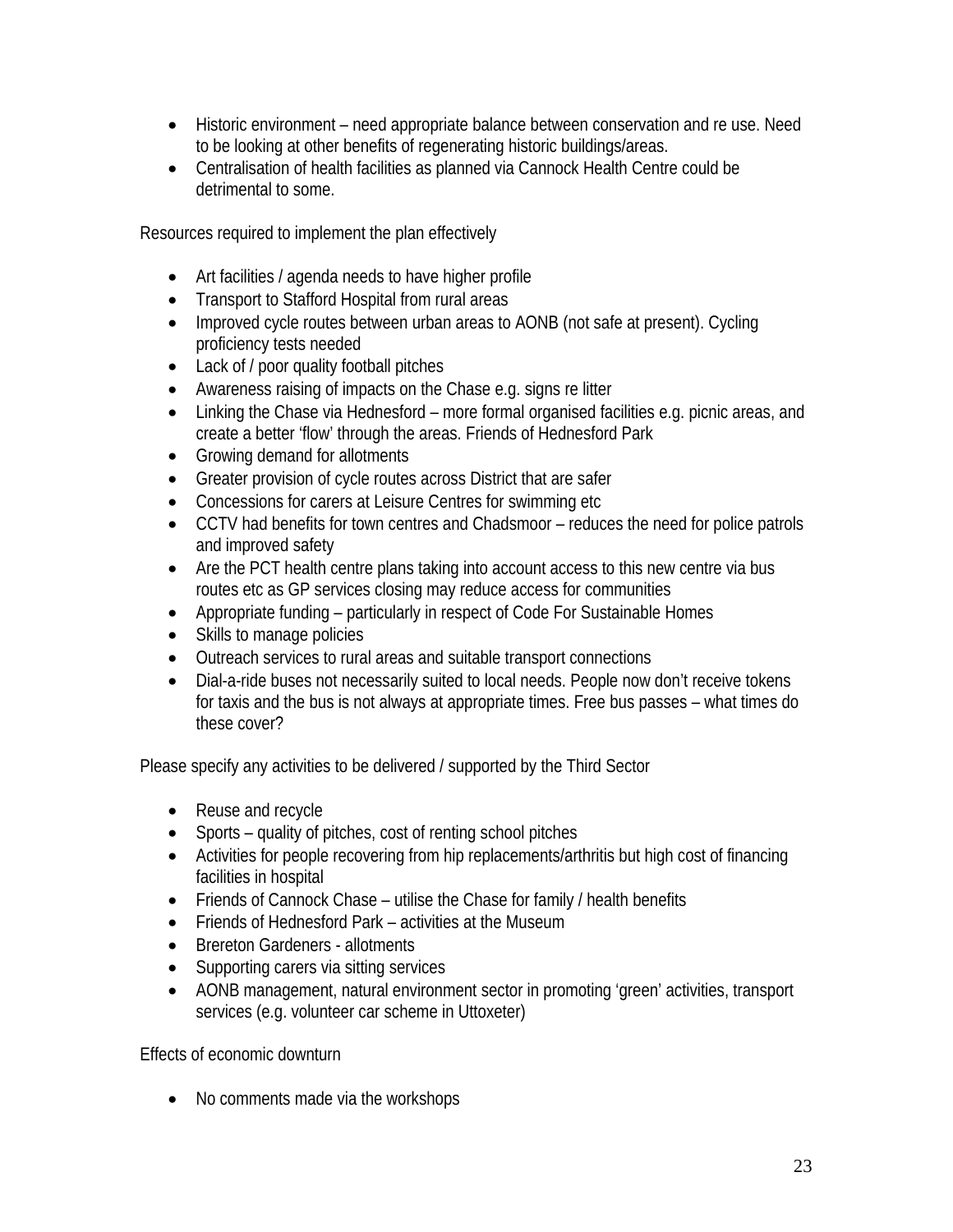Additional comments via flip chart

- Residents locked into living in houses which are not adapted as they grow older
- Enable elderly and those with poor mobility to access community activities to maintain social contact and friendships
- Make sure cycle racks are clear and fit for purpose without obstructions
- If someone with a disability cannot access a facility then if they have a carer it means both are excluded. Don't just think 'wheelchair' – poor mobility in general
- Encourage local employers to work towards care friendly flexible working policies to enable carers to carry on working and care
- Encourage community groups to improve their local environment by giving them support and not red tape. Creates more ownership of community.

## **Economy**

Who is the plan likely to affect / benefit?

- Currently town centres don't cater for the younger generation (e.g. music / clothing), more investment needed so retailers WANT to invest
- In principle the policies are a good idea, are they likely to work on a day to day basis?
- Local labour
- Construction skills link between housing and economy
- Rugeley is more wheelchair friendly than Cannock or Hednesford which are both hilly. Cannock has lots of steps and levels and the indoor escalator is usually broken and the lift not in service
- Lack of enforcement over disabled bay parking
- Diversifying town centres is not just about pubs and clubs

Are there any potential negative impacts? How could these be overcome?

- Sustainable transport links carry people OUT to Birmingham etc
- Need to invest urgently in town centres so people want to stay local.
- Rugeley has real character, is attractive and has real potential
- Cannock lacks character but is perceived as getting all the investment
- Play on strengths of individual towns e.g. Cannock modern / young, Rugeley more traditional / touristy / possible café culture
- How will office growth in Cannock benefit Rugeley people? They will still need to travel
- Smaller business units needed start ups. Existing units (Hawks Green) costs are prohibitive as small units are just as expensive as larger ones. Subsidising is necessary and this could be time limited to give business time to grow. To start up just a one room office is needed.
- Leases can be prohibitive e.g. tie in's for 3 years as it discourages people form piloting new ideas. 6 months notice is often needed which puts people off. Notice periods need to be shorter.
- Not enough capacity to place trainees and support and mentor
- Good practice Bevan Lee / Sanctuary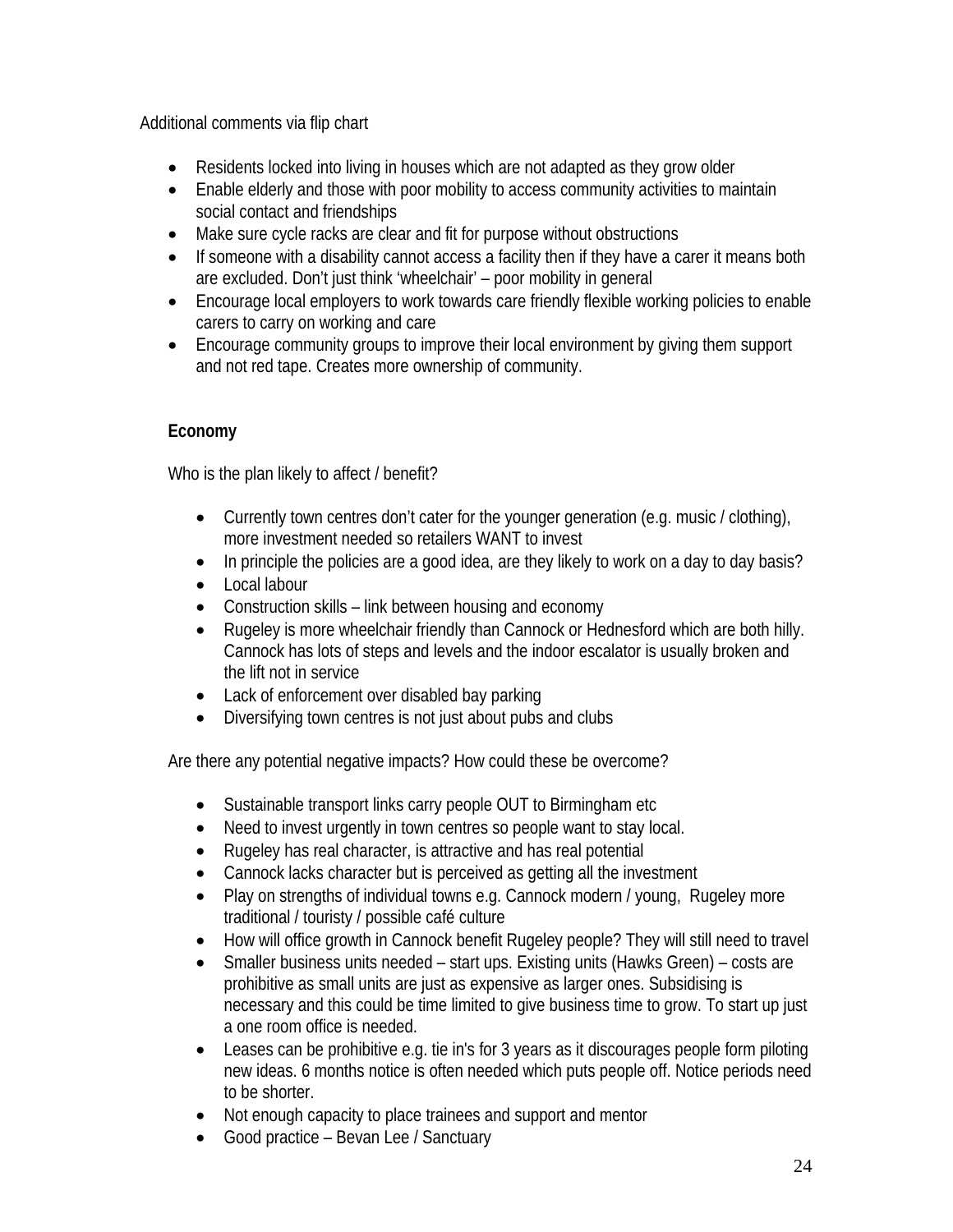- Move into private sector (business enterprise / training opportunities / health and safety etc) – needs targets and outputs
- Redesign of exiting town centre (Cannock). Big names needed anchors to attract new / better shops
- Bus access buses capable of taking wheelchairs but users still need assistance getting on and often the driver won't help. Trains are easier but need to book in advance

Resources required to implement the plan effectively

- Section 106, can't just rely on this
- Friends of…groups etc (e.g. Town Centres, Landor Society)
- Human resources (time / skills etc)
- Princes Trust / Groundwork?
- Community Services e.g. probation
- Simple stuff cleaning, hanging baskets, filling in potholes
- Chadsmoor traffic is very busy, puts people off shopping there
- Subsidies for small business units time limits , incentives, needs to be council controlled e.g. managed workspace, funding bids
- Sharing skills voluntary / public / private sectors
- Favourable assets for a business contributing to volunteering and social enterprise proportions of PAID staff, non paid volunteers, work based training volunteers, ex offenders
- Developer led housing estates: up front S106 contributions to get people ready to take part in construction of the building
- Need to promote Cannock Town Centre's offer more effectively

Please specify any activities to be delivered / supported by the Third Sector

- Local authority don't use the voluntary and community sector enough
- CAB putting people back into employability
- Untapped resource, e.g. office staff (developers) not just construction
- Evidence e.g. growth in volunteering can be found via Staffs Observatory
- Partnerships e.g. volunteer centre
- Get to know details of the Third sector very wide ranging

Effects of economic downturn

- Shops closing
- Cannock market empty units that could be used (Inshops). Rents too high.
- What incentives to be self employed?
- Low rate start ups needed
- Poor range of shops in Cannock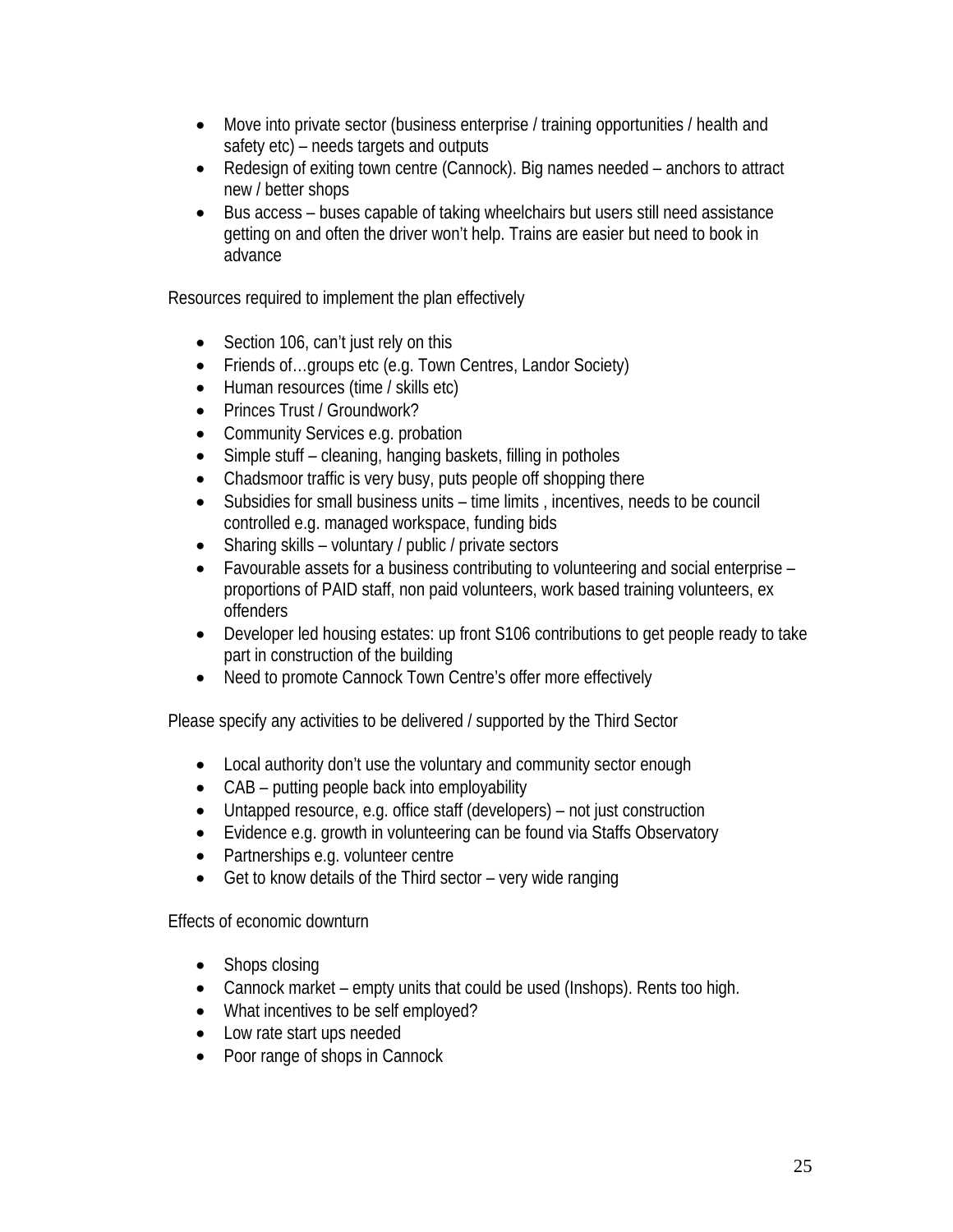## **6. Summary of consultation**

Overall it is felt that the consultation process was robust, inclusive and wide reaching. It followed on from the largest consultation ever undertaken by Cannock Chase Council and feedback was generally very positive (as evidenced by feedback from the community and voluntary sector workshop, for example). In order to take the consultation and Core Strategy forward it is recommended that more bespoke sessions or meetings are now held with those stakeholders who wish to further participate in detailed policy wording/development prior to Publication in December 2009.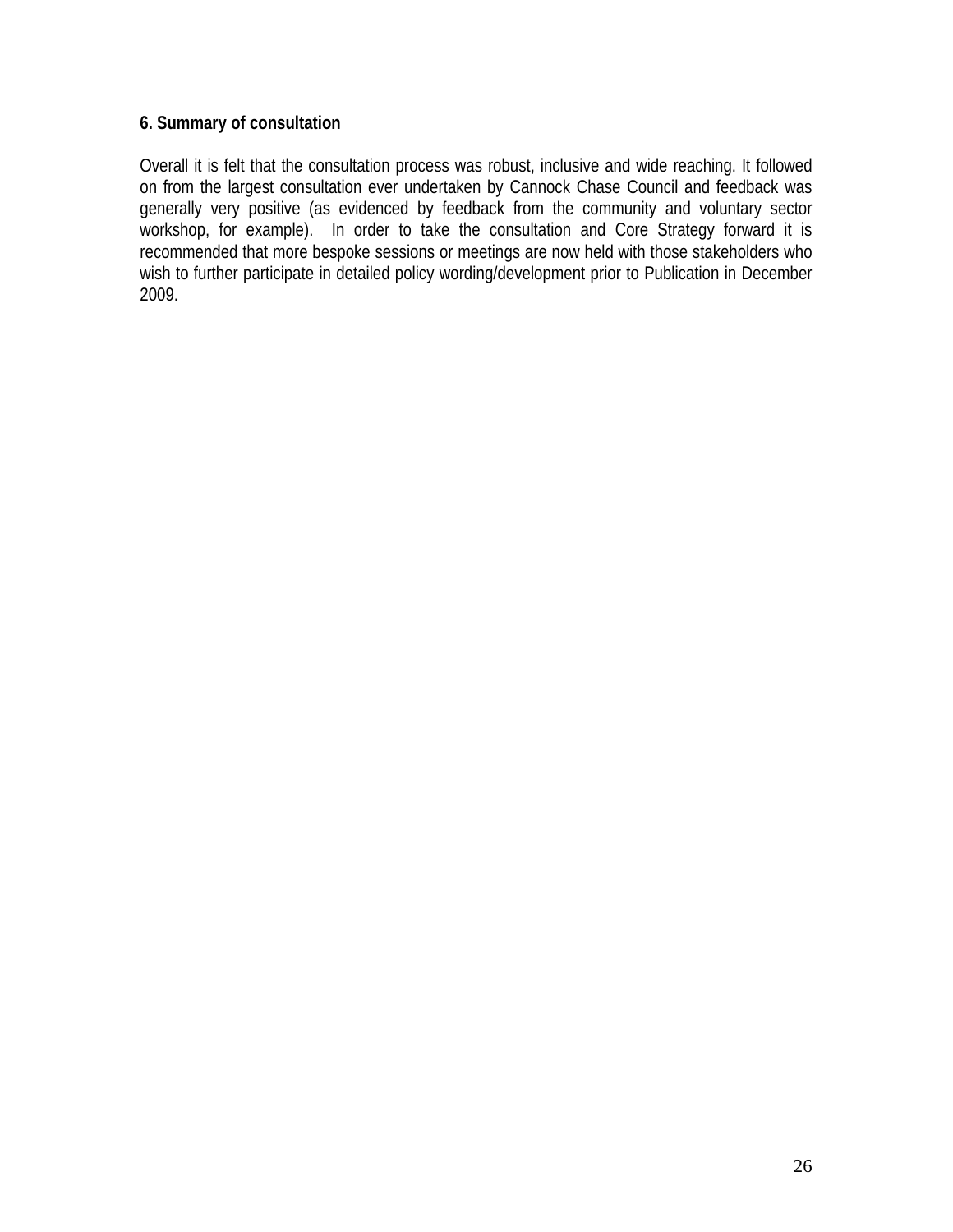| Appendix 1- List of Key Consultees                                                   |
|--------------------------------------------------------------------------------------|
| Advantage West Midlands                                                              |
| <b>Central Networks</b>                                                              |
| <b>CENTRO</b>                                                                        |
| English Heritage                                                                     |
| <b>Environment Agency</b>                                                            |
| Government Office for the West Midlands (including Secretary of State for Transport) |
| <b>Highways Agency</b>                                                               |
| Local Town and Parish Council's (including those adjoining the District)             |
| Lichfield DC                                                                         |
| <b>National Grid</b>                                                                 |
| Natural England                                                                      |
| Network Rail                                                                         |
| Severn Trent                                                                         |
| South Staffordshire DC                                                               |
| South Staffordshire Primary Care Trust                                               |
| South Staffordshire Water                                                            |
| Stafford BC                                                                          |
| <b>Staffordshire County Council</b>                                                  |
| <b>Staffordshire Police</b>                                                          |
| The Coal Authority                                                                   |
| <b>Walsall MBC</b>                                                                   |
| West Midlands Regional Assembly                                                      |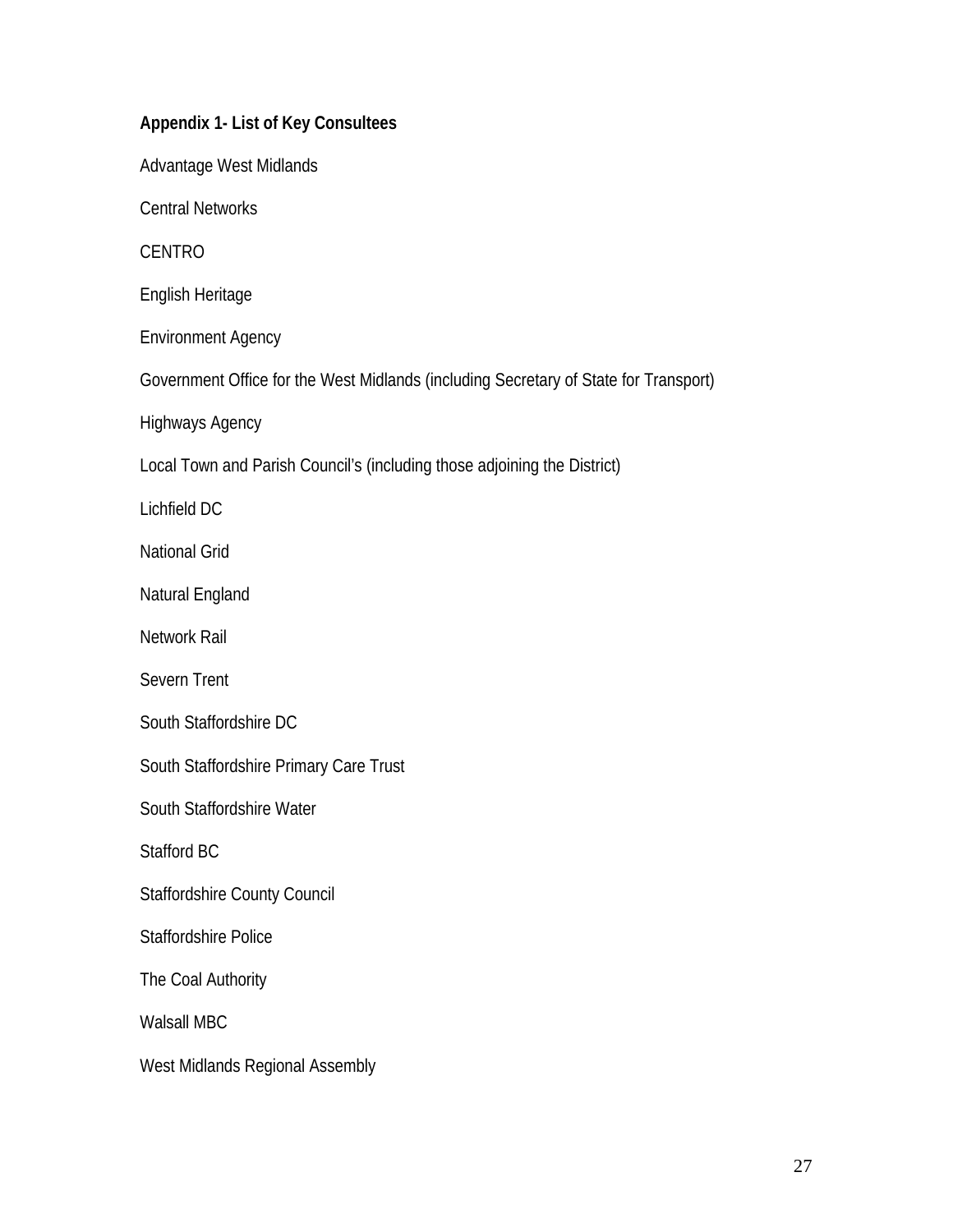## **Appendix 2 Preferred Options 2009 Consultation timetable**

| <b>Date</b>              | Venue                                                          | <b>Time</b>                      | Officer in<br>Attendance<br>and<br>Attendance<br>numbers<br>(approx) |
|--------------------------|----------------------------------------------------------------|----------------------------------|----------------------------------------------------------------------|
| Weds 13 May 2009         | <b>LSP Executive Board</b>                                     | 14.30                            | AL                                                                   |
| Friday 15 May 2009       | Trinity Methodist Church, Poplar<br><b>Street Norton Canes</b> | 4pm to 7pm                       | CE/SJ<br>40 people                                                   |
| Monday 18 May 2009       | Hednesford Library, Market<br><b>Street</b>                    | 3.30pm to<br>6.30pm              | <b>CE</b><br>3 people                                                |
| Monday 18 May            | Sustainable Development<br>Group (LSP)                         | 2pm to 4pm                       | SJ<br>10 people                                                      |
| Tuesday 19 May 2009      | Rugeley library                                                | 10.00 am to<br>2.00pm            | <b>CE</b><br>12 people                                               |
| Tuesday 19 May 2009      | Fair Oak School                                                | $1.15pm$ to<br>2.00pm approx     | SJ<br>10 students                                                    |
| Tuesday 19 May 2009      | Children's Trust Board                                         | 4.00                             | <b>CE</b><br>18 people                                               |
| Tuesday 19 May 2009      | St Aidan's Church Hall, Albert<br>Street, Cannock              | 3.00pm to<br>6.00pm              | AL/JM<br>0 people                                                    |
| Wednesday 20 May<br>2009 | Rugeley Leisure Centre                                         | 4.00pm to 7.00<br>pm             | AL/MH<br>6 people plus<br>10 leaflets<br>handed out                  |
| Thursday 21 May 2009     | Heath Hayes library,<br><b>Hednesford Road</b>                 | 3.30pm to<br>6.30pm              | <b>JM</b><br>6 people                                                |
| Friday 22 May 2009       | <b>Disability Equality Forum</b>                               | $12 - 2$                         | <b>CE</b><br>12 people                                               |
| Friday 22 May 2009       | Cannock library                                                | 10.00am to<br>2.00 <sub>pm</sub> | $MH 10 - 12$<br>$SJ 12 - 2$<br>7 people                              |
| Monday 1 June 2009       | Gentleshaw Village Hall, Buds<br>Road                          | 4.00pm to<br>7.00pm              | SJ/AL<br>15 people                                                   |
| Tuesday 2 June 2009      | Trinity Methodist Church, Poplar<br><b>Street Norton Canes</b> | 10.00am to<br>1.00 <sub>pm</sub> | CE/AL<br>8 people                                                    |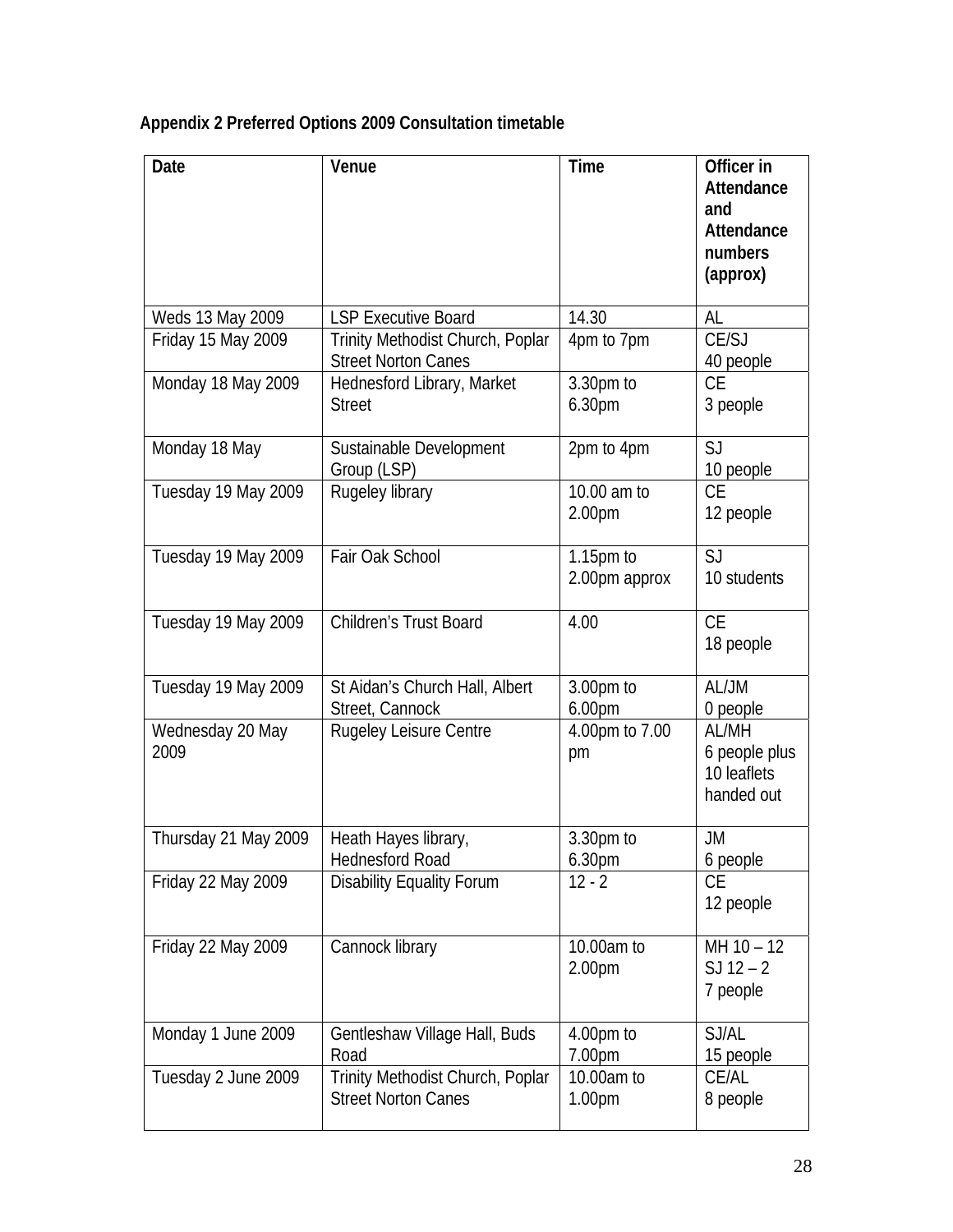| Date                       | Venue                                              | <b>Time</b>                     | Officer in<br>Attendance<br>and<br>Attendance<br>numbers<br>(approx) |
|----------------------------|----------------------------------------------------|---------------------------------|----------------------------------------------------------------------|
| Tuesday 2 June 2009        | Prospect Village Hall,<br><b>Williamson Avenue</b> | 3.00pm to<br>6.00 <sub>pm</sub> | SJ/CE<br>10 people                                                   |
| Wednesday 3rd June<br>2009 | Hednesford Library, Market<br><b>Street</b>        | 10.00 am, to 1.00<br>pm         | <b>CE</b><br>12 people                                               |
| Wednesday 3rd June         | Cannock Chase High Young<br>Chamber                | 11.00am to<br>12.00pm           | SJ<br>10 students                                                    |
| Wednesday 3rd June<br>2009 | Cannock Leisure Centre                             | 4.00pm to<br>7.00pm             | MH/JH<br>14 people                                                   |
| Friday 5th June 2009       | Brereton Library, Talbot Road                      | 3.00pm to<br>5.30pm             | <b>CE</b><br>1 person                                                |
| Monday 8th June            | <b>CVS</b>                                         | $12pm - 4.00pm$                 | JH, CE, AL<br>and SJ.<br>14 people                                   |
| Tuesday 9th June           | South Staffs Chamber                               | 16.00                           | AL.<br>7 people                                                      |
| Tuesday 16th June          | LEEP group                                         | 9.30                            | <b>CE</b><br>10 people                                               |
| Tuesday 16th June          | <b>Health and Wellbeing Group</b>                  | 2.00                            | <b>CE</b><br>9 people                                                |
| Wednesday 24th June        | LSP strategic board                                |                                 | Paper<br>prepared -<br>follow up to<br>13 May                        |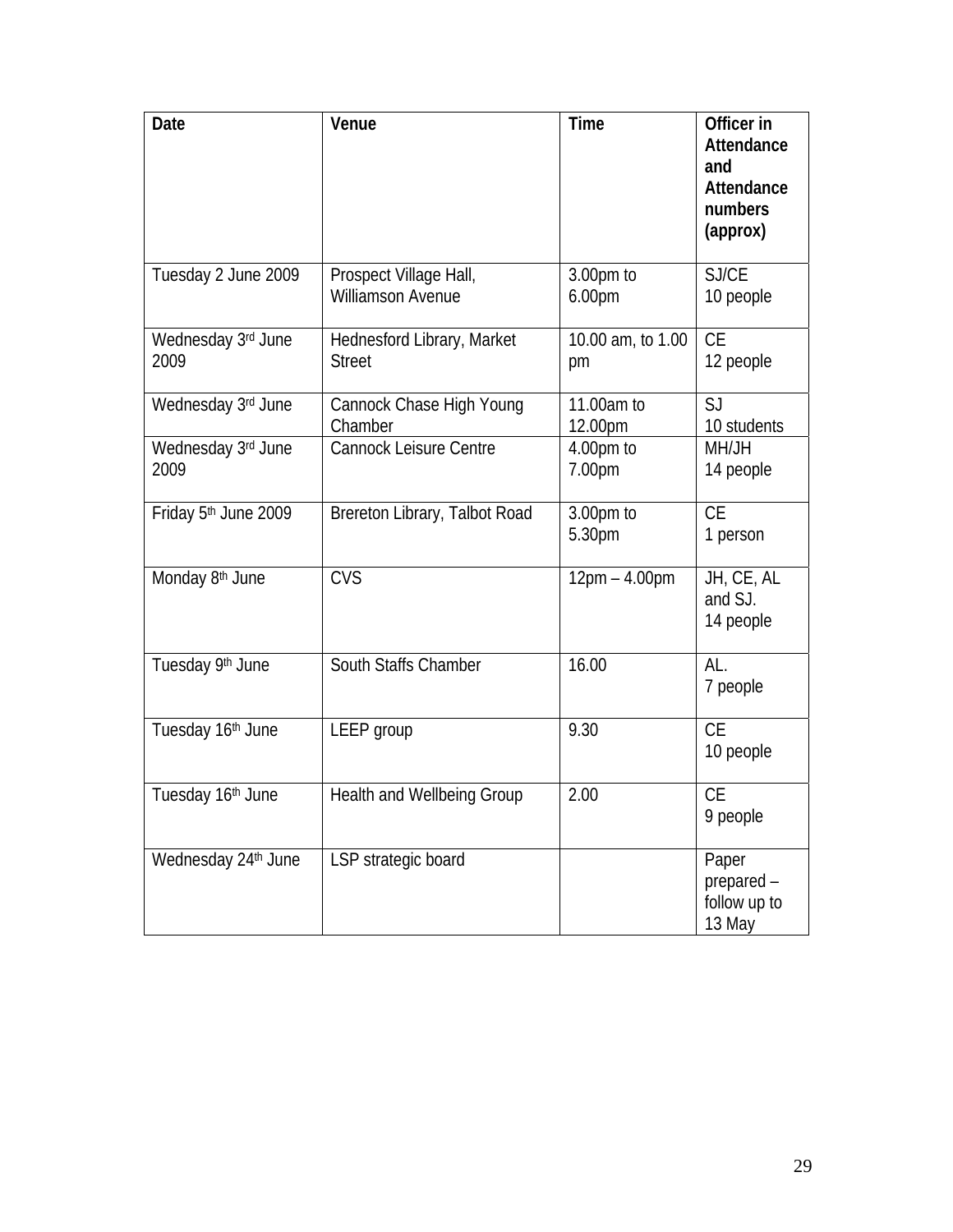## **Appendix 3 Young Chamber Consultation**

## **Core Strategy Preferred Option Consultation 2009**

#### **Chase High School 03.06.09 11am-12pm**

Sarah Jones was the officer in attendance for the consultation event and approximately 12 students were present (some of these students had taken part in the Issues and Options consultation in July 2008). Students were presented with a 15 minute presentation via a printed slide-show summary handout of the Core Strategy Preferred Strategic Spatial Options and proposed policy areas. The focus of the strategic spatial option was the Cannock, Hednesford and Heath Hayes area given the catchments of the school. The options were presented as a potential choice between building houses on land at Pye Green Road (Hednesford), around Heath Hayes and Wimblebury Green Belt (on the way to Burntwood) or some building of more flats/smaller homes within the urban area. Students were advised that they could choose between the options or suggest a combination of them.

The students were then asked to comment on any aspect of the plan, saying whether they agreed or disagreed and to explain why. The young people were provided with handouts of the summary and A3 printouts of the slides to attach Post-it notes with comments on.

A summary of the comments is provide below by the overall approach and proposed policy areas:

**1. What you've already told us**- 1 student commented "I think all of these are good" and another stated "I agree with the first bullet point because I have to go to Birmingham and Wolverhampton to go to TK Maxx and the cinema. It would be nice if we could walk into Cannock to go and watch a film and buy clothes." No other comments were received on this area. The comments provided below appear to reinforce that the interpretation of the student's previous feedback was appropriate.

**2. Overall Spatial Strategy**- There were some students who felt that Cannock was already too overcrowded and that development should be spread to other areas such as Rugeley and Heath Hayes instead. Comments included:

- "How this is shared its obvious that the Council just want to develop Cannock and Hednesford area without losing public popularity."
- "I think they should put more houses into Heath Hayes and Rugeley because Cannock is getting densely populated with people and houses."
- "I think they should spread more houses into Rugeley. Less in Cannock, Hednesford and Heath Hayes. I think this because Cannock is densely populated."

There were also some broader concerns were students felt that the overall level of housing proposed was too much and questioned whether it was actually need. Comments included:

• "I don't think we'll need that many dwellings unless the population is actually increasing."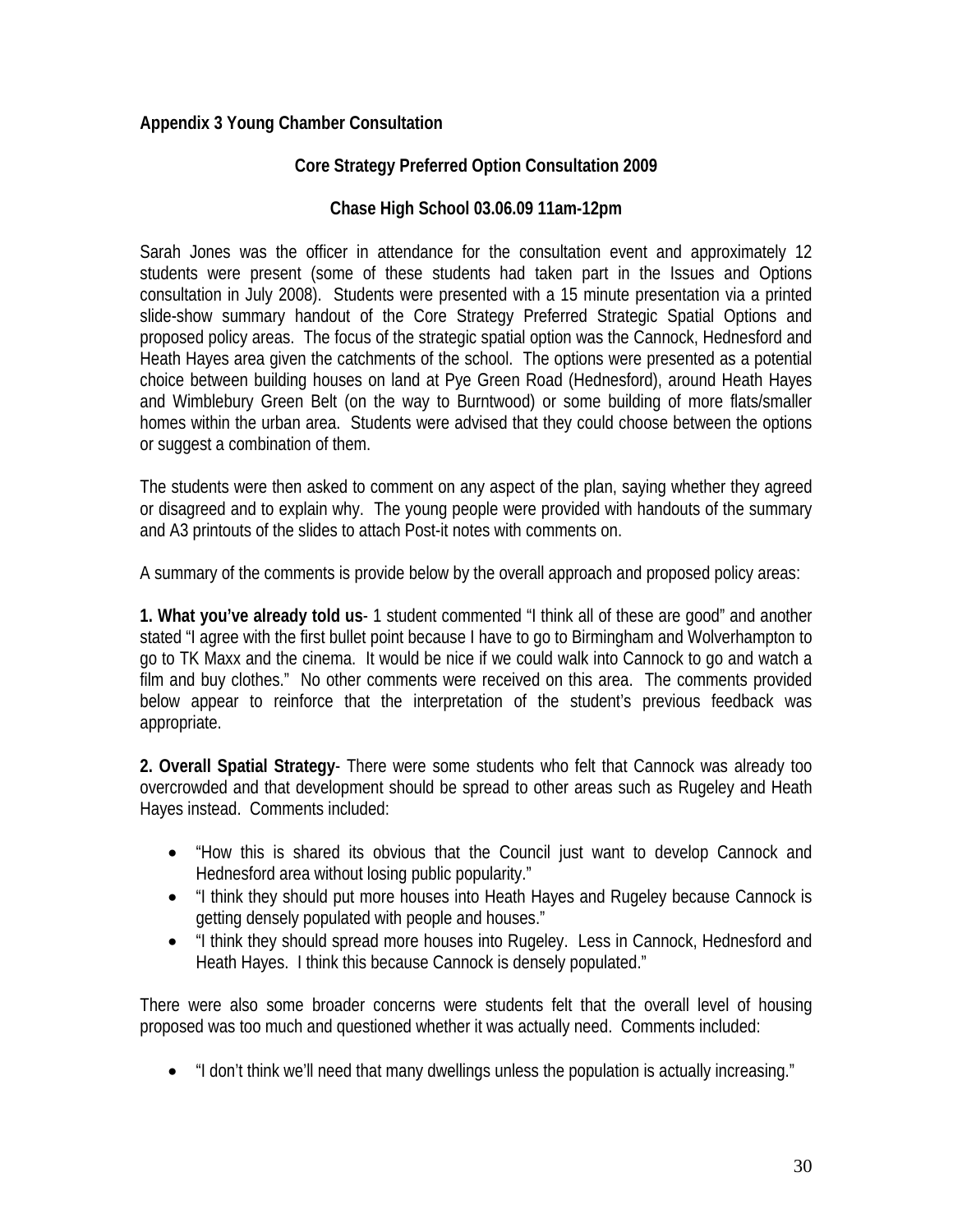- "There are a lot of houses being built around by my house (Huntington)<sup>[1](#page-39-0)</sup> and no one is buying the houses so they are just sitting there also they are taking so long to build them."
- "There are too many houses being built."

**3. What will happen in Cannock, Hednesford and Heath Hayes?** – In general terms there was more support for the site west of Pye Green Road than that at Heath Hayes, with students commenting that they felt the Green Belt area should be protected. There was some support for building more in the urban areas, with the provision of flats evoking mixed responses (reflected in Providing for Housing Choice responses). Comments included:

- "That many houses are most likely not needed. I believe that building should continue in Bridgtown which is quite ugly as it is so it won't really make a difference."
- "It would be better to build them on the land near Hednesford rather than on the way to Burntwood."
- "I think you should build the houses on Heath Hayes land as in Hednesford I reckon there is too many houses."
- "I think that the houses just in one of the areas is a good idea but not the flats because there is too many now."
- "I think that it is ok to build some houses but I also think that there should be some green area for people to go to for walks and take there dogs for a walk."
- "I don't think you should build houses on Green Belt because it uses up habitats for animals."
- "Build on little bits of land instead of big places."
- "The areas of new employment and building are good choices away from the houses and in a more industrial area rather than where people live."
- "Keeping the green land and as much of the Chase is important to the local economy and people of Cannock area."

**4. Provide for Housing Choice**- Comments under this section reflected some of those made in response to the overall targets and approach. There was overall support for building 'attractive' houses although the views on flats were mixed. Some students expressed concerns regarding the provision of land for gypsies and travellers, which suggest more consultation and awarenessraising may need to be undertaken in order to overcome perceptual barriers. These concerns were focused upon the need to ensure that land used for gypsies and travellers was well cared for, during and after its use by the communities and Council. Comments included:

- "There does not need to be that many houses but if they were nice houses I think people would be more happy about the idea".
- "The new houses should look nice as if they look bad no-one would move in."
- "I think that houses that are being refurbished or set for demolition they are taking too long and make streets look dirty."
- "I don't think there are enough facilities for elders and young children."
- "I agree with the policies on this page because even though you're building houses you're looking after the environment as well."
- "I don't think there are enough cheap flats for pupils to start their first home."

<span id="page-39-0"></span> $\overline{a}$ <sup>1</sup> Not in Cannock Chase District (South Staffordshire)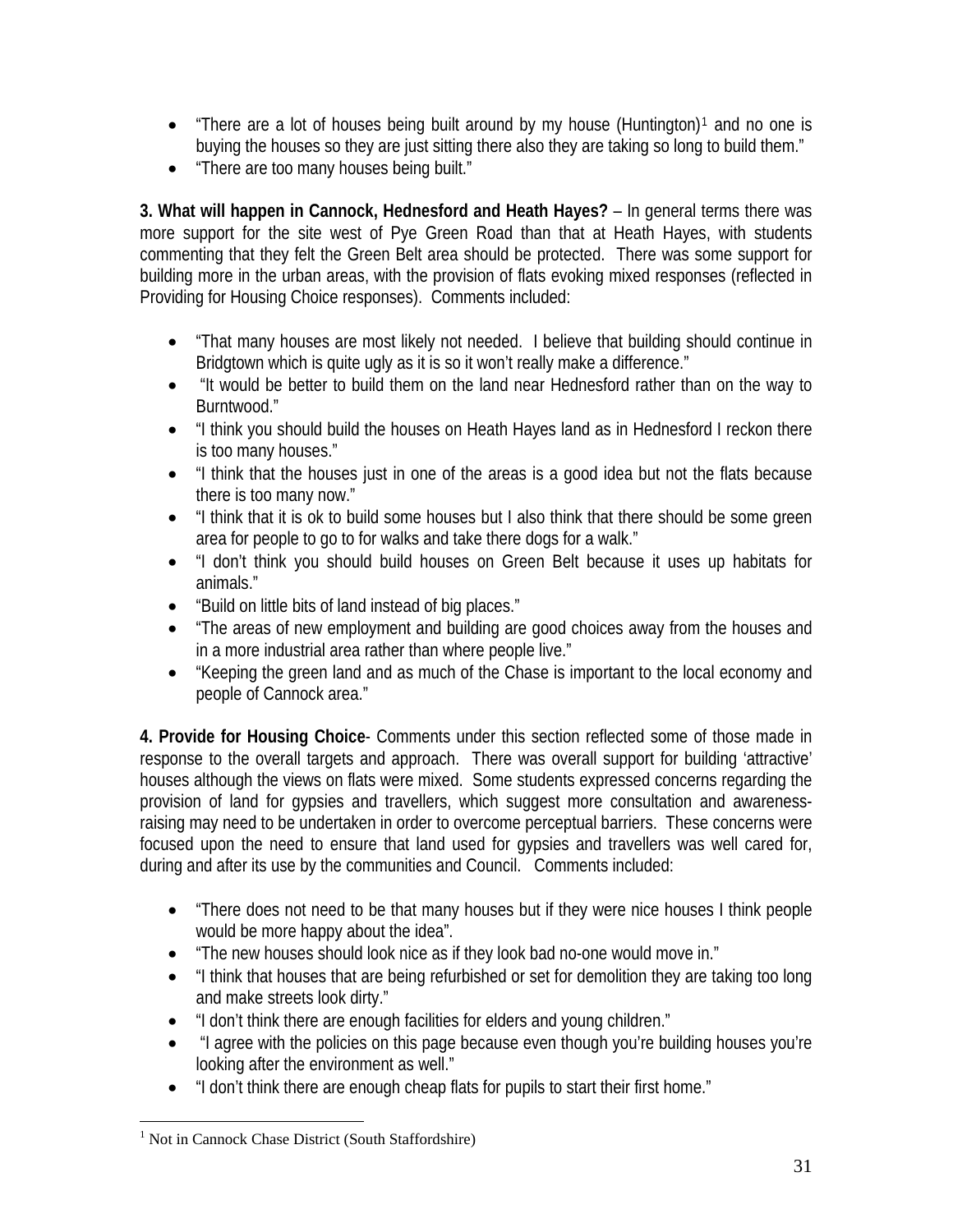- "I think that there should be flats around the town because they take up less space."
- "I don't think that flats are a good idea because flats always look horrible and unattractive."
- "Build houses in a city or something like a restriction on how many people live here."

**5. Encourage sustainable transport infrastructure**- There was one comment supporting this policy:

• "A better local transport system would be great".

**6. Create attractive town centres**- There was overall support again for increasing what was on offer in Cannock town centre. Comments included:

- "I think that making the town centre attractive is good."
- "There are a lot of talks on the A34 about demolishing and new cinemas being built but nothing has happened. It's one of Cannock's main roads and it looks horrible."
- "Too many pubs, charity shops and banks in the town centre not enough decent shops."
- "Cannock Cinema has been closed down too long and Cannock's getting boring without it!"

**7. Provide well managed and appreciated environments-** There was overall support for protecting the environment and concern that future development might have a negative impact upon it. There were also some concerns that pollution was not being tackled appropriately. Comments included:

- "I think the Council are sort of right at the moment but I do not want them to ruin or waste the environment/nature".
- "Protect Pye Green Valley. If not protected make it Green Belt."
- "Get more activities up the Chase."
- "Don't build on the Green Belt."
- "I don't think that the pollution policy is working because I haven't seen any moves to improve pollution around Cannock."
- "Some of the policies are very good and that people care for the world but building more factory and things it is going to cause more pollution."

#### **Summary**

There was overall support for the environmental policies and the approach to protect these areas as much as possible. There was also support for increasing the offer of shops and entertainment facilities in the town centre. However, there was overall concern that the amount of development wasn't necessarily needed and that Cannock was already densely developed. Some of the students felt that development should be located elsewhere in Rugeley for example. Out of the options for Cannock the general support for protecting the Green Belt and specific comments suggest more favour for developing the Pye Green site, although this is not conclusive. There were concerns amongst some students regarding the provision of land for gypsies and travellers and this suggests that further work will need to be undertaken in order to address some of the stereotyping and other perceptual barriers to such communities living in the District.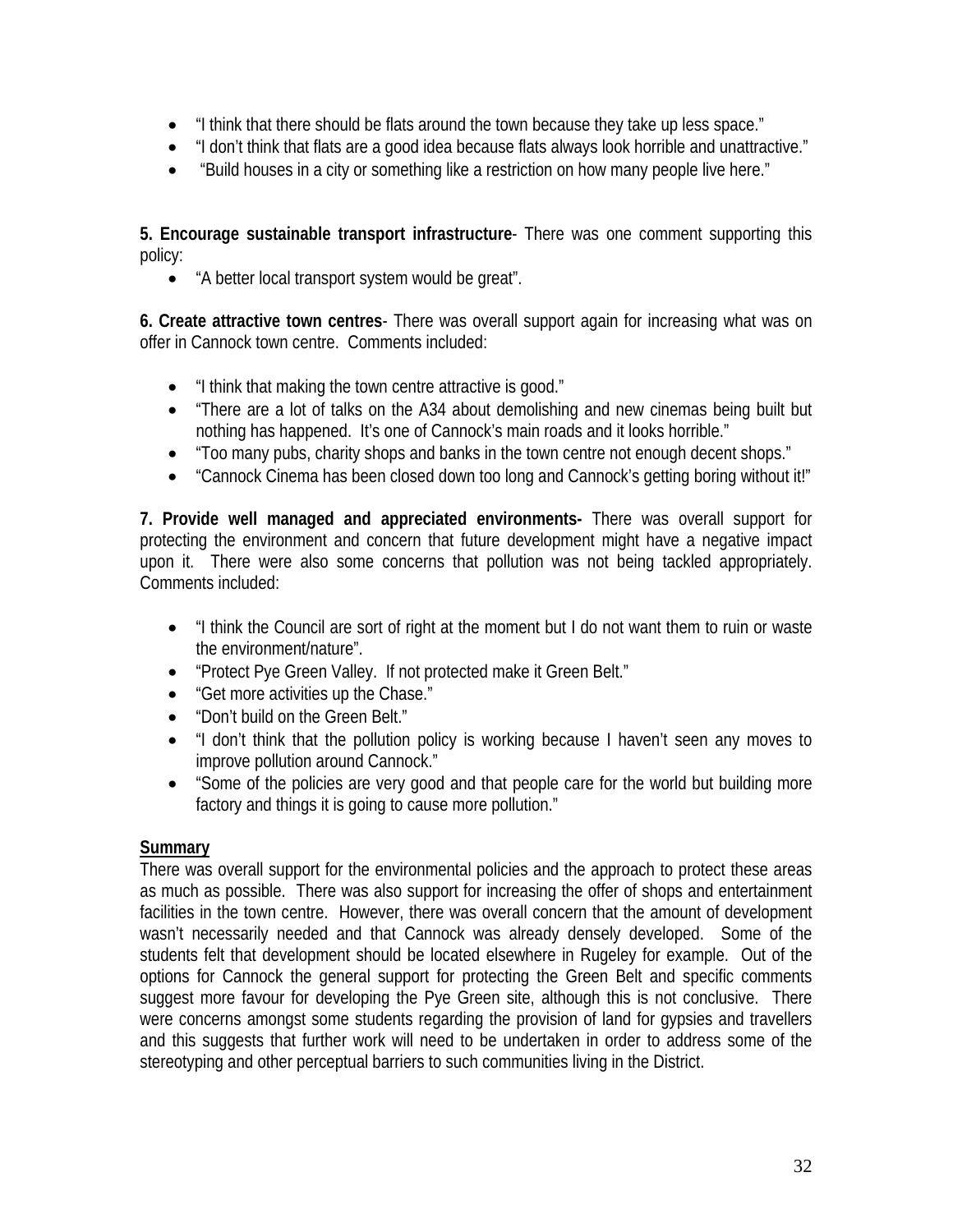## **Core Strategy Preferred Option Consultation 2009**

#### **Fair Oak High School 18.05.09 1.15pm-2pm**

Sarah Jones was the officer in attendance for the consultation event and approximately 10 students were present. Students were presented with a 15 minute presentation via a printed slideshow summary handout of the Core Strategy Preferred Strategic Spatial Options and proposed policy areas. The focus of the strategic spatial option was the Rugeley and Brereton area given the catchments of the school. The students were then asked to comment on any aspect of the plan, saying whether they agreed or disagreed and to explain why. Following the discussion a series of key themes emerged, focusing upon the lack of shopping offer at Rugeley; the lack of employment locally for some of the young people; the cost of travelling to other towns, such as Stafford and access to entertainment facilities not provided in Rugeley or Cannock e.g. a cinema.

Following the discussion with the students, Claire Nurse (Assistant Head teacher) recommended that the students take the opportunity to consider more fully the policies and proposals and then provide feedback through their Citizenship classes. The focus of the consultation was upon three key policy areas that the students would most likely have views upon, based upon the initial discussion outlined above. Students were provided with a copy of the following comments sheet and a summary of the student's comments is provided below. Approximately 200 sheets were returned from students aged 11-15.

| Aim                                                                                                                       | <b>Describe</b><br>the<br>current<br>problems with<br>transport,<br>local facilities, leisure centre<br>and the town centre in your                        | What would you do to<br>improve the transport, local<br>facilities, leisure centre and<br>town centre in your area?                    |
|---------------------------------------------------------------------------------------------------------------------------|------------------------------------------------------------------------------------------------------------------------------------------------------------|----------------------------------------------------------------------------------------------------------------------------------------|
| Sustainable Local Transport<br>Network- to make sure that                                                                 | local area<br>-Some students felt that the<br>transport in the area was good<br>-Buses and trains untidy and                                               | -Renovate<br>buses<br>and<br>bus<br>shelters<br>-Lower travel costs                                                                    |
| local transport is good quality<br>and that people have a choice<br>of how they travel e.g. by car<br>or train or walking | scruffy<br>-Prices need to be cheaper                                                                                                                      | -Quicker and more regular train<br>routes                                                                                              |
|                                                                                                                           | -Not enough crossing paths for<br>walkers<br>-Buses are not regular enough<br>and not enough buses after<br>4pm                                            | -More regular buses<br>-More funding<br>for<br>public<br>transport<br>-Bigger taxi rank<br>-More car lanes                             |
|                                                                                                                           | -Buses are late<br>-Not enough bus stops<br>-Buses don't do a return to<br>Stafford<br>-Lots of traffic and congestion,                                    | -People should walk more<br>-Bus<br>timetable<br>information<br>available<br>electronic<br>and<br>systems showing if buses are<br>late |
|                                                                                                                           | especially around the Globe<br><b>Island</b><br>-Rugeley bus station in poor<br>condition and toilets dirty<br>-Not enough car lanes causing<br>congestion | -Eco friendly buses<br>-More cleaning of buses<br>-More room for cycling<br>-Safer buses e.g. seat belts                               |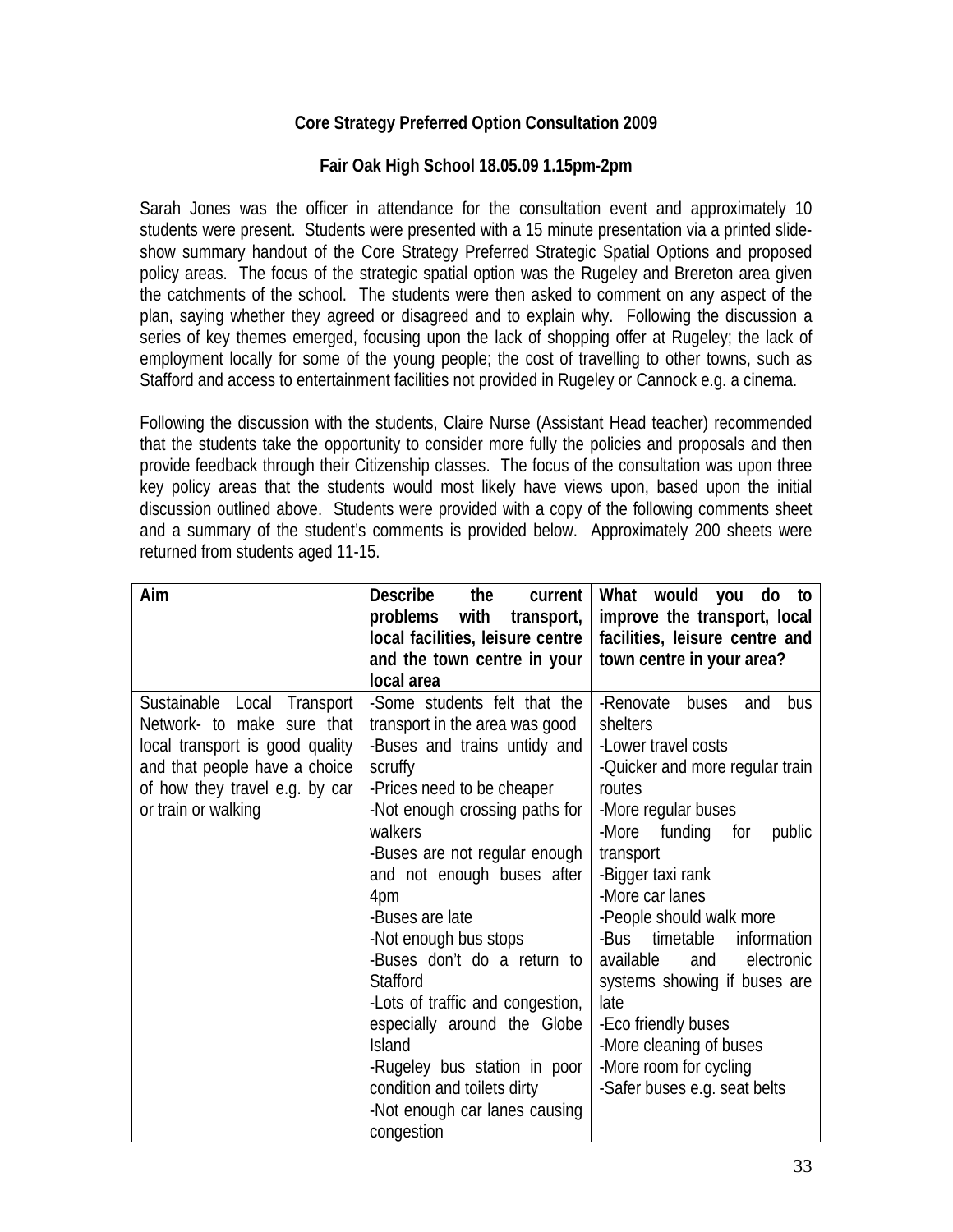| Aim                             | <b>Describe</b><br>the<br>current  | What would you do to              |
|---------------------------------|------------------------------------|-----------------------------------|
|                                 | problems with transport,           | improve the transport, local      |
|                                 | local facilities, leisure centre   | facilities, leisure centre and    |
|                                 | and the town centre in your        | town centre in your area?         |
|                                 | local area                         |                                   |
|                                 | -Air pollution                     |                                   |
|                                 | -Taxi's not always there when      |                                   |
|                                 | needed                             |                                   |
|                                 | -The<br>(bypass)<br>new road       |                                   |
|                                 | bypasses the town                  |                                   |
|                                 | -Poor road condition               |                                   |
|                                 | -Need other things like trams      |                                   |
|                                 | or metro                           |                                   |
|                                 | -Too many cars on the road         |                                   |
|                                 | make riding bike dangerous         |                                   |
|                                 | -No seat belts on buses            |                                   |
| Access to local facilities- to  | -Some students felt that the       | -Need different activities for    |
| make sure that people have      | facilities in the area were good   | teens e.g. bowling alley and      |
| access to local facilities like | -Not much choice apart from        | cinema games club                 |
| leisure centres and shops.      | the swimming pool                  | -Less crime in parks              |
|                                 | -Good facilities like youth club   | -More up to date shops            |
| Healthy Living- to make sure    | but not enough                     | -More toilets that are cleaner    |
| that there are enough Doctor's  | -Leisure centre too busy- lots     | -Improve the astro turf at        |
| surgeries in the District and   | of queues                          | leisure centre                    |
| enough leisure centres to use   | -No popular shops                  | -Advertise the facilities and     |
|                                 | -Small GPs that are always         | sports activities more            |
|                                 | busy                               | -Extend<br>leisure<br>the         |
|                                 | -Not enough doctors surgeries      | centre/another<br>leisure         |
|                                 | or chemists                        | centre/more<br>activities<br>e.g. |
|                                 | -Toilets in poor condition         | tennis, dancing                   |
|                                 | -Parks vandalised or damaged       | -Bigger lockers and changing      |
|                                 | not very good for playing on       | rooms at leisure centre           |
|                                 | -People don't stick to the rules   | -CCTV in parks and safer          |
|                                 | at some facilities                 | -More signs to remind people      |
|                                 | -Hard to travel to some of the     | about litter/more bins            |
|                                 | places/facilities<br>Alton<br>e.g. |                                   |
|                                 | Towers, Derby or Burton            |                                   |
|                                 | -Not enough sports promotion       |                                   |
|                                 | -No hospitals nearby               |                                   |
|                                 | -Leisure<br>timetables<br>centre   |                                   |
|                                 | change too much                    |                                   |
|                                 | -Age limits at leisure centre      |                                   |
|                                 | -Too expensive after school        |                                   |
|                                 | clubs                              |                                   |
| Town centres- to make sure      | -Not many shops on offer           | -More<br>better<br>and<br>shops,  |
| our town centres have a good    | -Scruffy facilities                | especially clothes shops e.g.     |
| source of shops and services    | -Too much litter and graffiti      | HMV, TK Maxx, Topshop,            |
| to attract customers            | -Too many charity shops            | Primark and more boys clothes     |